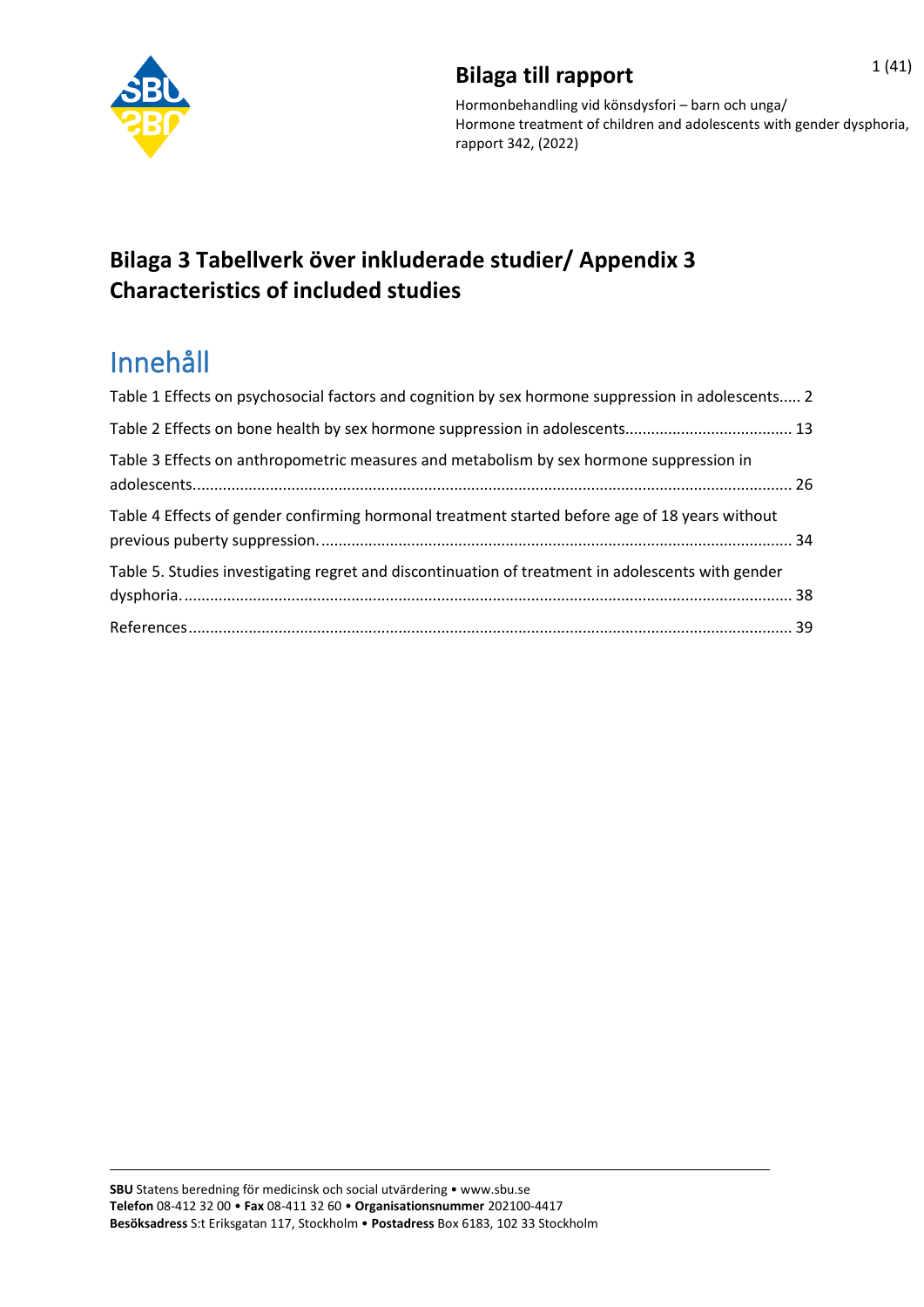### **Table 1 Effects on psychosocial factors and cognition by sex hormone suppression in adolescents**

| <b>Author</b>              | De Vries et al (1)                                                              |
|----------------------------|---------------------------------------------------------------------------------|
| Year                       | 2014                                                                            |
| Country                    | The Netherlands                                                                 |
|                            | Longitudinal cohort study, before-after                                         |
| <b>Study design</b>        | 2008-2012                                                                       |
|                            |                                                                                 |
| <b>POPULATION (ages)</b>   | At baseline 13.6 years                                                          |
| Age at Tx start            |                                                                                 |
| Age in cohort              | At start of puberty suppression 14.8 years                                      |
| <b>Tanner stage</b>        | At start of cross-sex hormones:                                                 |
|                            | 16.7 years                                                                      |
|                            |                                                                                 |
|                            | Age $\geq$ 1 year after gender reassignment surgery:                            |
|                            | 20.7 years                                                                      |
| <b>POPULATION (n)</b>      | 196 consecutively referred                                                      |
| n patients                 | 111 prescribed puberty suppression                                              |
| natal male (M-t-F)         | 55 individuals evaluated (22 transwomen and 33 transmen)                        |
| natal female (F-t-         |                                                                                 |
|                            |                                                                                 |
| M)                         |                                                                                 |
| <b>INTERVENTION</b>        | Puberty suppression (GnRH)                                                      |
| (type)                     | Cross-sex hormone treatment (CSHT)                                              |
| <b>Puberty</b>             |                                                                                 |
| suppression (GnRH)         | Gender reassignment surgery: Not specified                                      |
| <b>Cross-sex hormone</b>   |                                                                                 |
| treatment (CSHT)           |                                                                                 |
| <b>INTERVENTION (time)</b> | GnRH duration: Not specified                                                    |
| <b>Hormone treatment</b>   | <b>CSHT duration: Not specified</b>                                             |
| duration                   |                                                                                 |
| FU time, FU age            |                                                                                 |
|                            |                                                                                 |
| <b>OUTCOMES -</b>          | Gender Dysphoria Utrecht Gender Dysphoria Scale (UGDS)                          |
| All reported               | Global functioning Children's Global Assessment Scale (CGAS)                    |
| outcomes                   | Depressive symptoms: The Beck Depression Inventory (BDI)                        |
|                            | Anger Spielberger's Trait Anger (TPI)                                           |
|                            | Anxiety: Spielberger's Trait Anxiety (STAI)                                     |
| <b>RESULTS</b>             | Before start/ During puberty suppression/ After gender reassignment (mean (SD)) |
| <b>Extracted outcomes</b>  |                                                                                 |
|                            | Gender dysphoria (UGDS)                                                         |
|                            | Total 53.51 (8.29)/ 54.39 (7.70)/ 15.81 (2.78)                                  |
|                            | MtF 47.07 (11.05)/ 48.95 (10.80)/ 17.27 (2.57)                                  |
|                            | FtM 56.74 (3.74)/ 57.11 (3.40)/ 15.08 (2.64)                                    |
|                            |                                                                                 |
|                            | Global functioning (CGAS)                                                       |
|                            | Total 71.13 (10.46)/ 74.81 (9.86)/ 79.94 (11.56)                                |
|                            | MtF 74.33 (7.53)/ 78.20 (9.56)/ 82.40 (8.28)                                    |
|                            | FtM 67.65 (11.87)/ 70.65 (9.89)/ 76.29 (14.48)                                  |
|                            |                                                                                 |
|                            | Depression (BDI)                                                                |
|                            | Total 7.89 (7.52)/ 4.10 (6.17)/ 5.44 (8.40)                                     |
|                            | MtF 4.73 (4.20)/ 2.25 (3.54)/ 3.38 (4.40)                                       |
|                            | FtM 10.09 (8.34)/ 5.05 (7.08)/ 6.95 (9.83)                                      |
|                            | Anger (TPI)                                                                     |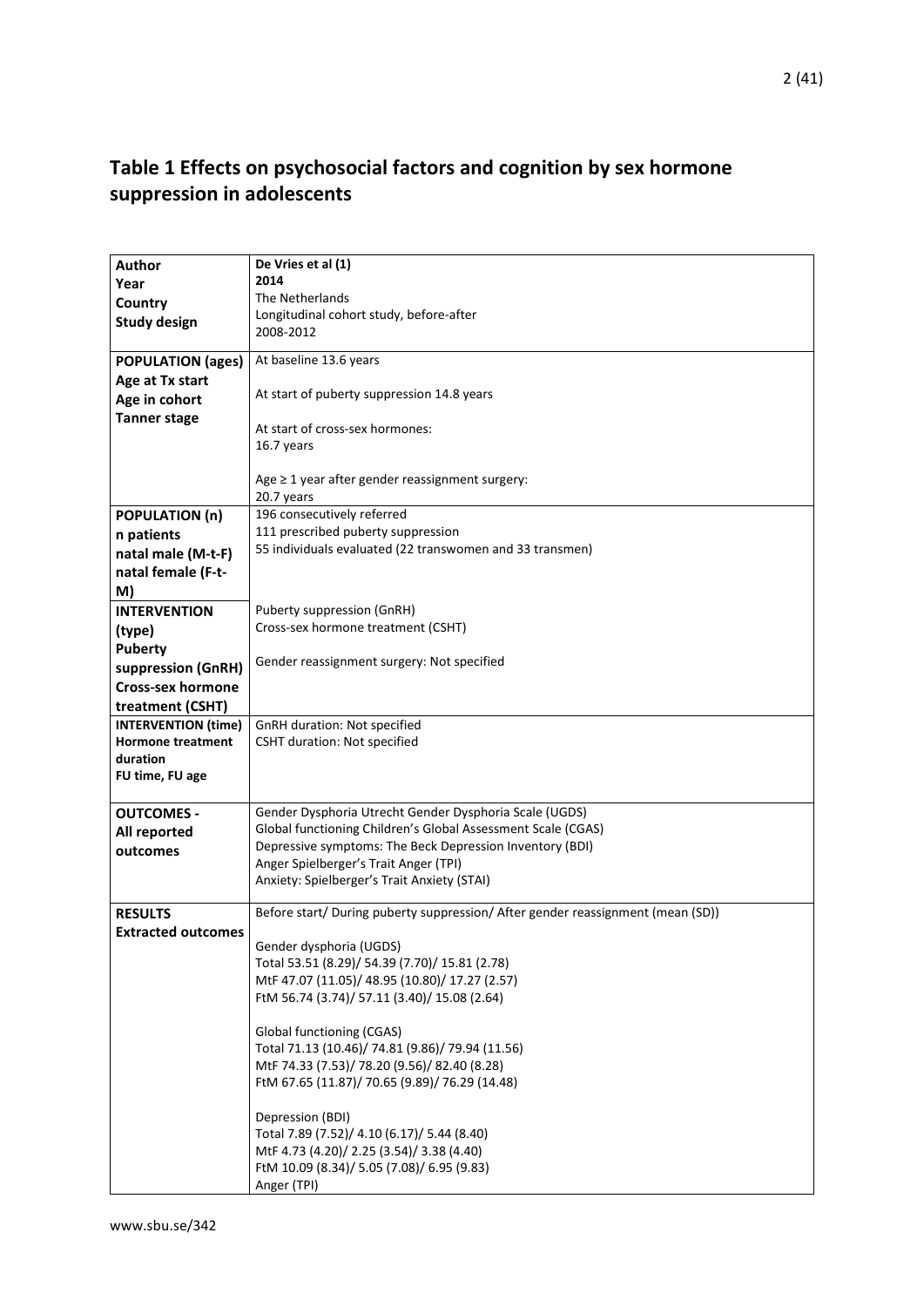| Total 17.55 (5.72)/ 17.22 (5.61)/ 16.01 (5.28)   |
|--------------------------------------------------|
| MtF 14.17 (3.01)/ 14.00 (3.36)/ 5.58 (3.92)      |
| FtM 19.55 (5.96)/ 19.25 (5.69)/ 16.56 (6.06)     |
|                                                  |
| Anxiety (STAI)                                   |
| Total 39.57 (10.53)/ 37.52 (9.87)/ 37.61 (10.39) |
| MtF 31.87 (7.42)/ 31.71 (8.36)/ 35.83 (10.22)    |
| FtM 44.41 (9.06)/ 41.59 (9.03)/ 39.20 (10.53)    |
|                                                  |

| <b>Author</b>            | Costa et al 2015 (2)                                                                           |
|--------------------------|------------------------------------------------------------------------------------------------|
| Year                     | The UK                                                                                         |
| Country                  |                                                                                                |
| <b>Study design</b>      | Longitudinal cohort study, before-after                                                        |
|                          | 2010-2014                                                                                      |
| <b>POPULATION (ages)</b> | Age at baseline:                                                                               |
| Age at Tx start          | Range 12-17 years                                                                              |
| Age in cohort            |                                                                                                |
| <b>Tanner stage</b>      | 15.6 years (SD 1.7) natal male                                                                 |
|                          | 15.4 years (SD 1.2) natal female                                                               |
|                          | Age at start of GnRH:                                                                          |
|                          | Range 13-17 years                                                                              |
|                          | 16.6 years (SD 1.22) natal male                                                                |
|                          | 16.4 years (SD 1.3) natal female                                                               |
| <b>POPULATION (n)</b>    | 436 referred                                                                                   |
| n patients               | 201 completed diagnostic procedure                                                             |
| natal male (M-t-F)       |                                                                                                |
| natal female (F-t-       | 1: 1.6 natal male/natal female ratio                                                           |
| M)                       |                                                                                                |
|                          | "Immediate eligible":<br>101 GnRH treated                                                      |
|                          |                                                                                                |
|                          | 35 evaluated at end of study<br>"Delayed eligible":                                            |
|                          | 100 GnRH untreated                                                                             |
|                          | 36 evaluated at end of study                                                                   |
|                          |                                                                                                |
| <b>INTERVENTION</b>      | GnRH: Drug, dose and treatment frequency not indicated.                                        |
| (type)                   | Start after 6 months of psychological assessment and support (mean $0.75 + 0.6$ years),        |
| <b>Puberty</b>           | referred as "diagnostic procedure".                                                            |
| suppression (GnRH)       | Psychotherapeutic interventions:                                                               |
| <b>Cross-sex hormone</b> | "Individual or family or group therapy, carried out on a regular basis (at least one a month)" |
| treatment (CSHT)         |                                                                                                |
| <b>INTERVENTION</b>      | <b>GnRH</b> duration:                                                                          |
| (time)                   | 12 months                                                                                      |
| <b>Hormone</b>           |                                                                                                |
| treatment duration       | Psychological support:                                                                         |
| FU time, FU age          | 18 months total                                                                                |
|                          | FU time:                                                                                       |
|                          | 6 months, 12 months, 18 months                                                                 |
| <b>OUTCOMES -</b>        | Psychosocial functioning:                                                                      |
| All reported             | Children's Global Assessment Scale (CGAS),                                                     |
| outcomes                 | (high score=better psychosocial functioning).                                                  |
|                          |                                                                                                |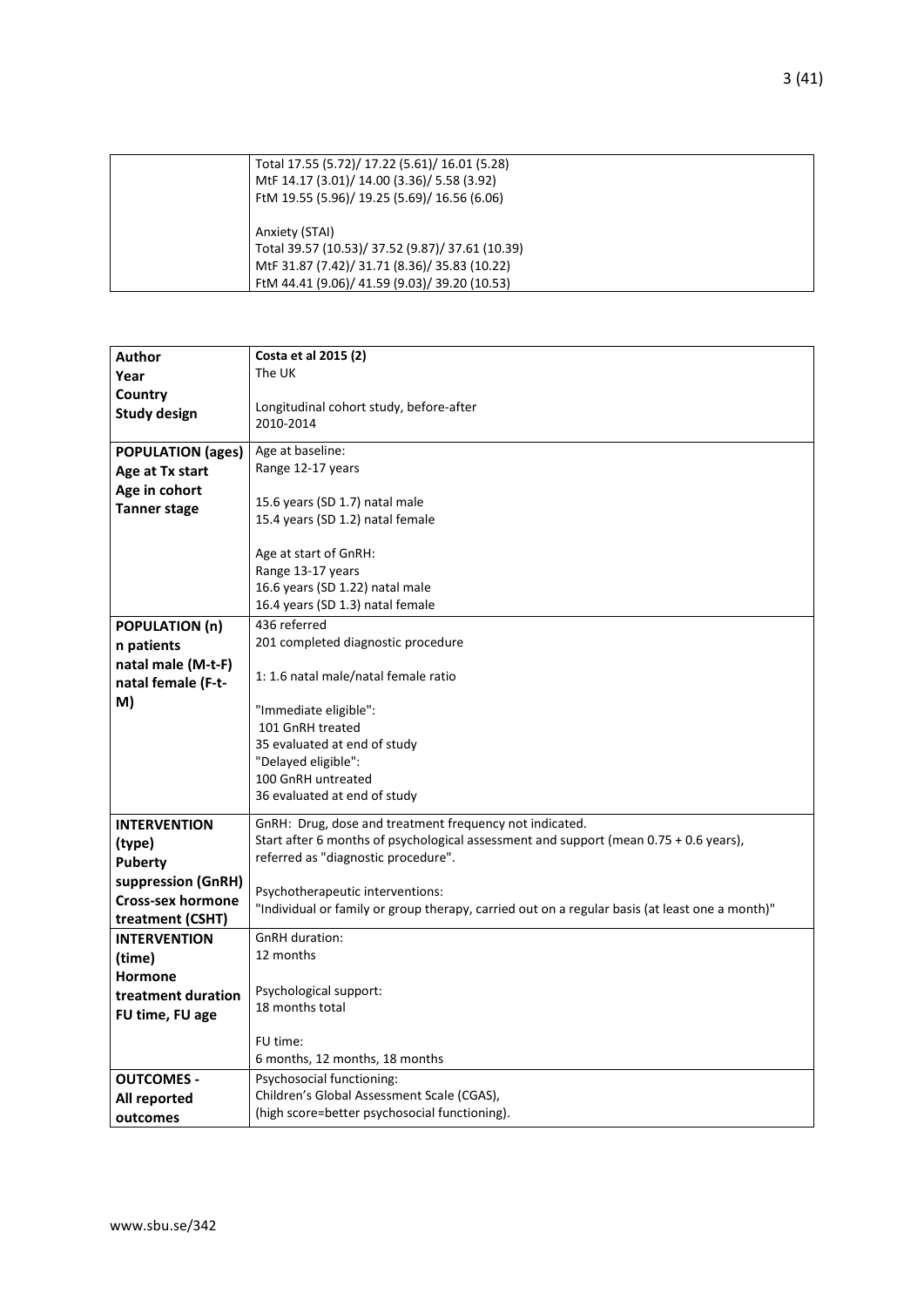| <b>RESULTS</b>            | <b>Psychosocial functioning:</b>                                                   |
|---------------------------|------------------------------------------------------------------------------------|
| <b>Extracted outcomes</b> | Children's Global Assessment Scale score:                                          |
|                           |                                                                                    |
|                           | All GD adolescents, during diagnostic procedure (n=201):                           |
|                           | 57.7 (SD 12.3) at enrolment                                                        |
|                           | 60.7 (SD 12.5) 6 months after psychological support only                           |
|                           |                                                                                    |
|                           | GnRH treated group: (n= 101 at baseline)                                           |
|                           | 60.9 (SD 12.2) after 6 months psychological support only ( $n = 61$ )              |
|                           | 67.4 (SD 13.9) at 18 months psychological support + GnRHa (7-18 months) ( $n=35$ ) |
|                           |                                                                                    |
|                           | Delayed group: (n= 100 at baseline)                                                |
|                           | 60.3 after 6 months psychological support only                                     |
|                           | 62.5 after 18 months ( $n = 36$ )                                                  |

| <b>Author</b>            | Becker-Hebly et al (3)                                        |
|--------------------------|---------------------------------------------------------------|
| Year                     | 2020                                                          |
| Country                  |                                                               |
| <b>Study design</b>      | Germany                                                       |
|                          | Retrospective cohort study, before-after                      |
|                          |                                                               |
| <b>POPULATION (ages)</b> | Age at baseline (intake):                                     |
| Age at Tx start          | Minimum 11 years                                              |
| Age in cohort            | Mean 15.5 years (SD 1.2)                                      |
| <b>Tanner stage</b>      | Range 11.2 - 18.0 years                                       |
|                          |                                                               |
|                          | Age at Follow-up:                                             |
|                          | Mean 17.4 years (SD 1.7)                                      |
|                          | Range 11.95 - 21.0 years                                      |
|                          |                                                               |
| <b>POPULATION (n)</b>    | 434 adolescents                                               |
| n patients               | 164 dropouts at baseline                                      |
| natal male (M-t-F)       | 129 dropouts during follow-up                                 |
| natal female (F-t-       |                                                               |
| M)                       | 75 evaluated                                                  |
|                          | 64 natal female                                               |
|                          | 11 natal male                                                 |
|                          |                                                               |
|                          | 21 no hormone                                                 |
|                          | 11 GnRH                                                       |
|                          | 32 GnRH + CSHT                                                |
|                          | 11 CSHT + surgery (type not specified)                        |
|                          |                                                               |
|                          | Excluded severe psychiatric problems (psychosis, suicidality) |
| <b>INTERVENTION</b>      | Previous intervention:                                        |
| (type)                   | Drug, dose and treatment frequency not indicated.             |
|                          |                                                               |
| <b>Puberty</b>           | No hormone treatment (no GnRH, no CSHT)                       |
| suppression (GnRH)       | GnRH                                                          |
| <b>Cross-sex hormone</b> | GnRH + CSHT                                                   |
| treatment (CSHT)         |                                                               |
|                          | CSHT + surgery                                                |
|                          | (surgery type not specified, "mainly mastectomy")             |
|                          |                                                               |
|                          | Psychotherapy (79%)                                           |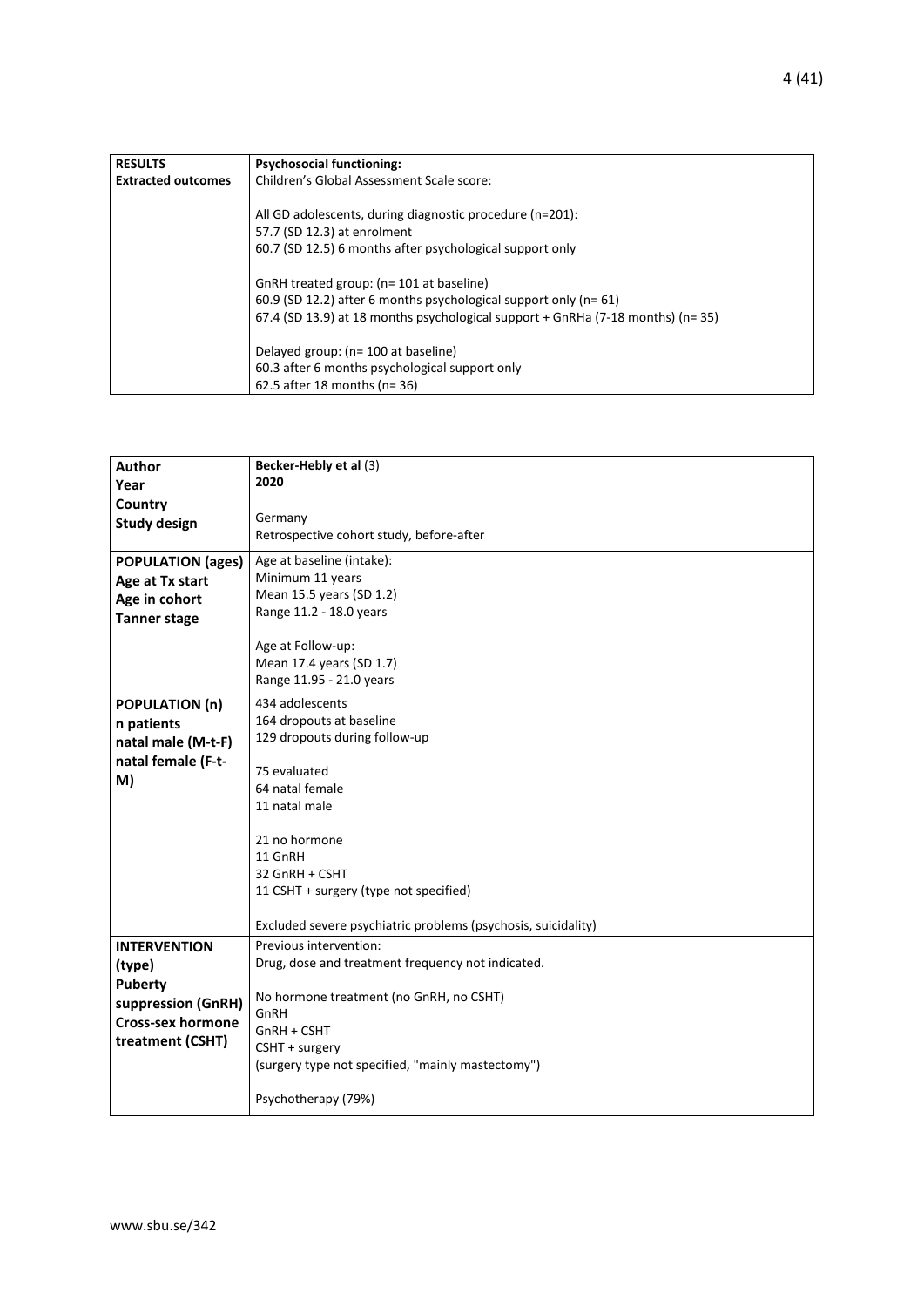| <b>INTERVENTION</b>       | Duration of GnRH or CSHT: not specified.                         |
|---------------------------|------------------------------------------------------------------|
| (time)                    | Possible range 7-49 months, "time since first referral"          |
| <b>Hormone</b>            |                                                                  |
|                           | GnRH: minimum 7 months                                           |
| treatment duration        | CSHT: up to 40 or 47 months                                      |
| FU time, FU age           |                                                                  |
|                           | FU time:                                                         |
|                           | Mean 214 (SD 12.2) months                                        |
|                           | Range 6 months - 4 years                                         |
| <b>OUTCOMES -</b>         | <b>Psychological functioning:</b>                                |
| All reported              | Children's Global Assessment Scale (CGAS, clinician-rated)       |
| outcomes                  | (higher scores (> 80) indicating good global functioning)        |
|                           |                                                                  |
|                           | HR QoL (mental and physical dimensions): assessed by             |
|                           | Kidscreen-27 (>18 years)                                         |
|                           | SF-8 (<18 years)                                                 |
|                           |                                                                  |
|                           | Youth Self Report (YSR, ages 11-18y)                             |
|                           | Adult version (ASR, >18y)                                        |
| <b>RESULTS</b>            | <b>Psychosocial functioning</b>                                  |
| <b>Extracted outcomes</b> |                                                                  |
|                           | <b>CGAS Global functioning</b>                                   |
|                           | Baseline/Follow-up (mean (SD))                                   |
|                           | No medical treatment (diagnostics or psychosocial interventions) |
|                           | 68.10 (11.23)/ 70.00 (12.25)                                     |
|                           |                                                                  |
|                           | Puberty suppression (GnRH)                                       |
|                           | 67.27 (11.91)/ 81.82 (7.51)                                      |
|                           |                                                                  |
|                           | GA hormones (GnRH and GAH)                                       |
|                           | 73.13 (10.91)/ 85.63 (9.14)                                      |
|                           |                                                                  |
|                           | GA surgery (at least one operation and GAH)                      |
|                           | 66.36 (14.33)/ 83.64 (8.09)                                      |
|                           |                                                                  |
|                           | Health-related quality of life mean ± SD                         |
|                           | Baseline T Mental dimension/T Physical dimension                 |
|                           | No medical treatment (diagnostics of psychosocial interventions) |
|                           | 34.86 (6.27)/ 37.51 (8.27)                                       |
|                           |                                                                  |
|                           | Puberty suppression (GnRH)                                       |
|                           | 39.04 (9.25)/ 43.43 (8.61)                                       |
|                           |                                                                  |
|                           | GA hormones (GAH and GnRH)                                       |
|                           | 36.16 (6.78)/ 39.12 (7.10)                                       |
|                           |                                                                  |
|                           | GA surgery (at least one operation and GAH)                      |
|                           | 37.88 (6.53)/ 39.88 (8.49)                                       |
|                           |                                                                  |
|                           | Follow-up T Mental dimension/T Physical dimension                |
|                           | No medical treatment (diagnostics or psychosocial interventions) |
|                           | 36.37 (7.71)/ 42.51 (10.40)                                      |
|                           |                                                                  |
|                           | Puberty suppression (GnRH)                                       |
|                           | 43.17 (10.20)/ 49.57 (11.64)                                     |
|                           |                                                                  |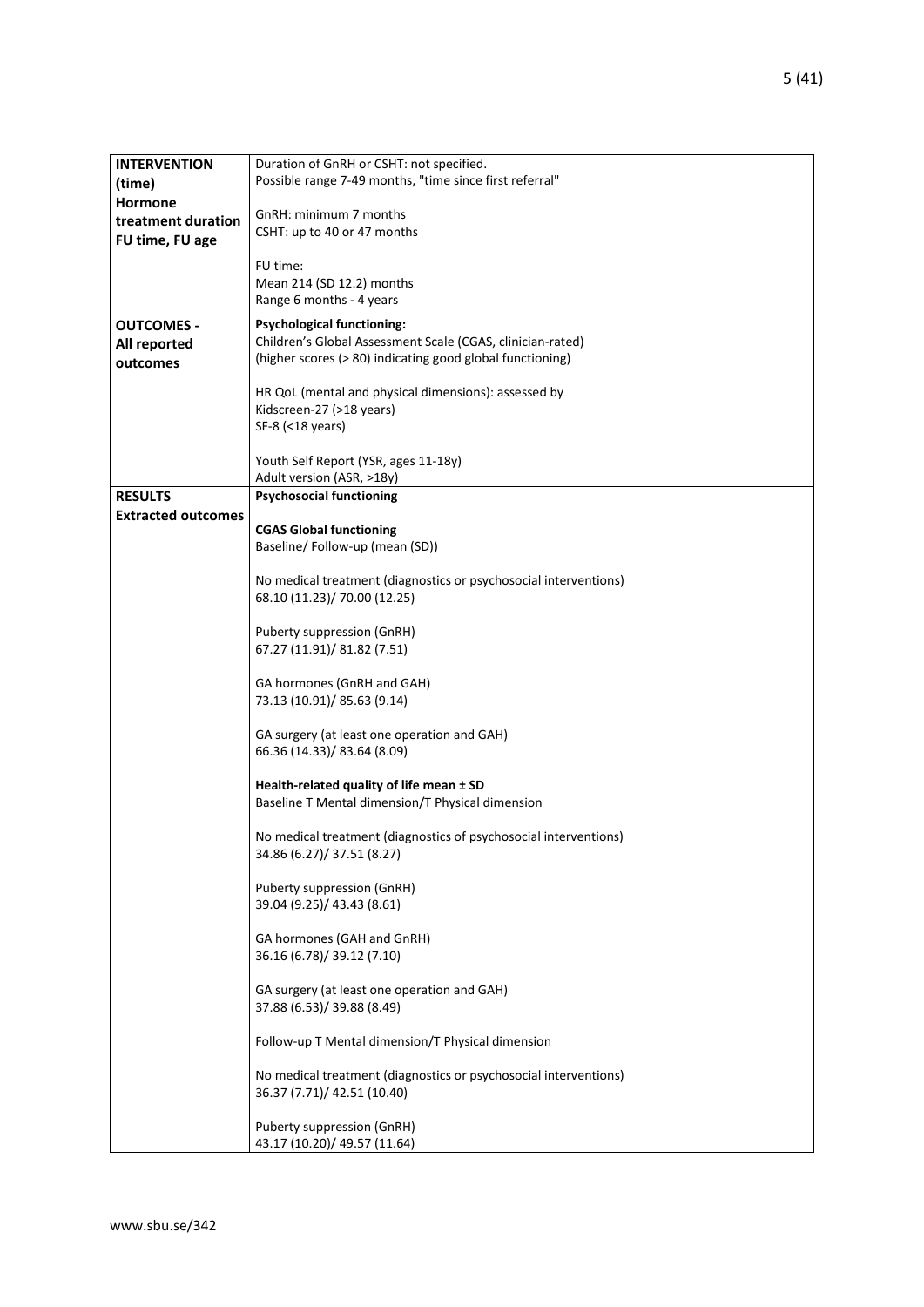| GA hormones (GAH and GnRH)<br>42.07 (10.74)/ 49.36 (9.81)                 |
|---------------------------------------------------------------------------|
| GA surgery (at least one operation and GAH)<br>43.44 (9.57)/ 53.87 (6.15) |

| Author                   | Cantu et al (4)                                                  |
|--------------------------|------------------------------------------------------------------|
| Year                     | 2020                                                             |
| Country                  | <b>USA</b>                                                       |
|                          | Retrospective cohort study chart review, before-after            |
| <b>Study design</b>      | 2017 - 2019                                                      |
| <b>POPULATION (ages)</b> | Age at start:                                                    |
| Age at Tx start          | Min 11 years                                                     |
| Age in cohort            | Max 18 years                                                     |
| <b>Tanner stage</b>      |                                                                  |
|                          | Age in cohort:                                                   |
|                          | Mean 15.1 years (SD 1.8)                                         |
| <b>POPULATION (n)</b>    | 80                                                               |
| n patients               | 15 female affirmed*                                              |
| natal male (M-t-F)       | 58 male affirmed*                                                |
| natal female (F-t-       | 7 nonbinary                                                      |
| M)                       | In Follow-up cohort:                                             |
|                          | 13 hormone blockers                                              |
|                          | 25 hormone treatment (HT)                                        |
|                          | 4 hormone blockers + HT                                          |
|                          | 38 no treatment                                                  |
| <b>INTERVENTION</b>      | Previous intervention:                                           |
| (type)                   | Drug, dose and treatment frequency not indicated.                |
| <b>Puberty</b>           |                                                                  |
| suppression (GnRH)       | Hormone blockers only                                            |
| <b>Cross-sex hormone</b> | Hormone treatment (HT) only (feminizing; masculinizing)          |
|                          | Both hormone blockers and HT                                     |
| treatment (CSHT)         | Neither hormone blockers nor HT                                  |
|                          | Of 28 youth:                                                     |
|                          | 6 feminizing hormones                                            |
|                          | 22 masculinizing hormones                                        |
| <b>INTERVENTION</b>      | Duration of GnRH or CSHT: Not specified.                         |
| (time)                   |                                                                  |
| <b>Hormone</b>           | FU time: Time between initial visit and follow-up appointment:   |
| treatment duration       | Mean 4.7 months                                                  |
| FU time, FU age          | Range $<$ 1 - 11 months                                          |
|                          |                                                                  |
| <b>OUTCOMES -</b>        | Depression: assessed with PHQ-9 (Patient Health Questionnaire-9) |
| All reported             |                                                                  |
| outcomes                 | Anxiety: assessed with GAD-7 (Generalized Anxiety Disorder-7)    |
|                          |                                                                  |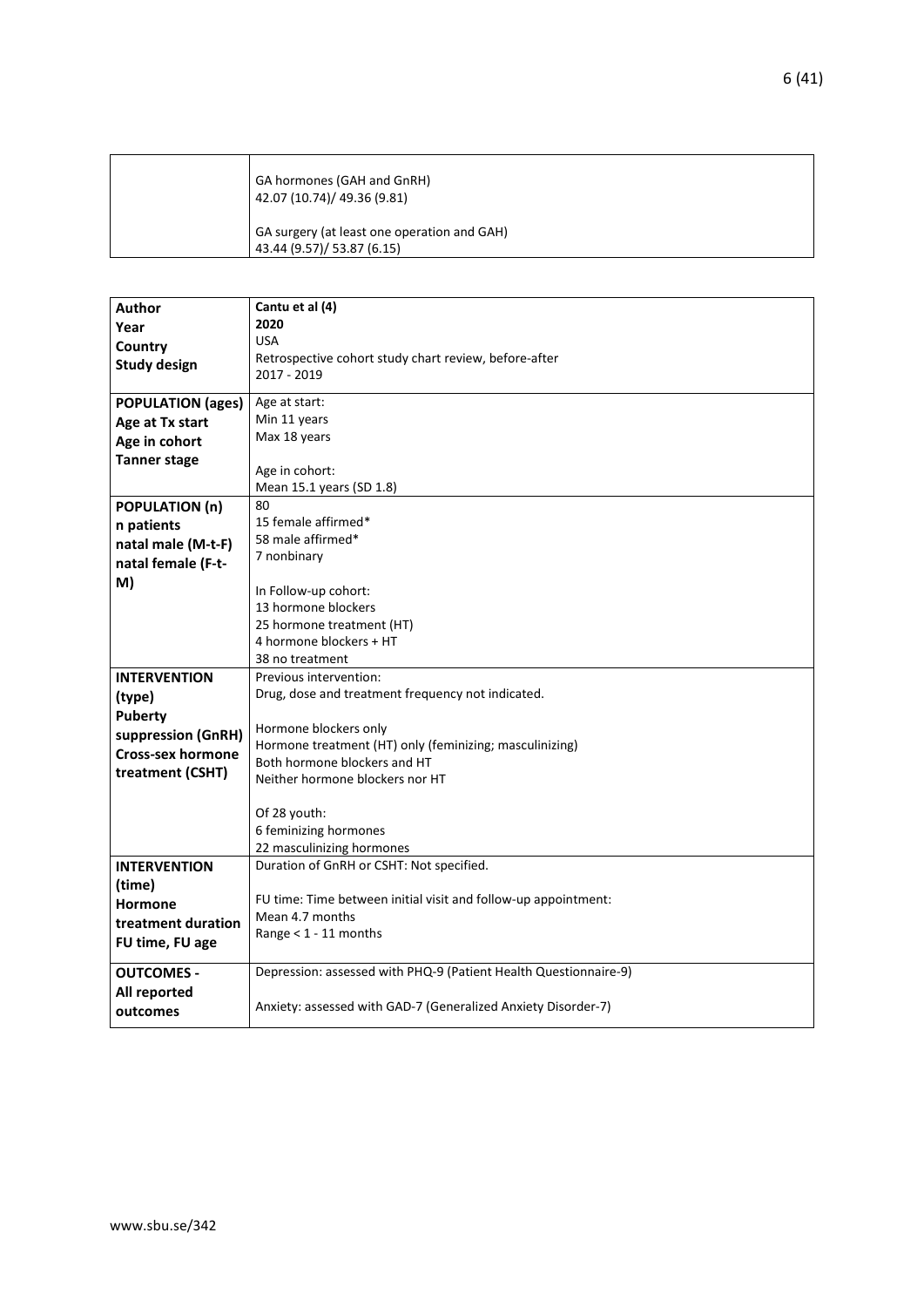| <b>RESULTS</b><br><b>Extracted outcomes</b> | <b>Psychosocial functioning</b><br>Acute distress (not defined)<br>Baseline/follow-up Mean (SD)                                                                                                                                                                                                                                                                                              |
|---------------------------------------------|----------------------------------------------------------------------------------------------------------------------------------------------------------------------------------------------------------------------------------------------------------------------------------------------------------------------------------------------------------------------------------------------|
|                                             | PHQ-9<br>HT initiated (n=28)<br>9.8(7.1)/10.3(7.3)<br>No HT (n=51)<br>11.1(6.3)/10.1(5.9)<br>GAD-7<br>HT initiated (n=27)<br>8.4(6.4)/8.5(5.5)<br>No HT (n=50)<br>9.6(5.9)/9.1(5.8)<br>"Of the 27 (34%) youth who endorsed suicidality<br>at intake, 22 (81%) continued to endorse suicidality<br>at their follow-up visit, and only 4 (4%) no longer endorsed<br>suicidality at follow-up". |

| <b>Author</b>             | Carmichael et al (5)                                                                           |
|---------------------------|------------------------------------------------------------------------------------------------|
| Year                      | 2021                                                                                           |
|                           | The UK                                                                                         |
| Country<br><b>Setting</b> | Prospective cohort                                                                             |
|                           |                                                                                                |
| <b>Study design</b>       |                                                                                                |
| <b>POPULATION (ages)</b>  | 12-15 years followed to end of GnRH therapy                                                    |
| Age at Tx start           | Median age at consent was 13.6 years (IQR 12.8 to 14.6, range 12.0 to 15.3).                   |
| Age in cohort             | A total of 25 (57%) were birth-registered as male and 19 (43%) as female.                      |
| Tanner stage              | Median age (years) at end of pathway (IQR) 16.1 (16.0, 16.4)                                   |
| <b>POPULATION (n)</b>     | 44 people recruited April 2011 and April 2014. 25 birth registered males and 19 females.       |
| n patients                |                                                                                                |
| natal male (M-t-F),       |                                                                                                |
| natal female (F-t-M)      | Tanner stage birth registered males, females, n (%)                                            |
|                           | Stage 2: 0, 0                                                                                  |
|                           | Stage 3: 17 (68), 2 (10)                                                                       |
|                           | Stage 4: 5 (20) 11, (58)                                                                       |
|                           | Stage 5: 3 (12), 6 (32)                                                                        |
| <b>INTERVENTION</b>       | GnRHa triptorelin together with psychosocial support and therapy. Treatment period June 2011   |
| (type)                    | and April 2015.                                                                                |
| Puberty suppression       |                                                                                                |
| (GnRHa)                   |                                                                                                |
| Cross-sex hormone         |                                                                                                |
| treatment (CSHT)          | Continued regular attendance for psychological support and therapy throughout the study was a  |
|                           | precondition of GnRHa prescription. In addition, local psychological services provided support |
|                           | for co-occurring difficulties for participants as required.                                    |
| <b>INTERVENTION</b>       | 44 patients had data at 12 months follow-up, 24 at 24 months and 14 at 36 months               |
| (time)                    |                                                                                                |
| Hormone treatment         | Median time in the study was 31 months (IQR 20 to 42, range 12 to 59).                         |
| HT duration               |                                                                                                |
|                           | Participants received psychosocial assessment and support before entering the study for a      |
| FU time, FU age           | median of 2.0 years (IQR 1.4 to 3.2; range 0.7 to 6.6).                                        |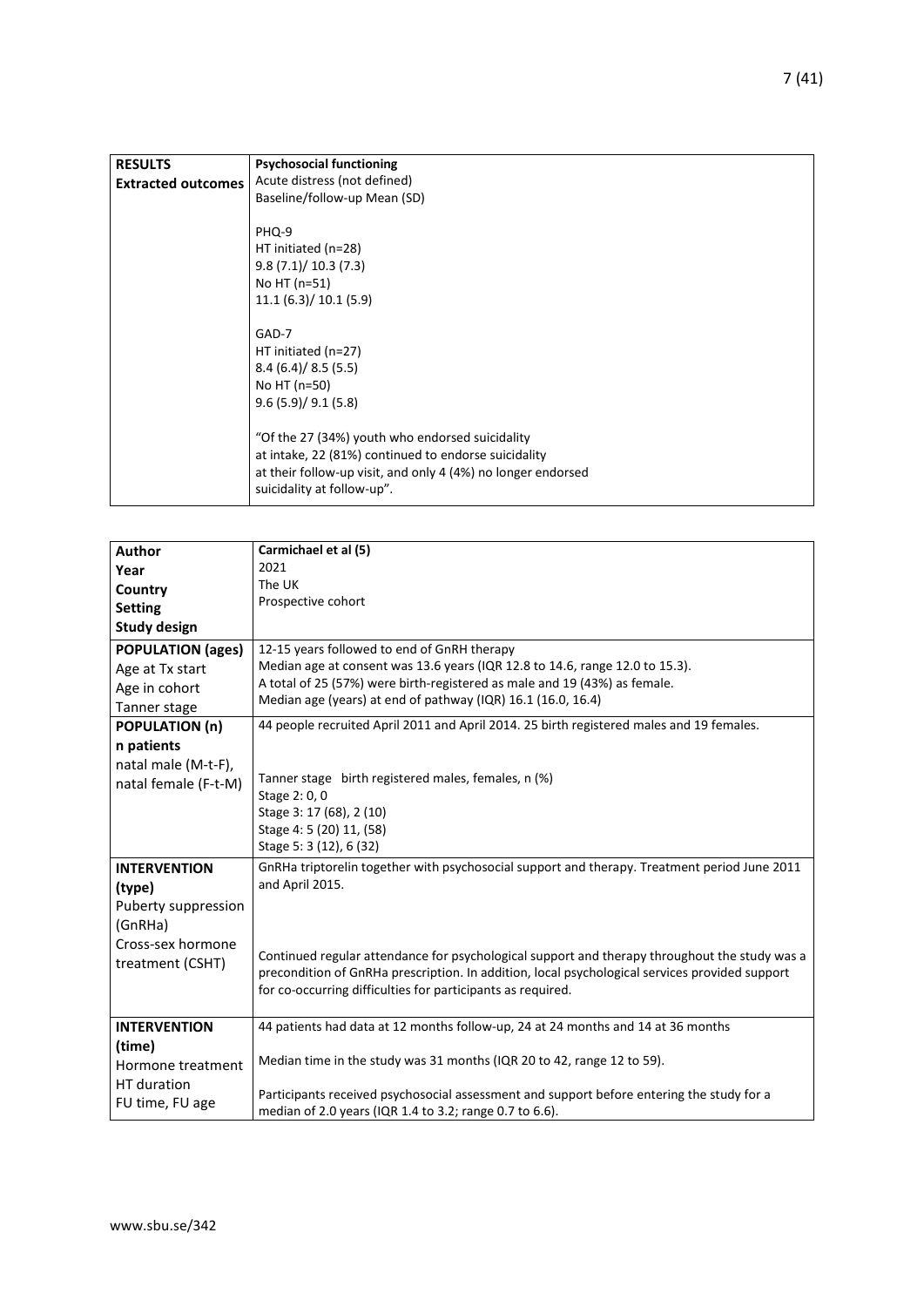| <b>OUTCOMES -</b><br>All reported            | Child Behaviour Checklist (CBCL) (parent report)                                                                                                                                                   |
|----------------------------------------------|----------------------------------------------------------------------------------------------------------------------------------------------------------------------------------------------------|
| outcomes                                     | Youth Self Report (YSR)                                                                                                                                                                            |
|                                              | Kidscreen-52 questionnaire                                                                                                                                                                         |
|                                              | Body Image Scale (BIS) is                                                                                                                                                                          |
|                                              | Utrecht Gender Dysphoria Scale (UGDS)                                                                                                                                                              |
|                                              | Children's Global Assessment Scale (CGAS)                                                                                                                                                          |
|                                              | Semi-structured qualitative interviews Participant experience and satisfaction with GnRHa. Note<br>there was no interview conducted before young people started GnRHa.                             |
| <b>RESULTS-</b><br><b>Extracted outcomes</b> | CBCL parent report Total problems base line, 12 months, change, 24 months, change<br>t-score mean (95% CI) 61.6(58.4, 64.7), 61.8(58.4, 65.1), 0.3(-2.0,2.6), 60.2(54.6, 65.8), -1.0(-4.0,<br>2.1) |
|                                              | CBCL Parent report self-harm, base line, 12 months, 24 months, 36 months<br>Median (IQR) 0(0, 1), 40 0 (0, 1) 0(0, 1), 0 (0, 1), 0 (0, 1) 0 (0, 1)                                                 |
|                                              | YSR Self-report, Total problems t-score base line, 12 months, change, 24 months, change<br>57.9 (55.0, 60.8), 58.4 (54.6, 62.2), 0.8 (-3.1, 4.8), 56.5 (50.6, 62.5), 1.5 (-3.4, 6.3)               |
|                                              | YSR Self-report self-harm base line, 12 months, 24 months<br>Median (IQR) 0 (0, 1), 0 (0, 2), 0 (0, 0), 0 (0, 0)                                                                                   |
|                                              | Kidscreen-52, HRQOL Psychological wellbeing t-score (95% CI at base line, 12 months, 24<br>months                                                                                                  |
|                                              | (95% CI) 43.0(39.6, 46.4), 41.1(37.0, 45.2), 51(45.8, 56.2)                                                                                                                                        |
|                                              | Kidscreen-52, HRQOL self-report Psychological wellbeing, t-score (95% CI at base line, 12<br>months, 24 months                                                                                     |
|                                              | 39.8(36.7, 42.8) 39.0(35.4, 42.6), 42.4(36.9, 48)                                                                                                                                                  |
|                                              | Body image scale Overall score base line, 12 months, 24 months, 36 months<br>$3.1(2.8, 3.3), 3.2(3.0, 3.4, 3.0(2.7, 3.2), 3.1(2.4, 3.7))$                                                          |
|                                              | Utrecht Gender dysphoria score at baseline, 12 months, 24 months Median (IQR)<br>41 4.8(4.6, 5.0) 40 4.7(4.6, 5.0) 18 4.7(4.3, 5.0)                                                                |
|                                              | CGAS global score baseline, 12 months, 24 months, and 36 months Mean (95% CI)<br>42 62.9(59.6, 66.2) 35 64.1(59.9, 68.3) 18 65.7(59.6, 71.8) 12 66.0(58.1, 73.9)                                   |
|                                              | There were no changes from baseline to 12 or 24 months in CBCL or YSR total t-scores or for<br>CBCL or YSR self-harm indices, nor for CBCL total t-score or self-harm index at 36 months.          |
|                                              | Most participants reported positive or a mixture of positive and negative life changes on GnRHa.                                                                                                   |

| Author         | Hisle-Gorman et al (6)                                |
|----------------|-------------------------------------------------------|
| Year           | 2021                                                  |
| Country        | <b>USA</b>                                            |
| <b>Setting</b> | Retrospective cohort study (military healthcare data) |
| Study design   | 2010-2018                                             |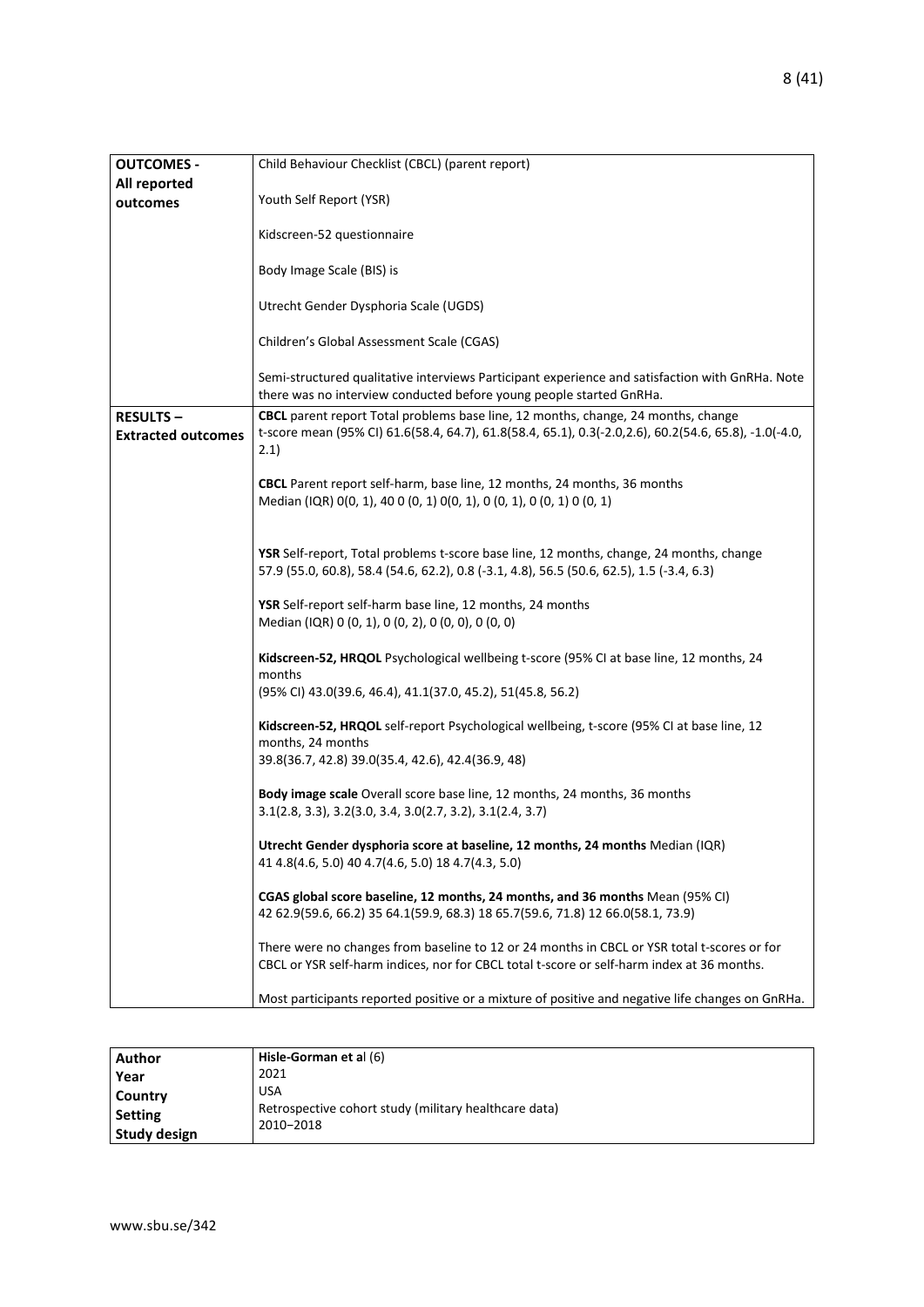| <b>POPULATION (ages)</b>  | Age at Study Initiation - years (median (IQR))                                                                                    |  |  |
|---------------------------|-----------------------------------------------------------------------------------------------------------------------------------|--|--|
| Age at Tx start           | 10 years (8-13) transgender                                                                                                       |  |  |
| Age in cohort             | 9 years (4-14) siblings                                                                                                           |  |  |
| Tanner stage              |                                                                                                                                   |  |  |
|                           | Age of First Affirming Medication (CSHT)                                                                                          |  |  |
|                           | 18.2 years (16.6-19.8)                                                                                                            |  |  |
|                           |                                                                                                                                   |  |  |
|                           | Age at Study Completion - years (median (IQR))                                                                                    |  |  |
|                           | 18 years (16-21) transgender                                                                                                      |  |  |
|                           | 17 years (11-21) siblings                                                                                                         |  |  |
| <b>POPULATION (n)</b>     | 3754 transgender adolescents                                                                                                      |  |  |
| n patients                | 6603 cisgender siblings                                                                                                           |  |  |
| natal male (M-t-F),       |                                                                                                                                   |  |  |
| natal female (F-t-M)      | 1193 (31.8%) male at birth                                                                                                        |  |  |
|                           | 2561 (68.2%) female at birth                                                                                                      |  |  |
|                           | 963 transgender adolescents receiving hormone treatment (before-after data)                                                       |  |  |
|                           | Hormone treatment (n=963 individuals)                                                                                             |  |  |
| <b>INTERVENTION</b>       | <b>Puberty Suppressant</b><br>n=96 (7.2%)                                                                                         |  |  |
| (type)                    | Masculinizing Hormone n=591 (61.4%)                                                                                               |  |  |
| Puberty suppression       | Feminizing Hormone<br>n=276 (28.7%)                                                                                               |  |  |
| (GnRHa)                   |                                                                                                                                   |  |  |
| Cross-sex hormone         | Psychotropic medication n=857 (89%)                                                                                               |  |  |
| treatment (CSHT)          |                                                                                                                                   |  |  |
| <b>INTERVENTION</b>       | Full study period:                                                                                                                |  |  |
| (time)                    | 8.5 years in total follow-up time                                                                                                 |  |  |
| Hormone treatment         |                                                                                                                                   |  |  |
| HT duration               | Hormone treatment: Years followed (median (IQR))                                                                                  |  |  |
| FU time, FU age           | 7.1 years (5.6-7.9) before HT<br>1.5 years (0.7-2.7) after HT                                                                     |  |  |
|                           |                                                                                                                                   |  |  |
|                           |                                                                                                                                   |  |  |
| <b>RESULTS-</b>           | Mental health over full 8-year study period*:                                                                                     |  |  |
| <b>Extracted outcomes</b> | Compared to siblings, TGD adolescents compared to siblings were more likely to have<br>а                                          |  |  |
|                           | mental health diagnosis, be prescribed more psychotropic medications and<br>use                                                   |  |  |
|                           | more mental healthcare services:                                                                                                  |  |  |
|                           | Mental health diagnosis (n (%)):                                                                                                  |  |  |
|                           | 3352 (89.3%) transgender vs 3308 (50.1%) siblings; aOR 5.45 (4.77-6.24)<br>On psychotropics (n(%)):                               |  |  |
|                           | 2820 (75.1%) transgender vs 2425 (37.7%) siblings                                                                                 |  |  |
|                           | Psychotropic medication days: All mental health meds (medications days per year):                                                 |  |  |
|                           | 111.4 transgender vs 42.5 siblings; adjusted IRR 2.57 (2.36-2.80)                                                                 |  |  |
|                           |                                                                                                                                   |  |  |
|                           | Mental health diagnoses at some point during the 8-year study period:                                                             |  |  |
|                           | Transgender vs Siblings (n (%); adjusted odds of mental health diagnosis* aOR (95% CI))                                           |  |  |
|                           | All Mental Health<br>3352 (89.3%) vs 3308 (50.1%); aOR 5.45 (4.77-6.24)                                                           |  |  |
|                           | Mood<br>2413 (64.3%) vs 1182 (18.9%); aOR 6.12 (5.51-6.8)                                                                         |  |  |
|                           | 1908 (50.8%) vs 1216 (18.4%); aOR 3.30 (2.98-3.65)<br>Anxiety<br>ADHD                                                             |  |  |
|                           | 1119 (29.8%) vs 1229 (18.6%); aOR 1.77 (1.59-1.97)                                                                                |  |  |
|                           | Adjustment<br>1687 (44.9%) vs 1191 (18.0%); aOR 1.09 (1.80-3.41)<br>Psychotic<br>363 (9.7%) vs 104 (1.6%); aOR 5.38 (4,20-6,88)   |  |  |
|                           | Personality disorders 86 (2.3%) vs 43 (0.7%); aOR 2.54 (1.71-3.78)                                                                |  |  |
|                           | Suicide<br>683 (18.2%) vs 162 (2.5%); aOR 7.45 (6.11-9.08)                                                                        |  |  |
|                           | (suicidal ideation/attempted suicide/self-harm)                                                                                   |  |  |
|                           | *after adjustment for age at study initiation, assigned sex at birth, parent rank, and number of                                  |  |  |
|                           | outpatient visits per year, odds of having any mental health diagnosis                                                            |  |  |
|                           |                                                                                                                                   |  |  |
|                           | Psychotropic medication*: Transgender vs Siblings (medication days per year):<br>All mental health meds:                          |  |  |
|                           | 1114 days vs 425 days; adjusted IRR 2.57 (2.36-2.80)<br>*including antidepressants (wellbutrin, SSRI, SNRI, other antidepressant) |  |  |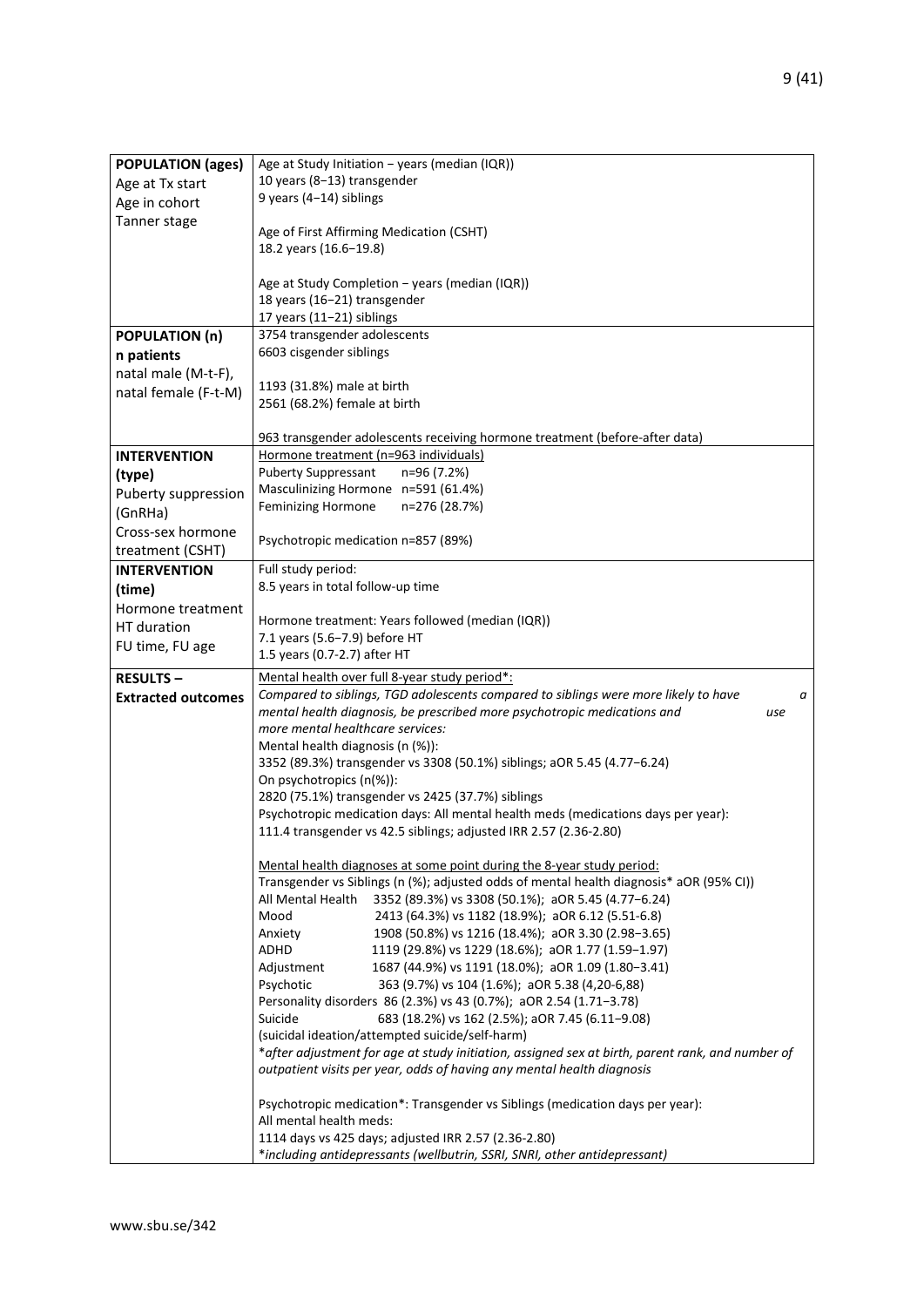|                                        | benzodiazepines, sleep medications, anti-psychotics, litium                       |
|----------------------------------------|-----------------------------------------------------------------------------------|
| After hormone treatment:               |                                                                                   |
|                                        | (n=963 individuals-initiated puberty suppression or CSHT, median age 18.2 years): |
|                                        | Crude rate of medication days (number of days (Before - After hormone treatment)) |
| All Mental Health Meds: (days)         |                                                                                   |
|                                        | 119.7 before vs 211.5 after; aIRR 1.67 (1.46-1.91)                                |
|                                        | Psychotropic medication use increased from mean of 120 days per year to           |
|                                        | mean 212 days per year following gender affirming pharmaceutical care.            |
|                                        |                                                                                   |
| Medication days by type of medication: |                                                                                   |
|                                        | (number of medication days: Before vs After hormone treatment):                   |
| Wellbutrin                             | 6.3 before vs 16.2 after; aIRR 2.51 (2.71-3.69)                                   |
| <b>SSRI</b>                            | 44.8 before vs 73.9 after; aIRR 1.72 (1.47-2.00)                                  |
| <b>SNRI</b>                            | 4.7 before vs 14.0 after; aIRR 2.59 (1.52-4.38)                                   |
| other antidepressant                   | 9.2 before vs 18.9 after; aIRR 1.61 (1.18-2.21)                                   |
| sleep medications                      | 6.4 before vs 16.2 after; aIRR 2.23 (1.61-3.10)                                   |
| benzodiazepines                        | 3.0 before vs 12.7 after; aIRR 3.01 (1.95-4.65)                                   |
| anti-psychotics                        | 15.9 before vs 30.1 after; aIRR 1.77 (1.34-2.35)                                  |
| lithium                                | 1.3 before vs 2.3 after; aIRR 1.11 (0.48-2.59)                                    |
| stimulants                             | 26.4 before vs 25.1 after; aIRR 0.96 (0.72-1.26)                                  |
| migraine medications                   | 1.5 before vs 2.2 after; aIRR 0.76 (0.37-1.53)                                    |
|                                        |                                                                                   |

| <b>Author</b><br>Year<br>Country<br><b>Study design</b>                                | Staphorsius et al (7)<br>2015<br>The Netherlands<br>Functional MRI study, Cross-sectional<br>Up to 2014                                                                                                                     |
|----------------------------------------------------------------------------------------|-----------------------------------------------------------------------------------------------------------------------------------------------------------------------------------------------------------------------------|
| <b>POPULATION</b><br>(ages)<br>Age at Tx start<br>Age in cohort<br><b>Tanner stage</b> | Age at start:<br>Minimum 12 years<br>Tanner B2, Tanner G2-G3<br>Age at GnRH start: Not indicated<br>Age in cohort:<br>Age at scan (mean)<br>15.1 years ± 2.4 M-t-F<br>15.8 years ± 1.9 F-t-M                                |
|                                                                                        | Control group age:<br>14.9 years $\pm$ 1.5 (boys)<br>14.4 years $\pm$ 1.8 (girls)                                                                                                                                           |
| <b>POPULATION (n)</b><br>n patients<br>natal male (M-t-F)<br>natal female (F-t-<br>M)  | 41 adolescents:<br>22 F-t-M (natal females):<br>(n= 12 using GnRH "suppressed FM")<br>(n= 10 untreated "untreated FM")<br>18 M-to-F (natal males):<br>(n= 8 using GnRH "suppressed FM")<br>(n= 10 untreated "untreated FM") |
|                                                                                        | Control group*:<br>24 girls $(F)$<br>$21$ boys (M)<br>10 not investigated due to brain scan problems                                                                                                                        |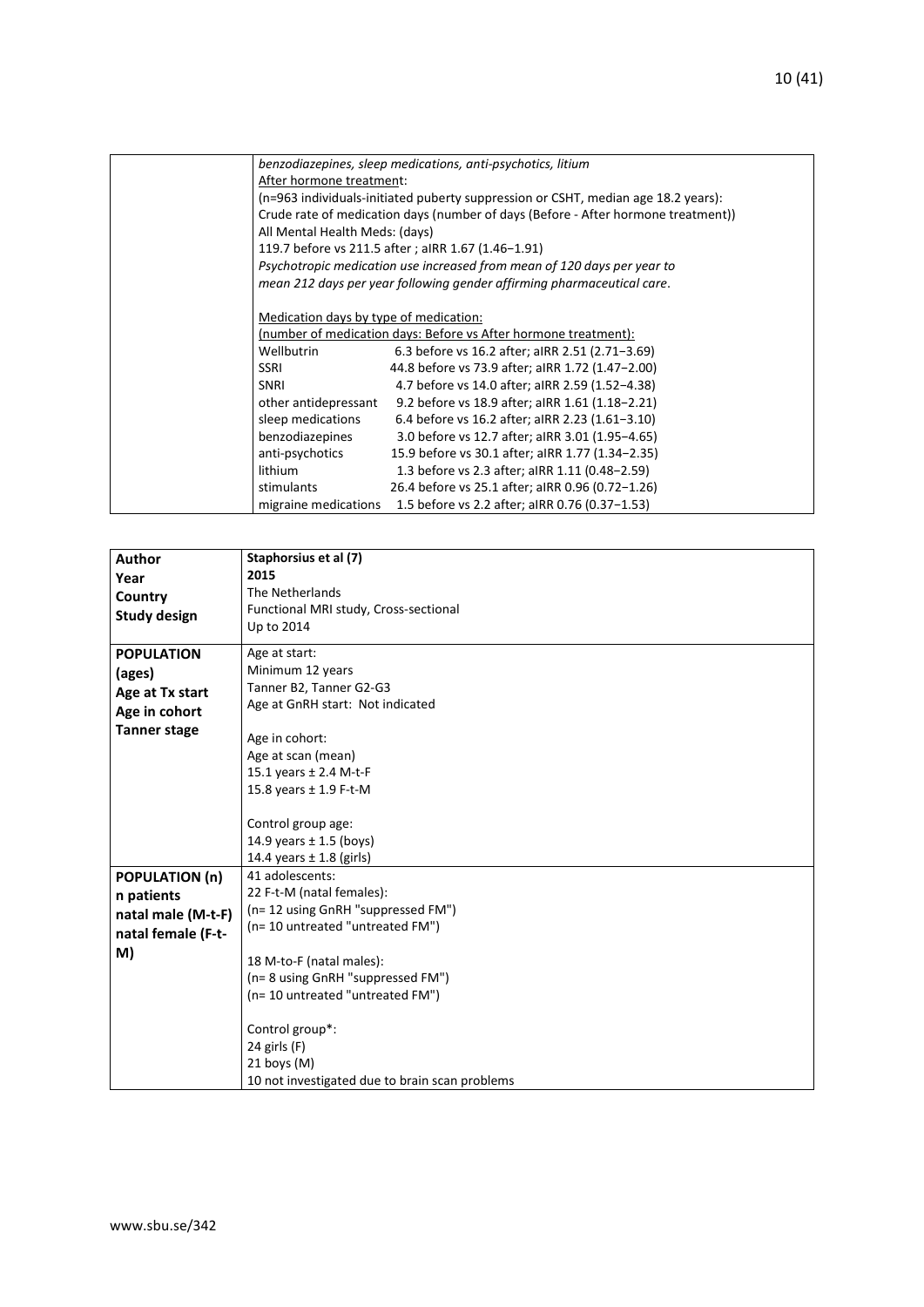| <b>INTERVENTION</b> | Previous intervention:                                                                                                                |
|---------------------|---------------------------------------------------------------------------------------------------------------------------------------|
| (type)              | GnRH: triptorelin (Decapeptyl-CR®) 3,75 mg/4w, s.c. or i.m                                                                            |
| <b>Puberty</b>      |                                                                                                                                       |
| suppression         | Study intervention:                                                                                                                   |
| (GnRH)              | MRI scan (3.0 T)                                                                                                                      |
| Cross-sex           | axial T2*-weighted whole-brain volumes sensitive to BOLD contrast,                                                                    |
| hormone             | sagittal T1-weighted                                                                                                                  |
| treatment (CSHT)    | Tasks in MRI:                                                                                                                         |
|                     | 1 executive function task: event-related parametric version of the ToL                                                                |
|                     | 3 cognitive tasks: verbal fluency task, mental rotation task, face recognition task                                                   |
| <b>INTERVENTION</b> | Puberty suppression duration (mean ± SD)                                                                                              |
| (time)              | 1.8 years ±0.8 MtF                                                                                                                    |
| <b>Hormone</b>      | 1.4 years ±1.1 FtM                                                                                                                    |
| treatment           |                                                                                                                                       |
| duration            |                                                                                                                                       |
| FU time, FU age     |                                                                                                                                       |
| <b>OUTCOMES -</b>   | <b>Executive function:</b>                                                                                                            |
| All reported        | Tower-of-London (ToL) performance scores: reaction times, accuracy                                                                    |
| outcomes            | Region-of-interest (ROI) analyses: (left DLPFC (dorsolateral prefrontal cortex), bilateral RLPFC                                      |
|                     | (rostrolateral prefrontal cortex), precuneus                                                                                          |
|                     |                                                                                                                                       |
|                     | <b>Psychological functioning:</b>                                                                                                     |
|                     | J2 Child Behaviour Checklist (CBCL)                                                                                                   |
|                     |                                                                                                                                       |
|                     | IQ                                                                                                                                    |
|                     | Wechsler Intelligence Scales                                                                                                          |
|                     | Wechsler Intelligence Scale for Children (WISC-III®, Wechsler, 1991)<br>Wechsler Adult Intelligence Scale (WAIS-III®, Wechsler, 1997) |
| <b>RESULTS</b>      | <b>Executive function</b>                                                                                                             |
| <b>Extracted</b>    | Functional task (ToL):                                                                                                                |
| outcomes            |                                                                                                                                       |
|                     | Accuracy $(\%)$ (mean $\pm$ SD):                                                                                                      |
|                     | $88.5 \pm 6.8$ boys (M)                                                                                                               |
|                     | 87.2 ± 11.9 girls (F)                                                                                                                 |
|                     |                                                                                                                                       |
|                     | 79.1 ± 10.3 M-t-F (total)                                                                                                             |
|                     | 73.9 $\pm$ 9.1 suppressed<br>$83.4 \pm 9.5$ untreated                                                                                 |
|                     | 87.1 ± 10.0 F-t-M (total)                                                                                                             |
|                     | $85.7 \pm 10.5$ suppressed                                                                                                            |
|                     | $88.8 \pm 9.7$ untreated                                                                                                              |
|                     |                                                                                                                                       |
|                     | Reaction time (sec) Mean ± SD                                                                                                         |
|                     | $9.6 \pm 2.5$ boys (M)                                                                                                                |
|                     | $9.0 \pm 1.8$ girls (F)                                                                                                               |
|                     |                                                                                                                                       |
|                     | $10.4 \pm 3.5$ M-t-F (total)<br>$10.9 \pm 4.1$ suppressed                                                                             |
|                     | $9.9 \pm 3.1$ untreated                                                                                                               |
|                     | $10.0 \pm 2.6$ F-t-M (total)                                                                                                          |
|                     | $9.9 \pm 3.1$ suppressed                                                                                                              |
|                     | $10.0 \pm 2.0$ untreated                                                                                                              |
|                     |                                                                                                                                       |
|                     |                                                                                                                                       |
|                     |                                                                                                                                       |
|                     |                                                                                                                                       |
|                     |                                                                                                                                       |
|                     | 57.8 $\pm$ 9.2 M-t-F (total)                                                                                                          |
|                     | Psychological functioning:<br>CBCL scores (mean ± SD)<br>48.4 ± 10.5 boys (M)<br>48.4 $\pm$ 10.3 girls (F)                            |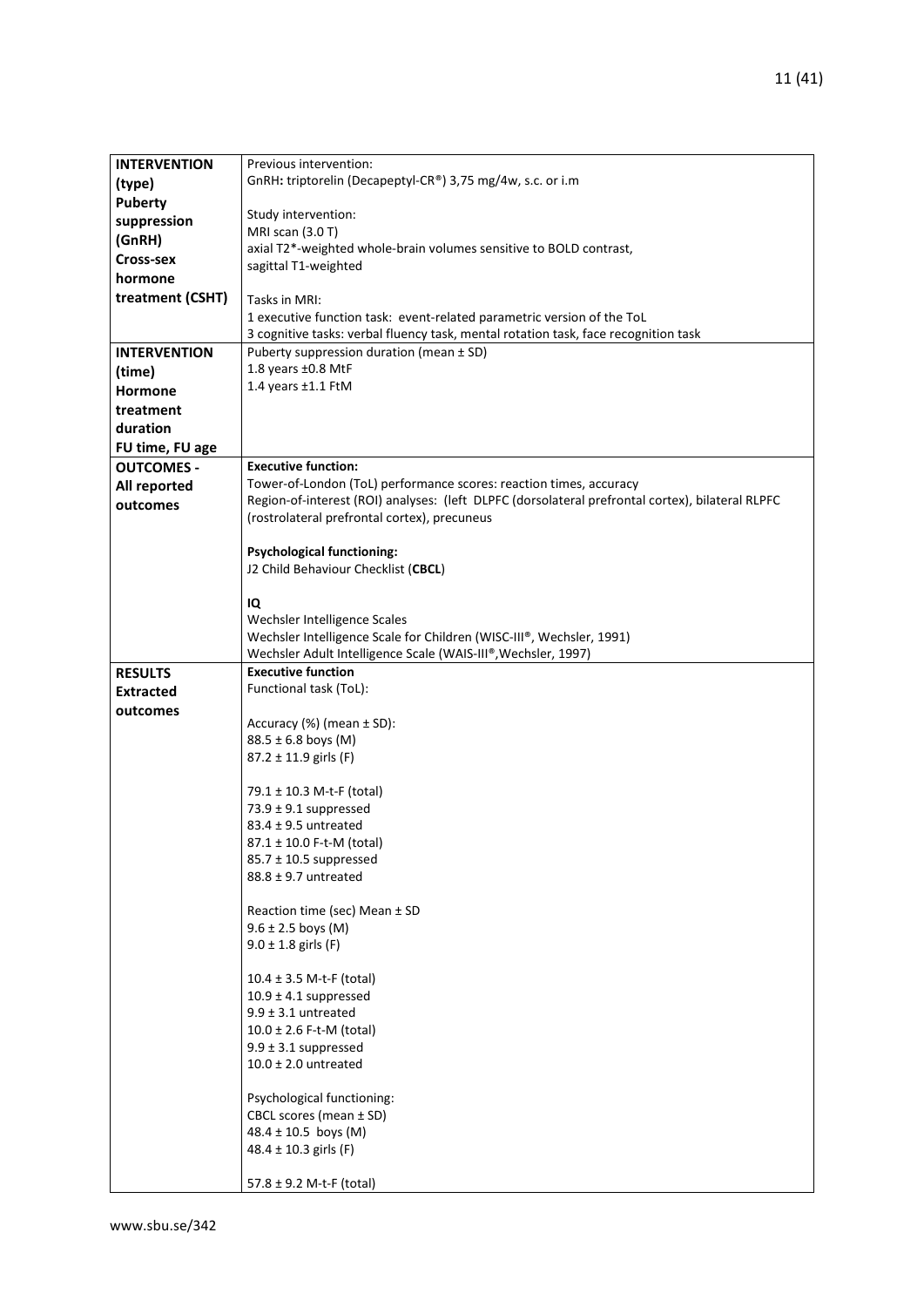| 57.4 $\pm$ 9.8 suppressed     |
|-------------------------------|
| 58.2 $\pm$ 9.3 untreated      |
| $60.4 \pm 10.2$ F-t-M (total) |
| $57.5 \pm 9.4$ suppressed     |
| $63.9 \pm 10.5$ untreated     |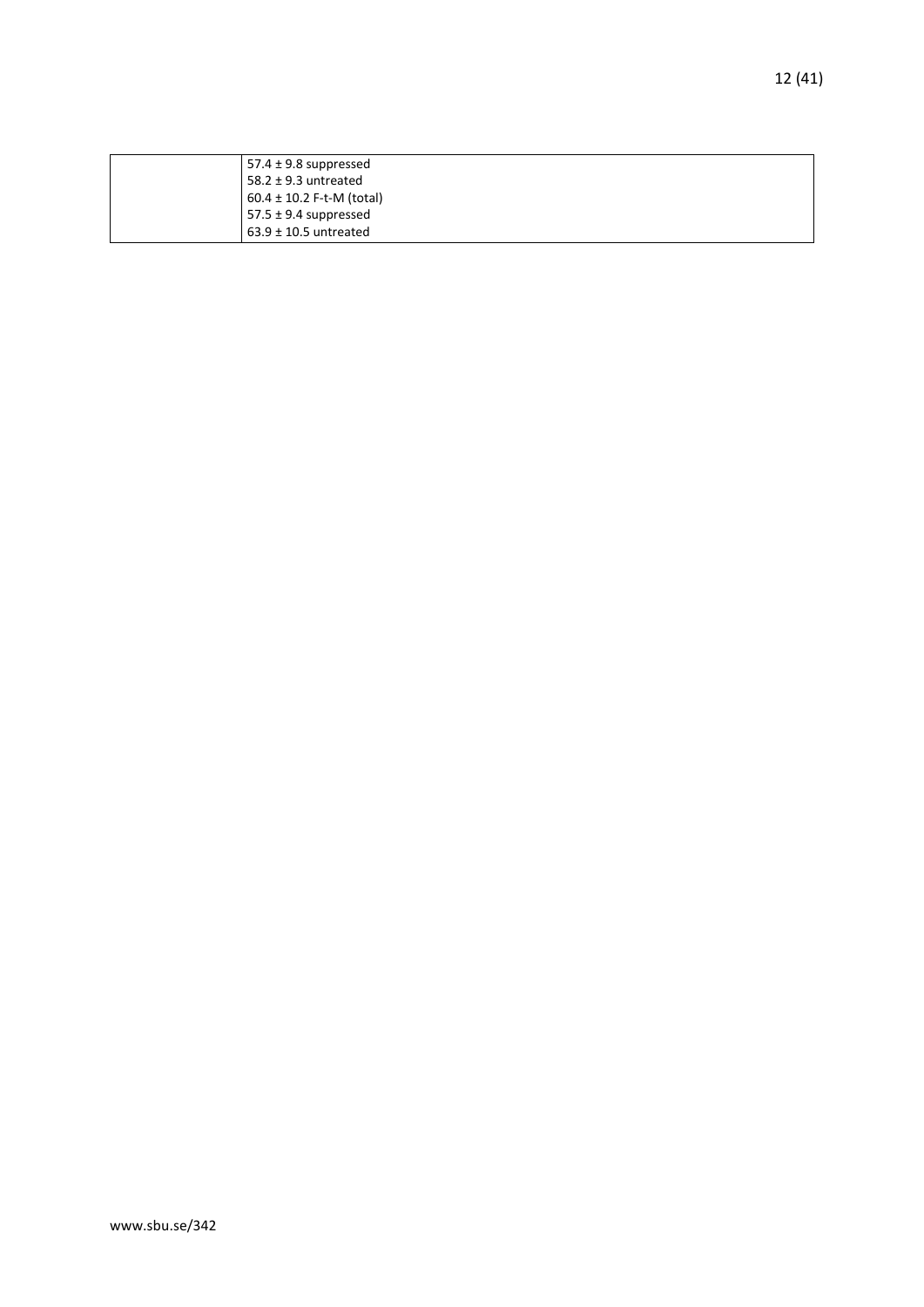| Author                | Joseph et al (8)                                                                        |  |
|-----------------------|-----------------------------------------------------------------------------------------|--|
|                       | 2019                                                                                    |  |
| Year                  | UK                                                                                      |  |
| Country               | Retrospective review of national cohort, before-after                                   |  |
| <b>Study design</b>   | 2011-2016                                                                               |  |
| <b>POPULATION</b>     | Age at GnRH start:                                                                      |  |
| (ages)                | Range 12-14 years                                                                       |  |
| Age at Tx start       |                                                                                         |  |
| Age in cohort         | Age in First year cohort:                                                               |  |
|                       | Age at treatment start: (mean (SD)                                                      |  |
| <b>Tanner stage</b>   | 13.2 (1.4) trans girls                                                                  |  |
|                       | 12.6 (1.0) trans boys                                                                   |  |
|                       | Age at 1 year scan:                                                                     |  |
|                       | 14.4 (1.5) trans girls                                                                  |  |
|                       | 13.8 (1.1) trans boys                                                                   |  |
|                       |                                                                                         |  |
|                       | Age in Longitudinal cohort                                                              |  |
|                       | Age at treatment start:                                                                 |  |
|                       | 13.0 (1.1) trans girls                                                                  |  |
|                       | 12.9 (3.0) trans boys                                                                   |  |
|                       | Age at 2 years scan:                                                                    |  |
|                       | 15.8 (1.3) trans girls                                                                  |  |
|                       | 15.6 (3.5) trans boys                                                                   |  |
| <b>POPULATION (n)</b> | First year cohort                                                                       |  |
| n patients            | 70                                                                                      |  |
| natal male (M-t-F)    | 31 trans girls                                                                          |  |
| natal female (F-t-    | 39 trans boys                                                                           |  |
| M)                    |                                                                                         |  |
|                       | Longitudinal cohort<br>31                                                               |  |
|                       | 10 trans girls                                                                          |  |
|                       | 21 trans boys                                                                           |  |
| <b>INTERVENTION</b>   | <b>Previous intervention:</b>                                                           |  |
| (type)                | GnRH                                                                                    |  |
| Puberty               |                                                                                         |  |
|                       | <b>Study intervention:</b>                                                              |  |
| suppression           | DXA - dual energy X-ray absorptiometry                                                  |  |
| (GnRH)                | Z-scores calculated from formulae proposed by Crabtree et al. from ALPHABET study using |  |
| Cross-sex             | UK norms for Caucasian subjects (8).                                                    |  |
| hormone               | Hip BMAD                                                                                |  |
| treatment (CSHT)      | Z-scores not calculated as there were no reference ranges available.                    |  |
| <b>INTERVENTION</b>   | <b>GnRH</b> duration:                                                                   |  |
| (time)                | 1 year (1st year cohort)                                                                |  |
| <b>Hormone</b>        | 2.8 years (longitudinal cohort)                                                         |  |
| treatment             |                                                                                         |  |
| duration              | Follow-up time:                                                                         |  |
| FU time, FU age       | $1-2.8$ years                                                                           |  |
| <b>OUTCOMES -</b>     | <b>Bone health:</b>                                                                     |  |
| All reported          | Hip (femoral neck) and lumbar spine (L1-L4):                                            |  |
|                       | BMD - bone mineral density                                                              |  |
| outcomes              | BMAD - bone mineral apparent density                                                    |  |
|                       | Z-score compared to natal sex (birth sex, age)                                          |  |
|                       | Hip BMD g/cm <sup>2</sup>                                                               |  |
|                       | Hip BMD Z score                                                                         |  |
|                       | Spine BMD g/cm <sup>2</sup>                                                             |  |

## <span id="page-12-0"></span>**Table 2 Effects on bone health by sex hormone suppression in adolescents**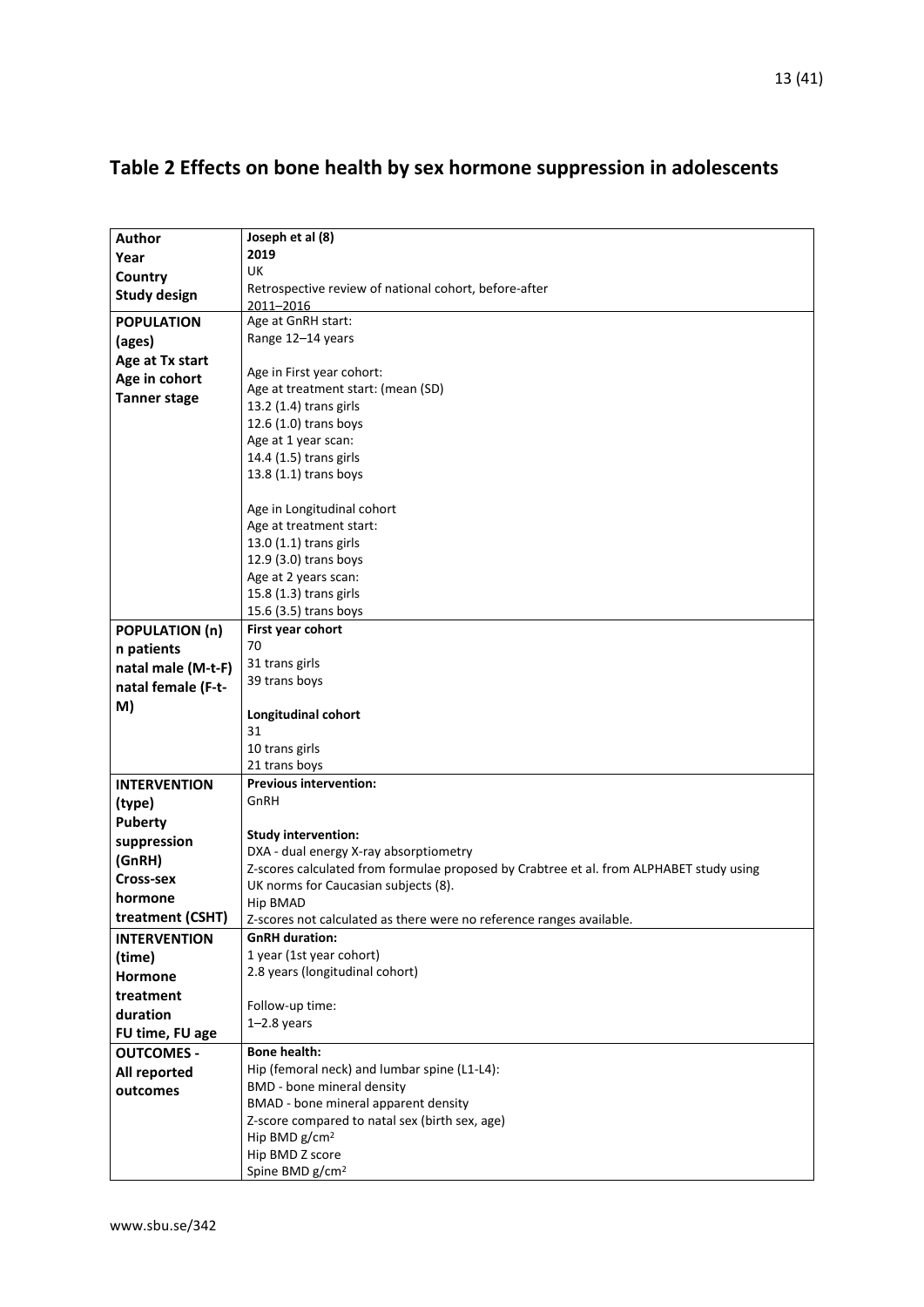|                  | Spine BMD Z score                                                                                         |
|------------------|-----------------------------------------------------------------------------------------------------------|
|                  | Spine BMAD g/cm <sup>3</sup>                                                                              |
|                  | Spine BMAD Z score                                                                                        |
| <b>RESULTS</b>   | Characteristic, mean (SD)                                                                                 |
| <b>Extracted</b> | Baseline/1 year                                                                                           |
| outcomes         | Trans girls $(n=31/31)$                                                                                   |
|                  | Age, year 13.2 (1.4)/ 14.4 (1.5)                                                                          |
|                  | Height, cm 161.0 (8.0)/ 163.7 (8.1)                                                                       |
|                  | Weight, kg 64.7 (17.1)/ 70.3 (21.2)                                                                       |
|                  | BMI, kg/m <sup>2</sup> 24.8 (5.3)/ 26.1 (6.9)                                                             |
|                  | Hip BMD, kg/m <sup>2</sup> 0.894 (0.118)/ 0.905 (0.104)                                                   |
|                  | Hip Z-score 0.157 (0.905)/ -0.340 (0.816)                                                                 |
|                  | Spine BMD, kg/m <sup>2</sup> 0.860 (0.154) / 0.859 (0.129)                                                |
|                  | Spine BMD Z-score -0.016 (1.106) / -0.461 (1.121)                                                         |
|                  | Spine BMAD, g/cm <sup>3</sup> 0.235 (0.030) / 0.233 (0.029)                                               |
|                  | Spine BMAD Z-score 0.859 (0.154)/ -0.228 (1.027)                                                          |
|                  | Trans boys $(n=39/39)$                                                                                    |
|                  | Age, year 12.6 (1.0)/13.8 (1.1)                                                                           |
|                  | Height, cm 158.4 (9.5)/163.3 (8.7)                                                                        |
|                  | Weight, kg 51.0 (13.7)/56.2 (13.4)                                                                        |
|                  | BMI, kg/m <sup>2</sup> 20.1 (4.1)/21.4 (5.4)                                                              |
|                  | Hip BMD, kg/m <sup>2</sup> 0.772 (0.137)/0.785 (0.120                                                     |
|                  | Hip Z-score -0.863 (1.215)/ -1.440 (1.075)                                                                |
|                  | Spine BMD, kg/m <sup>2</sup> 0.694 (0.149)/0.718 (0.124)                                                  |
|                  | Spine Z-score -0.395 (1.428)/-1.276 (1.410)                                                               |
|                  | Spine BMAD, g/cm <sup>3</sup> 0.196 (0.035)/0.201 (0.033)                                                 |
|                  | Spine BMAD Z-score -0.186 (1.230)/-0.541 (1.396)                                                          |
|                  | Baseline/ 2.8 years                                                                                       |
|                  | Trans girls $(n=10/10)$                                                                                   |
|                  | Age, year 13.0 (1.1)/15.8 (1.3)                                                                           |
|                  | Height, cm 160.3 (5.4)/165.1 (5.7)                                                                        |
|                  | Weight, kg 66.4 (14.6)/82.9 (30.5)                                                                        |
|                  | BMI, kg/m <sup>2</sup> 25.8 (5.3)/30.5 (8.6)                                                              |
|                  | Hip BMD, kg/m <sup>2</sup> 0.920 (0.116)/0.910 (0.125)                                                    |
|                  | Hip Z-score 0.45 (0.781)/ -0.600 (1.059)                                                                  |
|                  | Spine BMD, kg/m <sup>2</sup> 0.867 (0.141)/0.878 (0.130)<br>Spine BMD Z-score 0.130 (0.972)/0.890 (1.075) |
|                  | Spine BMAD, g/cm <sup>3</sup> 0.240 (0.027)/0.240 (0.030)                                                 |
|                  | Spine BMAD Z-score 0.486 (0.809)/                                                                         |
|                  | $-0.279(0.93)$                                                                                            |
|                  |                                                                                                           |
|                  | Trans boys $(n=21/21)$                                                                                    |
|                  | Age, year 12.9 (3.0)/15.6 (3.5)                                                                           |
|                  | Height, cm 159.0 (35.8)/168.7 (37.5)                                                                      |
|                  | Weight, kg 49.8 (17.1)/59.5 (19.6)                                                                        |
|                  | BMI, kg/m <sup>2</sup> 19.4 (5.9)/20.9 (6.6)                                                              |
|                  | Hip BMD, kg/m <sup>2</sup> 0.766 (0.215)/0.773 (0.197                                                     |
|                  | Hip Z-score -1.075 (1.145)/ -1.779 (0.816)                                                                |
|                  | Spine BMD, kg/m <sup>2</sup> 0.695 (0.220/ 0.731 (0.209)                                                  |
|                  | Spine BMD Z-score -0.715 (1.406)                                                                          |
|                  | $-2.000(1.384)$                                                                                           |
|                  | Spine BMAD, g/cm3 0.195 (0.058)/0.198 (0.05)<br>Spine BMAD Z-score -0.361 (1.439)/-0.913 (1.318)          |
|                  |                                                                                                           |
|                  |                                                                                                           |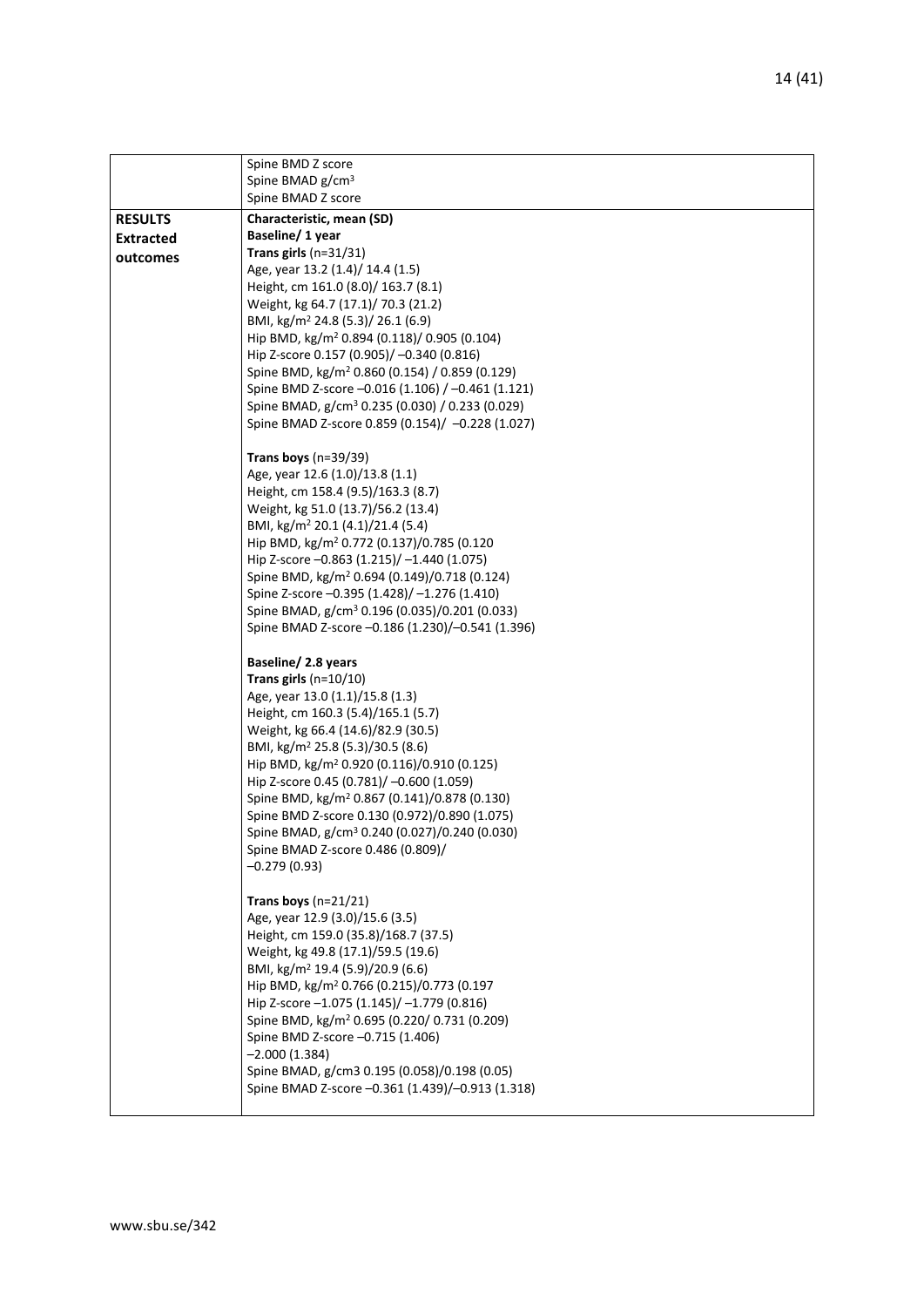| Author                | Klink et al (9)                                                                                    |  |  |
|-----------------------|----------------------------------------------------------------------------------------------------|--|--|
| Year                  | 2015                                                                                               |  |  |
| Country               | The Netherlands                                                                                    |  |  |
| <b>Study design</b>   | Retrospective longitudinal cohort study, before-after                                              |  |  |
|                       | 1998-2012                                                                                          |  |  |
| <b>POPULATION</b>     | Age at start of GnRH:                                                                              |  |  |
| (ages)                | Range 11.4-18.3 years                                                                              |  |  |
| Age at Tx start       | MtF:                                                                                               |  |  |
| Age in cohort         | Tanner G5                                                                                          |  |  |
| <b>Tanner stage</b>   | Mean: 14.9 years ± 1.9 SD                                                                          |  |  |
|                       | FtM:                                                                                               |  |  |
|                       | Tanner B4                                                                                          |  |  |
|                       | Mean: 15.0 years ± 2.0 SD                                                                          |  |  |
|                       | At start of CSHT:                                                                                  |  |  |
|                       | Range 15.6-19 years                                                                                |  |  |
|                       | Transwomen                                                                                         |  |  |
|                       | Mean: 16.6 years ± 1.4 SD                                                                          |  |  |
|                       | Transmen                                                                                           |  |  |
|                       | Median: 16.4 years (2.3 IQR)                                                                       |  |  |
| <b>POPULATION (n)</b> | 34                                                                                                 |  |  |
| n patients            | 15 MtF                                                                                             |  |  |
| natal male (M-t-F)    | 19 FtM                                                                                             |  |  |
| natal female (F-t-    |                                                                                                    |  |  |
| M)                    |                                                                                                    |  |  |
| <b>INTERVENTION</b>   | <b>Previous intervention:</b>                                                                      |  |  |
| (type)                | GnRH                                                                                               |  |  |
| <b>Puberty</b>        | Triptorelin (Decapeptyl-CR): 3.75 mg/4 weeks s.c.                                                  |  |  |
| suppression           | <b>CSHT</b>                                                                                        |  |  |
| (GnRH)                | 17-estradiol p.o. (incremental dosing), dose not indicated                                         |  |  |
| Cross-sex             | Mixed testosterone esters i.m. (Sustanon): 250 mg/ml/ 2-4 weeks (incremental dosages),             |  |  |
|                       | dose not indicated.                                                                                |  |  |
| hormone               |                                                                                                    |  |  |
| treatment (CSHT)      | <b>Study intervention:</b>                                                                         |  |  |
|                       | DXA (dual energy x-ray absorptiometry                                                              |  |  |
|                       | Lumbar spine (LS), Femoral region (FN)                                                             |  |  |
|                       | aBMD Z-scores according to natal sex, age, and ethnicity based on the National Health and          |  |  |
|                       | Nutrition Examination Survey reference in Manitoba, Canada.                                        |  |  |
|                       | LS Z scores available from start of the study                                                      |  |  |
|                       | FN Z scores available in 2003, 5 years after the start of the study.                               |  |  |
|                       | Volumetric BMD (bone mineral apparent density (BMAD)) of the LS and FN calculated as               |  |  |
|                       | previously described, Z scores determined using UK reference population.                           |  |  |
|                       | Reference values of BMAD in young adulthood are not available.                                     |  |  |
|                       | In females lumbar peak bone mass (PBM) expressed as BMAD is attained at age 18-20 years and        |  |  |
|                       | in males between 18 and 23 years (8). Therefore, to calculate the Z score of the LS BMAD at age 22 |  |  |
|                       | years, the reference of LS BMAD of 17 years was used.                                              |  |  |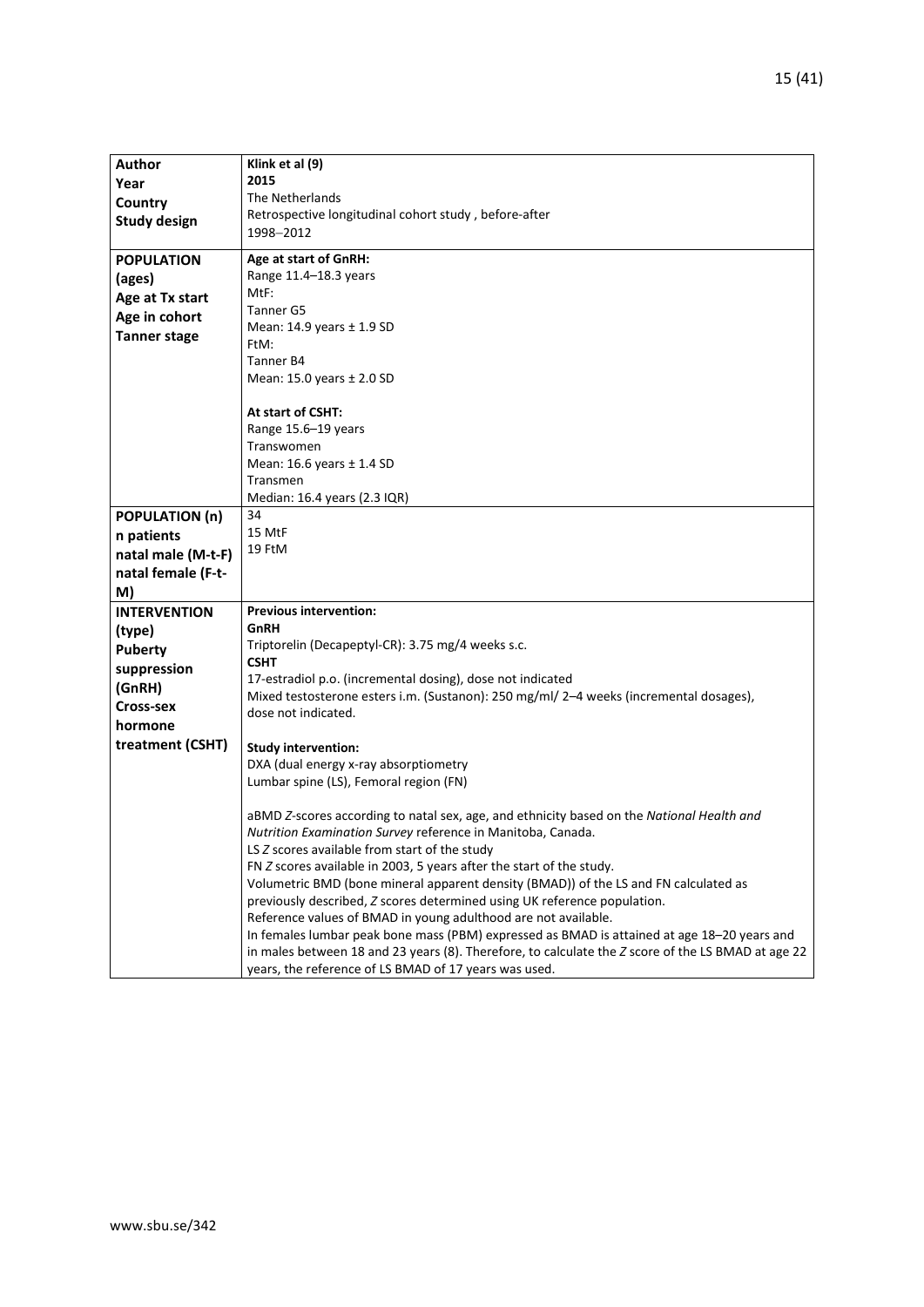| <b>INTERVENTION</b> | <b>GnRH</b> duration                                                          |  |
|---------------------|-------------------------------------------------------------------------------|--|
| (time)              | Median: 1.3 years natal boys, Range: 0.5-3.8 years                            |  |
| <b>Hormone</b>      | Median 1.5 y natal girls, Range: 0.25-5.2 years                               |  |
| treatment           | <b>CSHT duration</b>                                                          |  |
| duration            | Median: 5.8 years natal boys, Range: 3.0-8.0 years                            |  |
|                     | Median: 5.4 years natal girls, Range: 2.8-7.8 years                           |  |
| FU time, FU age     |                                                                               |  |
|                     | <b>GnRH+CSHT duration:</b>                                                    |  |
|                     | Median: 3.1 years natal boys, Range: 2.1-4.5 years                            |  |
|                     | Median: 2.2 years natal girls, Range 1.4-3.1 years                            |  |
|                     | After gonadectomy (min age 18 years): GnRH terminated and CSHT continued.     |  |
|                     | FU until age 22 years                                                         |  |
| <b>OUTCOMES -</b>   | <b>Bone health</b>                                                            |  |
| All reported        | Bone mineral density (BMD):                                                   |  |
| outcomes            | Bone mineral apparent density (BMAD)                                          |  |
|                     | Areal BMD (aBMD, g/cm <sup>2</sup> ) of lumbar spine and femoral region:      |  |
|                     | BMAD $(g/cm3)$                                                                |  |
|                     | <b>BMAD Z-score</b>                                                           |  |
|                     | $a$ BMD ( $g/cm2$ )                                                           |  |
|                     | aBMD Z-score                                                                  |  |
|                     | T-score                                                                       |  |
| <b>RESULTS</b>      | Z-score relative natal sex<br>Start GnRH/ Start CSH/ Age 22 years (mean ± SD) |  |
|                     |                                                                               |  |
| <b>Extracted</b>    | <b>Transwomen</b>                                                             |  |
| outcomes            | Height cm 174.6 8.9/ 179.9/ 181±9.3                                           |  |
|                     |                                                                               |  |
|                     | Lumbar spine                                                                  |  |
|                     | BMAD, $g/cm^3$ 0.22 ± 0.03/0.22 ± 0.02/0.23 ± 0.03                            |  |
|                     | BMAD Z score -0.44 ± 1.10/-0.90 ± 0.80/-0.78 ± 1.03                           |  |
|                     | aBMD, $g/cm^2$ 0.84 ± 0.13/0.84 ± 0.11/0.93 ± 0.10                            |  |
|                     | aBMD Z score $-0.77 \pm 0.89/-1.01 \pm 0.98/-1.36 \pm 0.83$                   |  |
|                     | T-score at 22 years: $-1.5 \pm 1.10$                                          |  |
|                     | Femoral neck                                                                  |  |
|                     | BMAD, $g/cm^3$ 0.28 ± 0.04/ 0.26 ± 0.04/ 0.28 ± 0.05                          |  |
|                     | BMAD Z score -0.93 ± 1.22/-1.57 ± 1.74                                        |  |
|                     | aBMD, $g/cm^2$ 0.88 ± 0.1/2 0.87 ± 0.08/ 0.94 ± 0.11                          |  |
|                     | aBMD Z score $-0.66 \pm 0.77/-0.95 \pm 0.63/-0.69 \pm 0.74$ )                 |  |
|                     | T-score at 22 years: $-0.75 \pm 0.78$                                         |  |
|                     | <b>Transmen</b>                                                               |  |
|                     | Height cm $165.2 \pm 9.1/168.4 \pm 8.3/170.6 \pm 7.9$                         |  |
|                     | Lumbar spine                                                                  |  |
|                     | BMAD, $g/cm^3$ 0.25 ± 0.03/ 0.24 ± 0.02/ 0.25 ± 0.28                          |  |
|                     | BMAD Z score 0.28 ± 0.90/-0.50 ± 0.81/-0.033 ± 0.95                           |  |
|                     | aBMD, $g/cm2$ 0.95 $\pm$ 0.12/ 0.91 $\pm$ 0.10/ 0.99 $\pm$ 0.13               |  |
|                     | aBMD Z score 0.17 ± 1.18/-0.72 ± 0.99/-0.33 ± 1.12                            |  |
|                     | T-score at 22 years: $-0.43 \pm 1.2$                                          |  |
|                     | Femoral neck                                                                  |  |
|                     | BMAD, $g/cm^3$ 0.32 ± 0.04/ 0.31 ± 0.04/ 0.33 ± 0.05                          |  |
|                     | BMAD Z score 0.01 ± 0.70/ -0.28 ± 0.74                                        |  |
|                     | aBMD, $g/cm^2$ 0.92 ± 0.10/ 0.88 ± 0.09/ 0.95 ± 0.10                          |  |
|                     | aBMD Z score 0.36 ± 0.88/-0.35 ± 0.79/-0.35 ± 0.74                            |  |
|                     | T-score at 22 years: 0.005 ± 0.87                                             |  |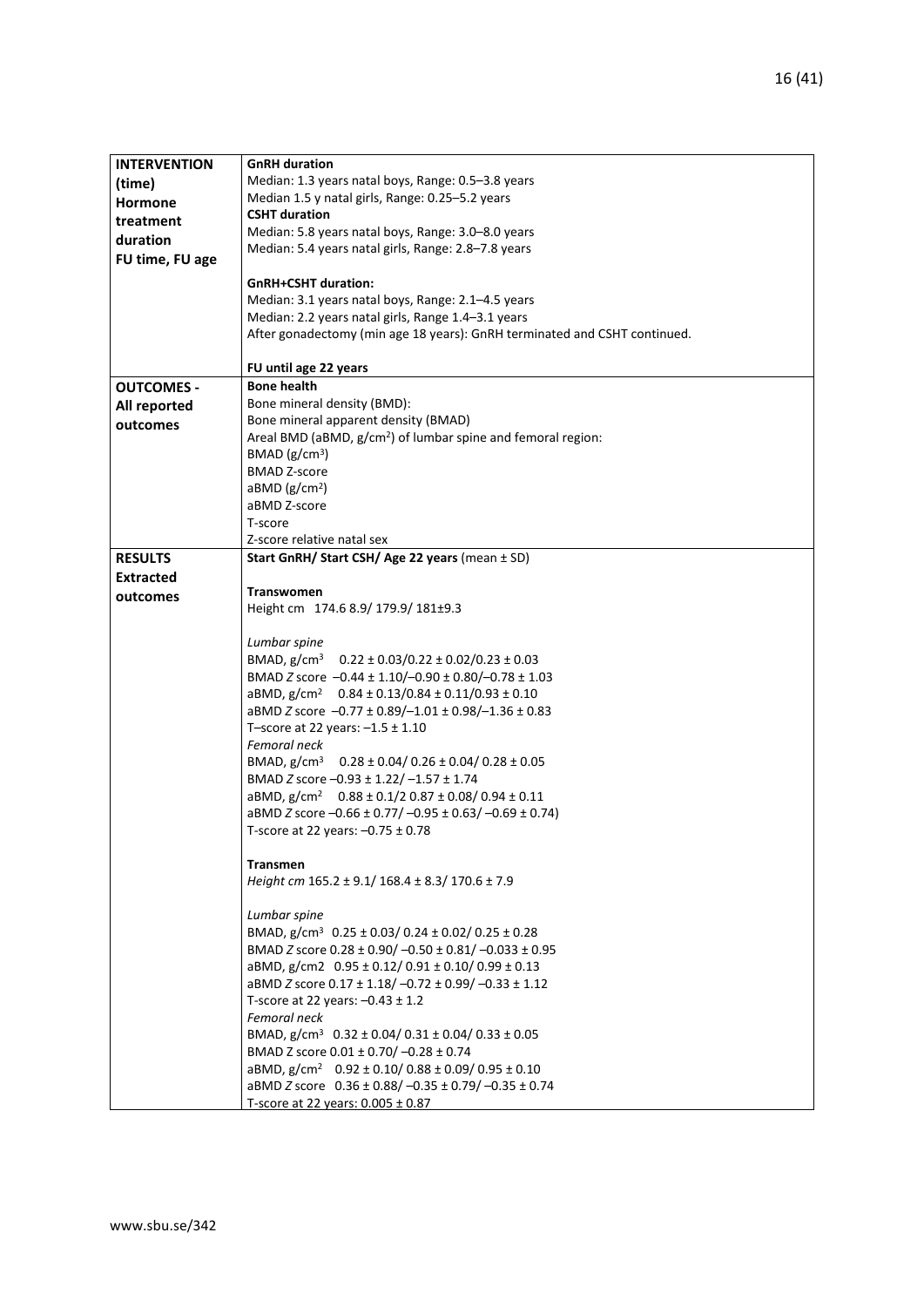| <b>Author</b>               | Vlot, et al (10)                                                                                      |  |
|-----------------------------|-------------------------------------------------------------------------------------------------------|--|
|                             | 2017                                                                                                  |  |
| Year                        | The Netherlands                                                                                       |  |
| Country                     | Retrospective, cohort study, before after                                                             |  |
| <b>Study design</b>         | 2001-2011                                                                                             |  |
| <b>POPULATION</b>           | Age at start of GnRH:                                                                                 |  |
| (ages)                      | Min Tanner B2 or G2                                                                                   |  |
| Age at Tx start             |                                                                                                       |  |
| Age in cohort               | Age in cohort:                                                                                        |  |
|                             | Transmen:                                                                                             |  |
| <b>Tanner stage</b>         | Median: 15.1 years                                                                                    |  |
|                             | Range: 11.7-18.6 years                                                                                |  |
|                             | Tanner B2-B5                                                                                          |  |
|                             | Transwomen:                                                                                           |  |
|                             | Median: 13.5 years                                                                                    |  |
|                             | Range: 11.5-18.3 years                                                                                |  |
|                             | Tanner G2-G5                                                                                          |  |
|                             | Age at start of CSHT:                                                                                 |  |
|                             | (min age 16 years):                                                                                   |  |
|                             | Transmen:                                                                                             |  |
|                             | Median: 16.3 years                                                                                    |  |
|                             | Range: 15.9-19.5 years                                                                                |  |
|                             | Transwomen:                                                                                           |  |
|                             | Median: 16.0 years                                                                                    |  |
|                             | Range: 14.0-18.9 years                                                                                |  |
| <b>POPULATION (n)</b>       | In Table 1:                                                                                           |  |
| n patients                  | 42 female-to-male (transmen)                                                                          |  |
| natal male (M-t-F)          | 28 male-to-female (transwomen)                                                                        |  |
| natal female (F-t-          |                                                                                                       |  |
|                             | In abstract:                                                                                          |  |
| M)                          | 34 female-to-male (transmen)                                                                          |  |
|                             | 22 male-to-female (transwomen)                                                                        |  |
| <b>INTERVENTION</b>         | <b>Previous intervention</b>                                                                          |  |
| (type)                      | GnRH                                                                                                  |  |
| <b>Puberty</b>              | Triptorelin (Decapeptyl–CR ®) 3.75 mg s.c. /4 weeks                                                   |  |
| suppression                 | <b>CSHT</b>                                                                                           |  |
| (GnRH)                      | Testosterone esters (Sustanon):                                                                       |  |
|                             | start at 25 mg/m <sup>2</sup> i.m. body surface area /2 weeks, 6-momth increment until 250 mg/4 weeks |  |
| Cross-sex                   | $17-\beta$ estradiol:                                                                                 |  |
| hormone<br>treatment (CSHT) | start at 5 µg/kg/day, 6-months increments until maintenance dose 2 mg/day                             |  |
|                             |                                                                                                       |  |
|                             | <b>Study intervention:</b>                                                                            |  |
|                             | DXA- dual energy X-ray absorptiometry                                                                 |  |
|                             | BMAD Z-scores calculated for sex assigned at birth using UK reference population, due to the lack     |  |
|                             | of consensus with regard to the use of either sex assigned at birth or desired sex reference values   |  |
|                             | in transgender adolescents.                                                                           |  |
|                             | The lack of validated reference values of bone age needed to calculate the BMAD, and Z-scores         |  |
|                             | limits the use of bone age and therefore the chronological calendar age of the transgender            |  |
|                             | adolescents was used.                                                                                 |  |
|                             | Reference values of L- M- and S-values of 17-year-old biological males and females were used to       |  |
|                             | calculate the BMAD for patients older than 17 years, due to the lack of reference values of           |  |
|                             | adolescents exceeding the age of 17 years.                                                            |  |
|                             |                                                                                                       |  |
|                             | Two groups:                                                                                           |  |
|                             | Young group: bone age <15 years in transwomen or <14 years in transmen)                               |  |
|                             | Old group:<br>bone age ≥15y in transwomen or ≥14 y in transmen                                        |  |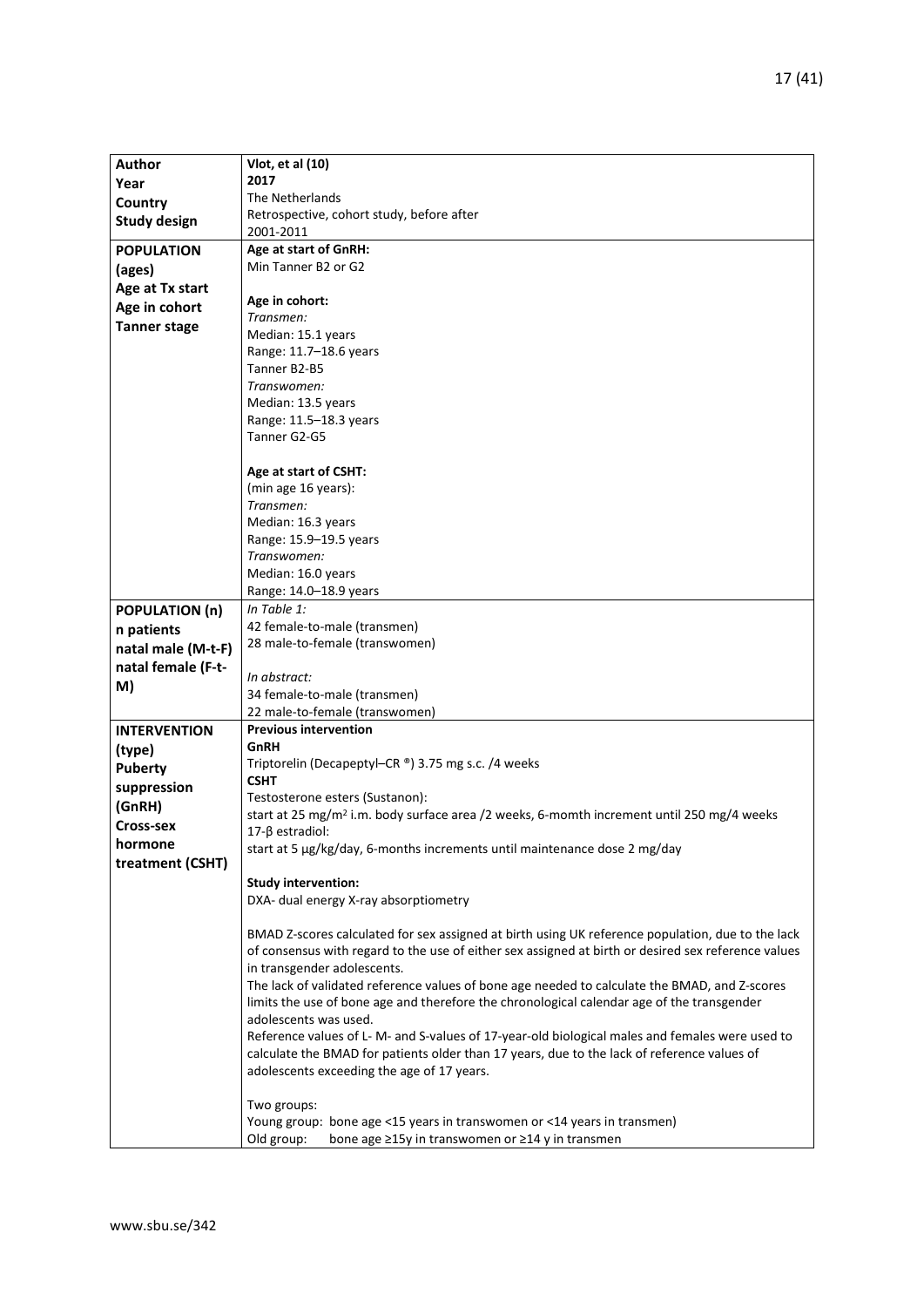| <b>INTERVENTION</b> | GnRH                                                                                     |  |
|---------------------|------------------------------------------------------------------------------------------|--|
| (time)              | Approximately 1 year in transmen                                                         |  |
| <b>Hormone</b>      | Approximately 2-3 years in transwomen                                                    |  |
| treatment           | <b>CSHT</b>                                                                              |  |
| duration            | Up to 24 months.                                                                         |  |
|                     |                                                                                          |  |
| FU time, FU age     |                                                                                          |  |
| <b>OUTCOMES -</b>   | <b>Bone mineral turnover markers:</b>                                                    |  |
| All reported        | N-terminal propertied of type I collagen (PINP),                                         |  |
| outcomes            | Osteocalcin (OC),<br>Carboxy terminal cross linked telopeptide of type I collagen (ICTP) |  |
|                     |                                                                                          |  |
|                     | Bone mineral apparent density (BMAD) of lumbar spine (LS) and femoral neck (FM)          |  |
|                     | Z-scores.                                                                                |  |
| <b>RESULTS</b>      | At start GnRH/ at start CHST/ at 24 months                                               |  |
| <b>Extracted</b>    |                                                                                          |  |
| outcomes            | Height, cm, median (range)                                                               |  |
|                     | Transmen:<br>164.2 (149.6-180.1)/ 165.8 (152.6-181.2)/ 168.6 (155.6-183)                 |  |
|                     | Transwomen: 166.9 (153.9-185.7)/ 176.3 (165.1-186.4)/ 180.7 (167.4-195.0)                |  |
|                     |                                                                                          |  |
|                     | Transmen, "young"                                                                        |  |
|                     | P1NP median/range: 783 (516-1090)/ 324 (194-402)/ 186 (163-334)                          |  |
|                     | OC median/range: 5 (2.2-11.7)/ 6.8 (1.8-7.7)/ 4.9 (4.2-7.8)                              |  |
|                     | ICTP median/range: 24 (17-29.9)/ 11 (7.8-12)/ 12 (11-14)                                 |  |
|                     |                                                                                          |  |
|                     | <b>BMAD HIP:</b><br>$0.31$ (0.26-0.36)/ 0.30 (0.22-0.35)/ 0.33 (0.23-0.37)               |  |
|                     | $-0.01$ (-1.30-0.91)/ -0.37 (-2.28-0.47)/ -0.37 (-2.03-0.85)<br>BMAD HIP Z-score:        |  |
|                     | $0.23$ (0.20-0.29)/ 0.23 (0.19-0.28)/ 0.25 (0.22-0.28)<br><b>BMAD LS:</b>                |  |
|                     | BMAD LS Z-score: -0.05 (-0.78-2.94)/ -0.84 (-2.2-0.87)/ -0.15 (-1.38-0.94)               |  |
|                     | Transmen, "old"                                                                          |  |
|                     | P1NP median/range: 110 (38-471)/ 127 (61-321)/ 101 (44-181)                              |  |
|                     | OC median/range:<br>2.4 $(0.4-4.6)/3.9(0.4-8.6)/2.9(0.8-5)$                              |  |
|                     | ICTP median/range: 7 (5.2-15)/ 6.9 (4.6-14)/ 8.2 (4.1-16)                                |  |
|                     |                                                                                          |  |
|                     | $0.33$ (0.25-0.39)/ 0.30 (0.23-0.41)/ 0.32 (0.23-0.41)<br><b>BMAD HIP:</b>               |  |
|                     | $0.27$ (-1.39-1.32)/ -0.27 (-1.91-1.29)/ 0.02 (-2.1-1.35)<br>BMAD HIP Z-score:           |  |
|                     | $0.26$ (0.21-0.29)/ 0.24 (0.20-0.28)/ 0.25 (0.21-0.30)<br><b>BMAD LS:</b>                |  |
|                     | BMAD LS Z-score: 0.27 (-1.6-1.8)/ -0.29 (-2.28-0.90)/ -0.06 (-1.76-1.61)                 |  |
|                     |                                                                                          |  |
|                     | Transwomen, "young"                                                                      |  |
|                     | P1NP median/range: 935 (617-1348)/ 363 (185-643)/ 204 (137-314)                          |  |
|                     | 4.8 (2.6-21.9)/ 6.4 (0.7-12.8)/ 5.4 (3.9-12.5)<br>OC median/range:                       |  |
|                     | ICTP median/range:<br>23 (15-34)/ 13 (8.7-21)/ 10 (8.5-13)                               |  |
|                     | $0.29$ (0.20-0.33)/ 0.27 (0.20-0.33)/ 0.27 (0.20-0.36)<br><b>BMAD HIP:</b>               |  |
|                     | BMAD HIP Z-score: -0.71 (-3.35-0.37)/ -1.32 (-3.39-0.21)/ -1.3 (-3.51-0.92)              |  |
|                     | $0.21$ (0.17-0.25)/ 0.20 (0.18-0.24)/ 0.22 (0.19-0.27)<br>BMAD LS:                       |  |
|                     | BMAD LS Z-score: -0.2 (-1.82-1.18)/ -1.52 (-2.36-0.42)/ -1.10 (-2.44-0.69)               |  |
|                     |                                                                                          |  |
|                     | Transwomen," old"                                                                        |  |
|                     | P1NP median/range: 191 (96-792)/ 140 (111-467)/ 119 (55-296)                             |  |
|                     | OC median/range:<br>$2.29$ (0.8-11)/ 2.2 (0.5-6.1)/ 3.3 (1.8-6.8)                        |  |
|                     | ICTP median/range: 12 (6.9-21)/ 7.4 (6.9-13)/ 6.8 (4.8-15)                               |  |
|                     |                                                                                          |  |
|                     | <b>BMAD HIP:</b><br>$0.30$ (0.26-0.36)/ 0.30 (0.26-0.34)/ 0.29 (0.24-0.38)               |  |
|                     | <b>BMAD HIP</b>                                                                          |  |
|                     | Z-score: -0.44 (1.37-0.93)/ -0.36 (-1.5-0.46)/ -0.56 (-2.17-1.29)                        |  |
|                     | <b>BMAD LS:</b><br>$0.22$ (0.18-0.25)/ 0.22 (0.19-0.24)/ 0.23 (0.21-0.26)                |  |
|                     | BMAD LS Z-score: -1.18 (-1.78-1.09)/ -1.15 (-2.21-0.08)/ -0.66 (-1.66-0.54)              |  |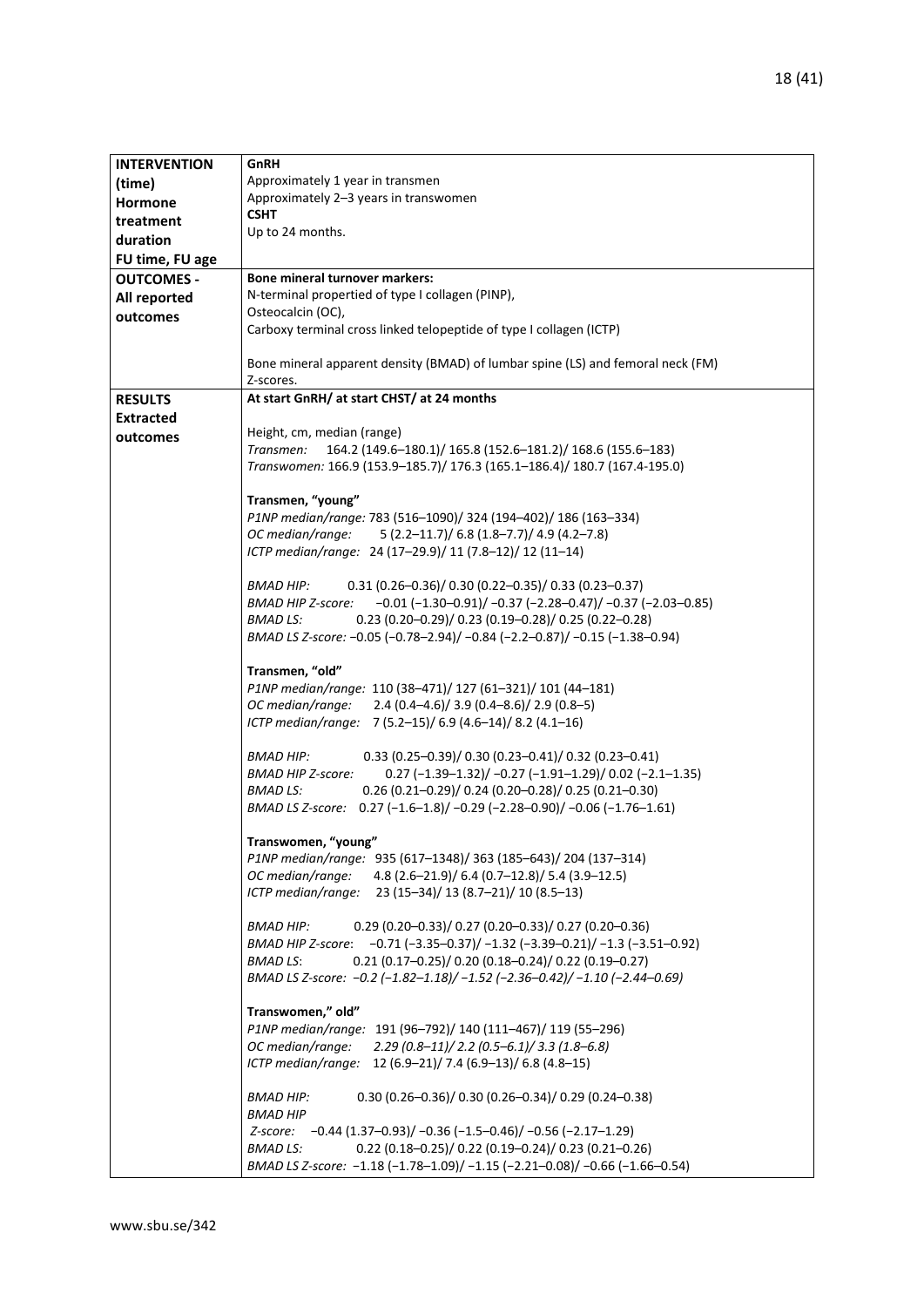| <b>Author</b>         | Schagen et al. (11)                                                                             |
|-----------------------|-------------------------------------------------------------------------------------------------|
| Year                  | 2020                                                                                            |
| Country               | The Netherlands                                                                                 |
| <b>Setting</b>        | Prospective observational study                                                                 |
| <b>Study design</b>   | 1998 - 2009                                                                                     |
|                       |                                                                                                 |
| <b>POPULATION</b>     | At the start of GnRHa:                                                                          |
| (ages)                | Early pubertal group: Tanner stage 2 or 3                                                       |
| Age at Tx start       | Late pubertal group: Tanner stage 4 or 5                                                        |
| Age in cohort         |                                                                                                 |
| <b>Tanner stage</b>   | At start of GnRH: (mean ± SD                                                                    |
|                       | $14.1 \pm 1.7$ trans girls                                                                      |
|                       | $14.5 \pm 2.0$ trans boys                                                                       |
|                       | Pubertal group: Early (Tanner 2-3)/Late (Tanner 4-5)                                            |
|                       | 15/36 trans girls                                                                               |
|                       | 14/56 trans boys                                                                                |
|                       |                                                                                                 |
|                       | At start of CSHT:                                                                               |
|                       | $16.2 \pm 1.2$ trans girls                                                                      |
|                       | $16.9 \pm 1.1$ trans boys                                                                       |
|                       | Pubertal group: Early (Tanner 2-3)/Late (Tanner 4-5)                                            |
|                       | 10/26 trans girls                                                                               |
|                       | 5/37 trans boys                                                                                 |
| <b>POPULATION (n)</b> | GnRHa group:                                                                                    |
| n patients            | 121                                                                                             |
| natal male (M-t-      | 51 trans girls                                                                                  |
|                       | 70 trans boys                                                                                   |
| F),                   |                                                                                                 |
| natal female (F-      | GnRHa + CSHT group:                                                                             |
| $t-M)$                | 78                                                                                              |
|                       | 36 trans girls                                                                                  |
|                       | 42 trans boys                                                                                   |
| <b>INTERVENTION</b>   | Previous intervention:                                                                          |
|                       | GnRHa i.m. 3.75 mg/ 4 weeks (Triptorelin)                                                       |
| (type)                | CSHT:                                                                                           |
| <b>Puberty</b>        | Oestrogens oral                                                                                 |
| suppression           | Testosterone i.m.: (testosterone propionate, -fenylpropionate, -isocaproate and -decanoate)     |
| (GnRHa)               | (Sustanon)                                                                                      |
| <b>Cross-sex</b>      | In subjects > 16 years at the start of pubertal suppression:                                    |
| hormone               | CSHT started at half the adult dose and increased to the adult dose after 6 months.             |
| treatment             | (2 mg 17beta-estradiol/day, 125 mg testosterone-esters/ 2 weeks considered an adult dose).      |
| (CSHT)                |                                                                                                 |
|                       | Study intervention:                                                                             |
|                       | Dual-energy x-ray absorptiometry (DXA)                                                          |
|                       | Calculate z-scores based on age and sex using National Health and Nutrition Examination Surveys |
|                       | (NHANES) references values; reference population of the birth-assigned sex was used.            |
|                       | BMAD (g/cm3) calculated as described by Ward et al [Ward et al. 2007 UK reference data for the  |
|                       | Hologic QDR Discovery dual-energy x ray absorptiometry scanner in healthy children and young    |
|                       | adults aged 6-17 years. Arch Dis Child. 92(1): 53-59).                                          |
|                       | BMAD Z-scores calculated using LMS data from an English reference population [Ward et al 2007). |
|                       |                                                                                                 |
| <b>INTERVENTION</b>   | Duration of GnRH: (years)                                                                       |
| (time)                | $1.9 \pm 1.03$ mean                                                                             |
| Hormone               | $2.0 \pm 0.94$ transgirls                                                                       |
| treatment             | $1.8 \pm 1.11$ transboys                                                                        |
| <b>HT</b> duration    | Early pubertal groups were on GnRHa for a significantly longer time                             |
| FU time, FU age       | (2.5 years in transgirls ( $n = 7$ ) and 4.0 years in transboys ( $n = 3$ ))                    |
|                       | when compared with both late-pubertal groups                                                    |
|                       | (1.5 years in transgirls and 1.7 years in transboys)                                            |
|                       |                                                                                                 |
|                       | Duration of CSHT: 3 years (not further detailed)                                                |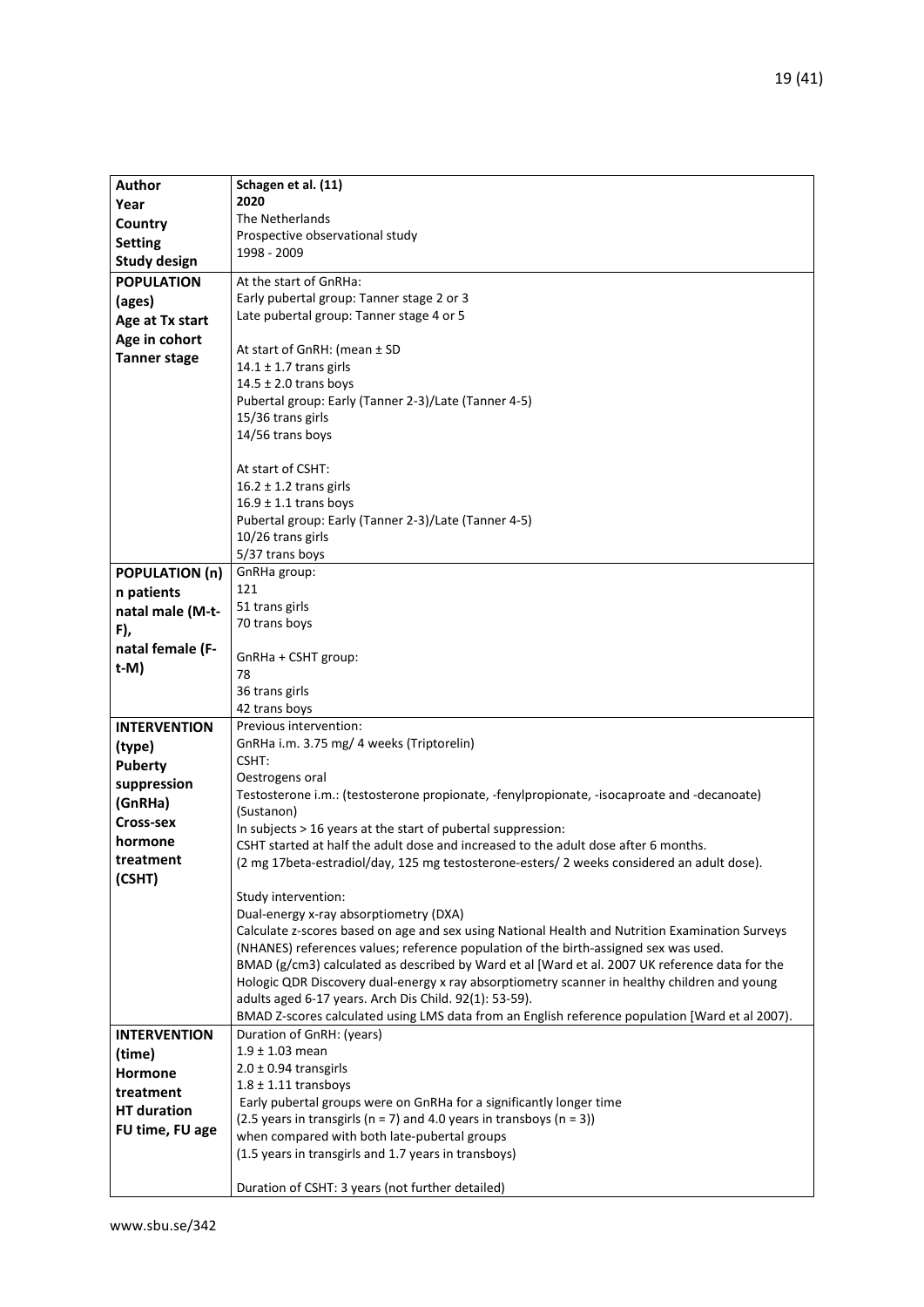| <b>OUTCOMES -</b>     | Bone mineral apparent density (BMAD)                                                      |
|-----------------------|-------------------------------------------------------------------------------------------|
| All reported          | BMAD Z-scores (age- and sex-specific)                                                     |
| outcomes              | Serum bone markers:                                                                       |
|                       | P1NP, P3NP, osteocalcin, 1CTP                                                             |
|                       |                                                                                           |
|                       | Areal BMD (aBMD, g/cm2) lumbar spine, nondominant hip, and whole body;                    |
|                       | Bone mineral content of the whole body (BMC-WB, g).                                       |
| <b>RESULTS -</b>      | aBMD During 2 Years of GnRHa Treatment                                                    |
| <b>Extracted</b>      | <b>Transgirls</b>                                                                         |
| outcomes              | Early Pubertal SE 15                                                                      |
|                       | aBMD_hip g/cm2 0.81 (0.03) 0.86 (0.03).                                                   |
|                       | Z-score -0.49 (0.24) -0.93 (0.21)                                                         |
|                       | Late-Pubertal 36                                                                          |
|                       | aBMD_hip g/cm2 0.87 (0.02) 0.89 (0.02)                                                    |
|                       | Z-score -0.43 (0.16) -1.01 (0.15)                                                         |
|                       | <b>Transboys</b>                                                                          |
|                       | Early-pubertal 14                                                                         |
|                       | aBMD_hip g/cm2 0.79 (0.03) 0.83 (0.03)                                                    |
|                       | Z-score 0.09 (0.26) -0.50 (0.24)                                                          |
|                       | <b>Transboys</b>                                                                          |
|                       | Late-pubertal 56                                                                          |
|                       | aBMD_hip g/cm2 0 0.93 (0.01) 0.89 (0.02)                                                  |
|                       | Z-score 0.46 (0.13) -0.56 (0.13)                                                          |
|                       |                                                                                           |
|                       | aBMD and During 3 Years of Gender-Affirming Hormone Treatment in Addition to GnRHa        |
|                       | <b>Treatment</b>                                                                          |
|                       | <b>Transgirls</b>                                                                         |
|                       | Early-Pubertal                                                                            |
|                       | aBMD_hip g/cm2 0.87 (0.03) 1.02 (0.04)                                                    |
|                       | Z-score -0.99 (0.23) -0.09 (0.28)                                                         |
|                       | <b>Transgirls</b>                                                                         |
|                       | Late-Pubertal                                                                             |
|                       | aBMD hip g/cm2 0.88 (0.02) 0.96 (0.02)                                                    |
|                       | Z-score -0.86 (0.14) -0.70 (0.18)                                                         |
|                       | <b>Transboys</b>                                                                          |
|                       | Early-pubertal                                                                            |
|                       | aBMD_hip g/cm2 0.83 (0.04) 1.02 (0.06)                                                    |
|                       | Z-score -0.82 (0.33) 0.59 (0.43)                                                          |
|                       | <b>Transboys</b>                                                                          |
|                       | Late-pubertal                                                                             |
|                       | aBMD_hip g/cm2 0.88 (0.02) 0.96 (0.02)                                                    |
|                       | Z-score -0.50 (0.12) 0.12 (0.16)                                                          |
| Author                | Stoffers et al (12)                                                                       |
| Year                  | 2019                                                                                      |
| Country               | The Netherlands                                                                           |
| <b>Study design</b>   | Retrospective, cohort study before-after                                                  |
|                       | 2010-2018                                                                                 |
| <b>POPULATION</b>     | <b>At start of GnRH:</b>                                                                  |
| (ages)                | Median: 16.5 years                                                                        |
| Age at Tx start       | Range: 11.8-18.0 years                                                                    |
| Age in cohort         |                                                                                           |
| <b>Tanner stage</b>   | At start of testosterone:                                                                 |
|                       | Median: 17.2 years                                                                        |
|                       | Range: 14.9-18.4 years                                                                    |
|                       |                                                                                           |
| <b>POPULATION (n)</b> | 62 trans males (FtM)                                                                      |
| n patients            | 17 evaluated                                                                              |
| natal male (M-t-      | 0 discontinued testosterone                                                               |
| F)                    | "Excluded psychological, medical, or social problems that might interfere with treatment" |
|                       |                                                                                           |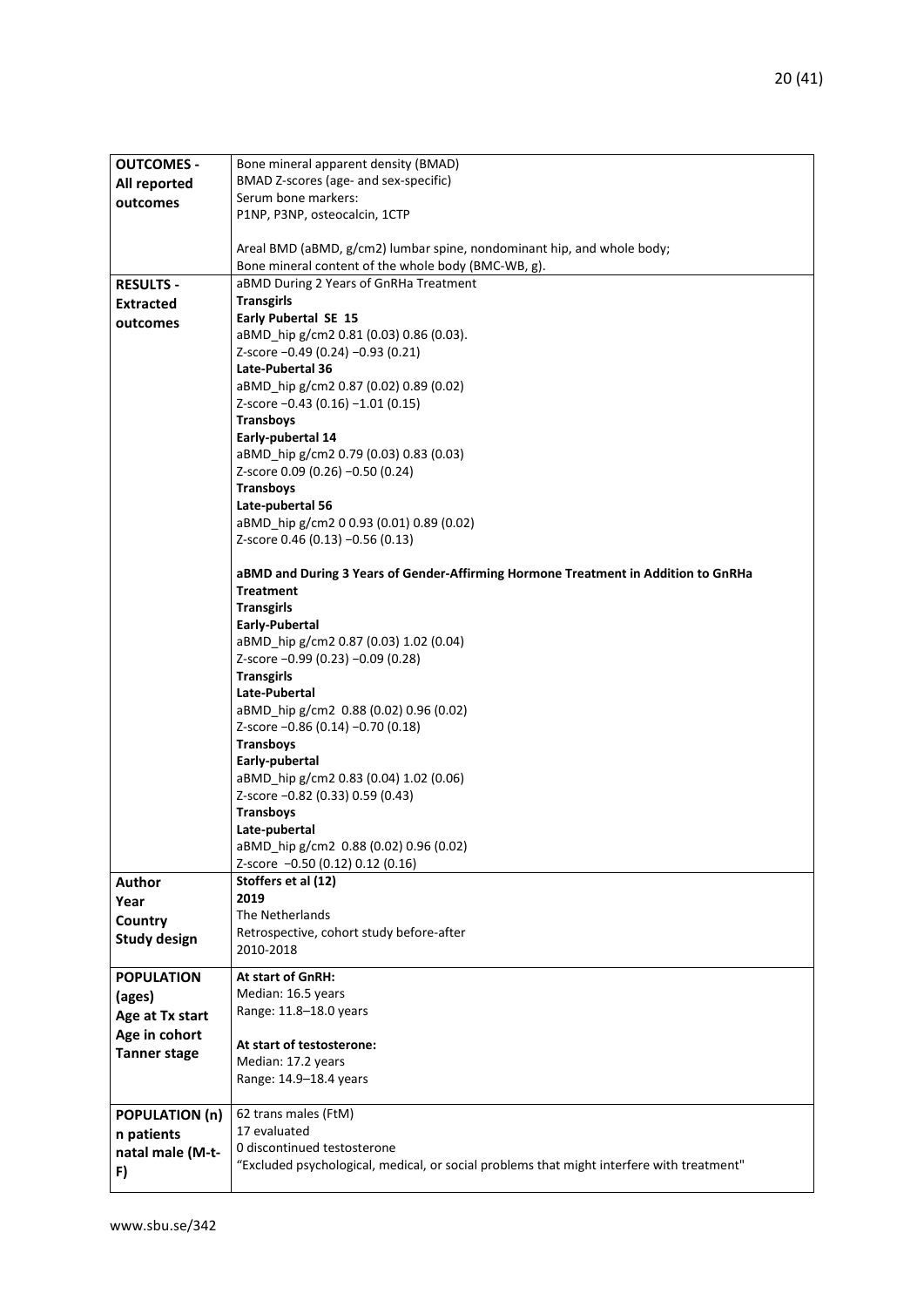| natal female (F-                   |                                                                                                                                                                 |
|------------------------------------|-----------------------------------------------------------------------------------------------------------------------------------------------------------------|
| t-M)                               |                                                                                                                                                                 |
| <b>INTERVENTION</b>                | <b>Previous intervention:</b>                                                                                                                                   |
| (type)                             | GnRH (Decapeptyl-CR®): 3.75 mg /4 weeks s.c. for at least 6 months                                                                                              |
| <b>Puberty</b>                     |                                                                                                                                                                 |
| suppression                        | Testosterone (Sustanon®); start at 250 mg i.m.<br>Age 15-16 years: increased every 6 months using 25 mg/m <sup>2</sup> /2 weeks, 50 mg/m <sup>2</sup> /2 weeks, |
| (GnRH)                             | and 75 mg/m <sup>2</sup> /2 weeks, leading up to a standard adult dose of 125 mg every 2 weeks.                                                                 |
| <b>Cross-sex</b>                   | ≥16 years: start 75 mg/m <sup>2</sup> /2 weeks for 6 months, thereafter 125mg/m <sup>2</sup> /2 weeks                                                           |
| hormone                            |                                                                                                                                                                 |
| treatment                          | <b>Study intervention:</b>                                                                                                                                      |
| (CSHT)                             | Dual energy x-ray absorptiometry. Lumbar spine (LS) and hip (n=17)                                                                                              |
|                                    | BMD Z-scores calculated using female reference data from Bone Mineral Density in Childhood Study                                                                |
|                                    | (USA) for those >16 years of age, reference data from the Third National Health and Nutrition                                                                   |
|                                    | Examination Survey for the neck area of the hip and Hologic adult reference data for the LS were<br>used.                                                       |
|                                    | Bone mineral apparent density (BMAD) calculated and Z- scores determined for lumbar spine and                                                                   |
|                                    | left femoral neck as described by Ward et al. (UK).                                                                                                             |
|                                    | Reference values provided for up to 17 years of age, reference values for 17-year-olds were used for                                                            |
|                                    | those aged >17 years.                                                                                                                                           |
| <b>INTERVENTION</b>                | <b>GnRH</b> duration                                                                                                                                            |
| (time)                             | Median: 8 months                                                                                                                                                |
| <b>Hormone</b>                     | Range: 3-39 months (3.25 years)                                                                                                                                 |
| treatment                          | <b>Testosterone duration</b>                                                                                                                                    |
| duration                           | Min: 6 months                                                                                                                                                   |
| FU time, FU age                    | Mean: 12 months                                                                                                                                                 |
|                                    | Range: 5-33 months (2.75 years)                                                                                                                                 |
| <b>OUTCOMES -</b>                  | Anthropomorphic:                                                                                                                                                |
| All reported                       | Virilization (acne, hair growth, voice deepening, absence of menses)                                                                                            |
| outcomes                           | height, weight, BMI, BP, hematcrit, cholesterol, ALP, triglycerides, Hb<br>Hormone levels:                                                                      |
|                                    | FSH, LH, DHAES, FT4, testosterone, estradiol, TSH, prolactin, androstenedione,                                                                                  |
|                                    | sex-hormone binding globulin (SHBP)                                                                                                                             |
|                                    |                                                                                                                                                                 |
|                                    | <b>Bone health</b>                                                                                                                                              |
|                                    | Bone mineral density (BMD) lumbar spine, femoral neck                                                                                                           |
|                                    | <b>BMD Z-scores</b><br><b>Bone health:</b>                                                                                                                      |
| <b>RESULTS</b><br><b>Extracted</b> | At start GnRH (n=62)/ at start testosterone (n=62)/ at 24 months (n=15)                                                                                         |
| outcomes                           |                                                                                                                                                                 |
|                                    | Blood pressure (mm Hg, (median (interquartile range)                                                                                                            |
|                                    | Systolic 124 (115-129)/118 (114-126)/126 (117-129)                                                                                                              |
|                                    | Diastolic 68 (65-73)/72 (66-77)/74 (63-76)                                                                                                                      |
|                                    | Height (cm (mean ± SD)) 167.1 ± 6.9/168.2 ± 6.2/167.8 ± 5.3                                                                                                     |
|                                    |                                                                                                                                                                 |
|                                    | BMD $(g/cm^2$ (mean $\pm$ SD))                                                                                                                                  |
|                                    | Lumbar spine 0.96 ± 0.11/0.90 ± 0.11/0.95 ± 0.11                                                                                                                |
|                                    | Left hip<br>$0.84 \pm 0.11/0.76 \pm 0.09/0.86 \pm 0.09$                                                                                                         |
|                                    | Right hip<br>$0.84 \pm 0.11/0.77 \pm 0.08/0.85 \pm 0.11$                                                                                                        |
|                                    | BMD Z-score (mean ± SD)                                                                                                                                         |
|                                    | Lumbar spine: 0.02 ± 1.00 /-0.81 ± 1.02/-0.74 ± 1.1                                                                                                             |
|                                    | Left hip<br>$-0.19 \pm 1.04$ /-1.07 $\pm$ 0.85/-0.20 $\pm$ 0.70                                                                                                 |
|                                    | Right hip<br>$-0.16 \pm 1.00$ / $-0.97 \pm 0.79$ / $-0.31 \pm 0.84$                                                                                             |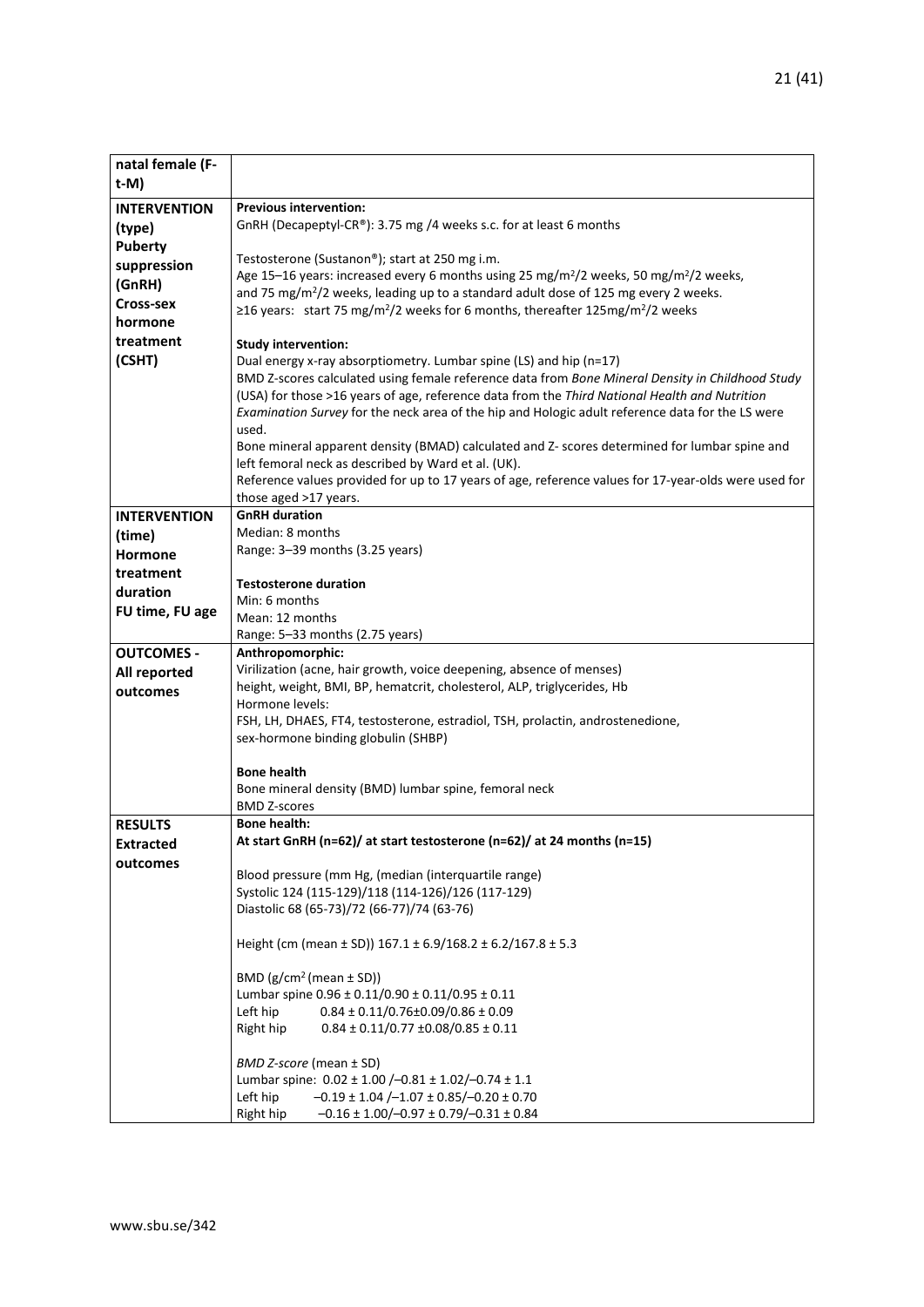| <b>Author</b>         | Navabi et al (13)                                                                                  |
|-----------------------|----------------------------------------------------------------------------------------------------|
| Year                  | 2021                                                                                               |
| Country               | Canada                                                                                             |
| <b>Setting</b>        | Retrospective review of medical records                                                            |
| <b>Study design</b>   | 2006 - 2017                                                                                        |
| <b>POPULATION</b>     | Age in cohort: (years $\pm$ SD)                                                                    |
| (ages)                | 15.2 years (± 1.8) transgender males                                                               |
| Age at Tx start       | 15.4 years $(± 2.0)$ transgender females                                                           |
| Age in cohort         |                                                                                                    |
| Tanner stage          | 90.7% Tanner 4-5 transgender males                                                                 |
|                       | 80.3% Tanner 4-5 transgender females                                                               |
| <b>POPULATION (n)</b> | 198 youth                                                                                          |
| n patients            | 172 included                                                                                       |
| natal male (M-t-      | 119 transgender males (female at birth)                                                            |
| F),                   | 51 transgender females (male at birth)<br>2 nonbinary                                              |
| natal female (F-t-    |                                                                                                    |
| M)                    | Pre-Post GnRH analysis:                                                                            |
|                       | 116 individuals:                                                                                   |
|                       | 80 transgender males                                                                               |
|                       | 36 transgender females                                                                             |
| <b>INTERVENTION</b>   | GnRHa: leuprolide acetate, starting at 7.5 mg intramuscularly /4 weeks (3 doses),                  |
| (type)                | followed by 11.25 mg / 12 weeks.                                                                   |
| Puberty               |                                                                                                    |
| suppression           | calcium carbonate 500 mg twice daily (advised for youth with poor calcium intake)                  |
| (GnRHa)               | vitamin D 1000 to 2000 IU daily (advised for all youth)                                            |
| Cross-sex             |                                                                                                    |
| hormone               | Dual-energy radiograph absorptiometry                                                              |
| treatment             |                                                                                                    |
| (CSHT)                |                                                                                                    |
| <b>INTERVENTION</b>   | FU time:                                                                                           |
|                       | 6, 12 and 18 months                                                                                |
| (time)<br>Hormone     |                                                                                                    |
|                       | Pre- and post-GnRHa DXA:                                                                           |
| treatment             | Pre-GnRHa: at -51.4 ± 41.3 days (range -158 to +28 days) relative to GnRHa initiation.             |
| HT duration           | Post-GnRHa: at 355.2 ± 96.7 days (range 188–676 days) after GnRHa initiation (median 352.5 (294.5, |
| FU time, FU age       | 385.8).                                                                                            |
|                       |                                                                                                    |
|                       | Mean time interval between pre- and post-DXA scans:                                                |
|                       | 406.7 ± 98.3 days (range 210-720 days).                                                            |
| <b>OUTCOMES -</b>     | areal bone mineral density (aBMD)<br>aBMD z scores                                                 |
| All reported          | Lumbar spine (LS) (L2-L4)                                                                          |
| outcomes              | left total hip (LTH) aBMD z scores                                                                 |
|                       |                                                                                                    |
|                       | Vitamin D status                                                                                   |
| <b>RESULTS -</b>      | At baseline:                                                                                       |
| <b>Extracted</b>      | Transgender females had lower z scores at lumbar spine aBMD, LS BMAD, left total hip aBMD, and     |
| outcomes              | bone mineral content (BMC than transgender males.                                                  |
|                       |                                                                                                    |
|                       | 55.2% of transgender youth had vitamin D deficiency or insufficiency.                              |
|                       |                                                                                                    |
|                       | Mean difference (95% CI) post-pre-GnRH                                                             |
|                       | Transgender males                                                                                  |
|                       | Lumbal spine                                                                                       |
|                       | aBMD z score - 0.74 (- 0.85 to - 0.63)                                                             |
|                       | BMAD z score - 0.59 (- 0.74 to - 0.45)                                                             |
|                       | Left total hip                                                                                     |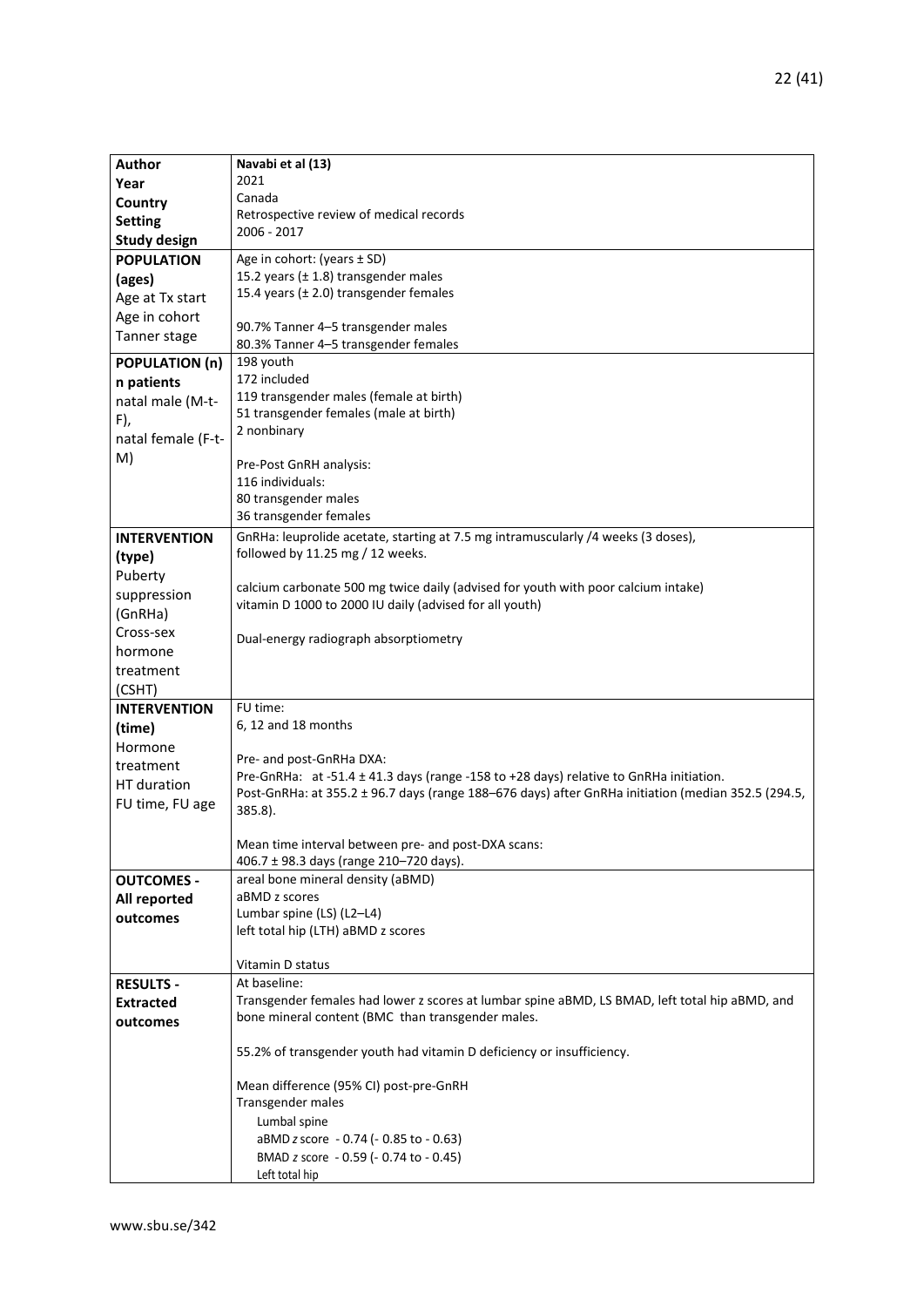| aBMD z score - 0.33 (- 0.40 to -0.26)<br>Total body less head |
|---------------------------------------------------------------|
| aBMD z score - 0.34 (- 0.43 to -0.25)                         |
| <b>Transgender Females</b>                                    |
| Lumbal spine                                                  |
| aBMD z score - 0.33 (- 0.46 to - 0.19)                        |
| BMAD z score - 0.37 (- 0.61 to - 0.14)                        |
| Left total hip                                                |
| aBMD z score $-0.46$ ( $-0.60$ to $-0.31$ )                   |
| Total body less head                                          |
| aBMD z score $-0.34$ ( $-0.48$ to $-0.21$ )                   |

| Author                | van der Loos et al (14)                                                                  |
|-----------------------|------------------------------------------------------------------------------------------|
| Year                  | 2021                                                                                     |
| Country               | The Netherlands                                                                          |
| <b>Setting</b>        | Retrospective cohort                                                                     |
|                       | 2011-2018                                                                                |
| <b>Study design</b>   |                                                                                          |
| <b>POPULATION</b>     | Age at start of GnRH:                                                                    |
| (ages)                | min Tanner breast stage 2                                                                |
| Age at Tx start       | min Tanner genital stage 2-3                                                             |
| Age in cohort         | Age data reported in early, mid or late puberty groups:                                  |
|                       | Tanner stage at start of GnRHa: early: B2, mid: B3, late: B4 and B5                      |
| Tanner stage          | Testicular volume at the start of GnRHa: early: ≤9 mL; mid: 10-19 mL; late: ≥20 mL       |
|                       |                                                                                          |
|                       | Age at start of GnRH:                                                                    |
|                       | Range 11-17                                                                              |
|                       | Age at start of CSHT:                                                                    |
|                       | $15 - 17$ years                                                                          |
| <b>POPULATION (n)</b> | 322 included in study                                                                    |
| n patients            | 106 transwomen                                                                           |
|                       | 216 transmen                                                                             |
| natal male (M-t-      | 115 gonadectomy                                                                          |
| F),                   |                                                                                          |
| natal female (F-t-    |                                                                                          |
| M)                    |                                                                                          |
| <b>INTERVENTION</b>   | Previous intervention:                                                                   |
| (type)                | GnRHa:                                                                                   |
| Puberty               | triptorelin s.c. 3.75 mg / 4 weeks or 11.25 mg every 12 weeks                            |
| suppression           |                                                                                          |
| (GnRHa)               | From age approximately 16:                                                               |
| Cross-sex             | 17-beta-estradiol oral, starting at 5 µg/kg body weight,                                 |
|                       | increased up to maintenance dose 2 to 4 mg/day.                                          |
| hormone               | Testosterone ester mixture i.m. 25 mg/m2 body surface area,                              |
| treatment             | increased up to maintenance 250 mg / 3 to 4 weeks                                        |
| (CSHT)                | Surgery: Gonadectomy at earliest age 18 years - if performed GnRH was stopped afterwards |
|                       |                                                                                          |
|                       | Study intervention:                                                                      |
|                       | DXA: narrow neck hip structure analysis (HSA)                                            |
| <b>INTERVENTION</b>   | <b>GnRH</b> duration                                                                     |
| (time)                | min 6 months, range 1-3 years                                                            |
| Hormone               |                                                                                          |
| treatment             | CSHT duration (with DXA after $\geq$ 2years of CSHT)                                     |
| HT duration           | range 2-6 years                                                                          |
|                       |                                                                                          |
| FU time, FU age       |                                                                                          |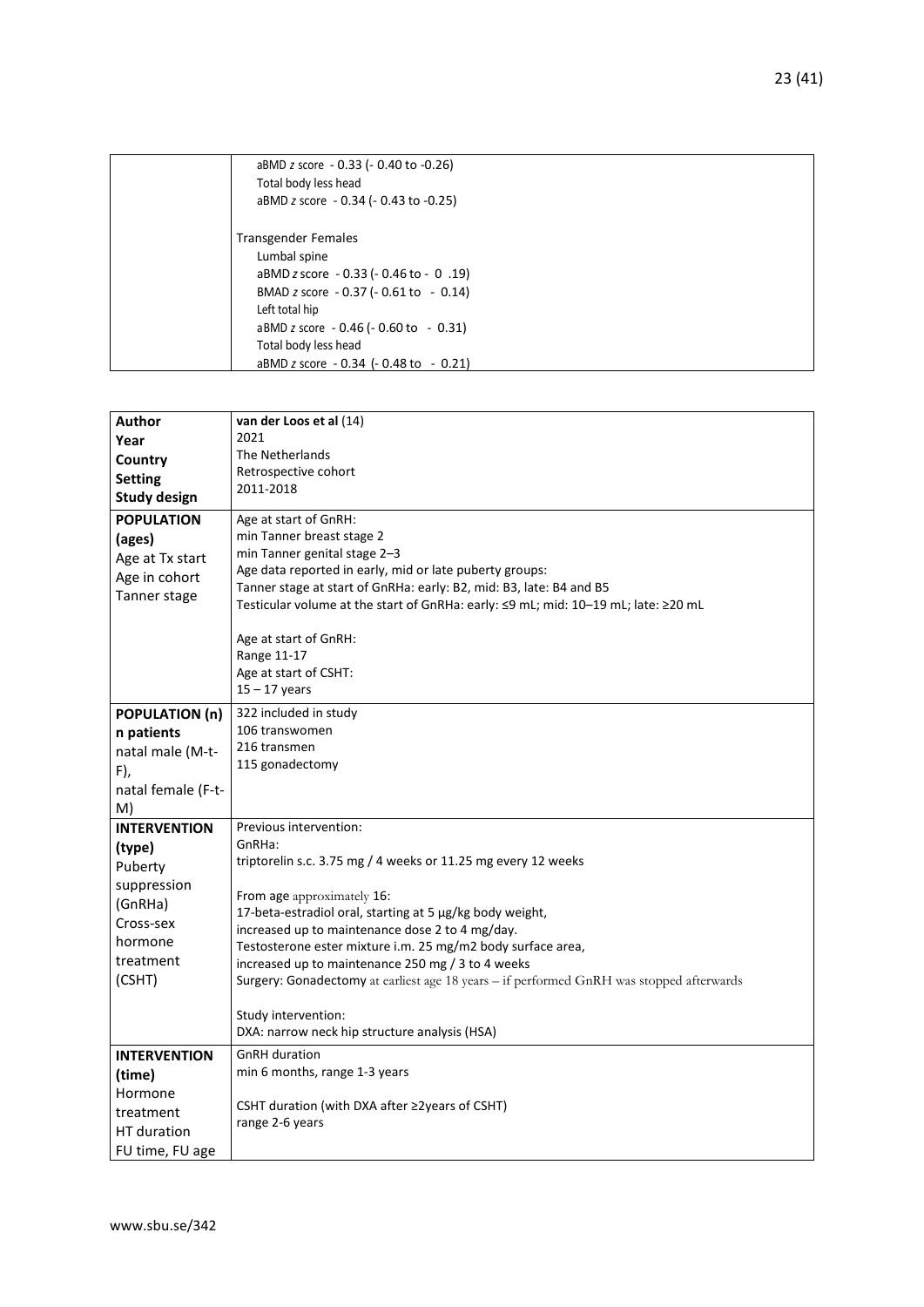| <b>OUTCOMES -</b> | Subperiostal width                                                                                |
|-------------------|---------------------------------------------------------------------------------------------------|
| All reported      | <b>Endocortical diameter</b>                                                                      |
| outcomes          | BMI, Height                                                                                       |
|                   | Hormone levels                                                                                    |
| <b>RESULTS-</b>   | Change in Centimeters in Subperiosteal Width and Endocortical Diameter in Trans Women and Trans   |
| <b>Extracted</b>  | Men, Derived from the Linear Mixed-Model Analyses.                                                |
| outcomes          |                                                                                                   |
|                   | Difference in centimeters                                                                         |
|                   | between the start of GnRHa and the start of GAH, between the start of GnRHa and after ≥2 years of |
|                   | GAH, between the start of GAH and after ≥2 years of GAH                                           |
|                   | Trans women                                                                                       |
|                   | Early puberty                                                                                     |
|                   | Subperiosteal width 0.38 (0.16; 0.60) 0.44 (0.23; 0.65) 0.06 (-0.15; 0.27)                        |
|                   | Endocortical diameter 0.39 (0.16; 0.61) 0.38 (0.17; 0.60) -0.00 (-0.21; 0.21)                     |
|                   | Mid puberty                                                                                       |
|                   | Subperiosteal width 0.33 (0.15; 0.50) 0.57 (0.39; 0.75) 0.25 (0.11; 0.38)                         |
|                   | Endocortical diameter 0.34 (0.17; 0.51) 0.55 (0.37; 0.72) 0.21 (0.08; 0.34)                       |
|                   | Late puberty                                                                                      |
|                   | Subperiosteal width 0.06 (-0.08; 0.20) 0.27 (0.16; 0.39) 0.21 (0.09; 0.34)                        |
|                   | Endocortical diameter 0.08 (-0.06; 0.22) 0.27 (0.15; 0.40) 0.19 (0.06; 0.33)                      |
|                   | Trans men                                                                                         |
|                   | Early puberty                                                                                     |
|                   | Subperiosteal width 0.63 (0.58; 0.68) 0.79 (0.72; 0.85) 0.15 (0.12; 0.19)                         |
|                   | Endocortical diameter 0.62 (0.57; 0.67) 0.73 (0.67; 0.79) 0.11 (0.08; 0.14)                       |
|                   | Mid puberty                                                                                       |
|                   | Subperiosteal width 0.10 (-0.09; 0.29) 0.31 (0.11; 0.50) 0.21 (0.03; 0.38)                        |
|                   | Endocortical diameter 0.09 (-0; 11; 0.30) 0.27 (0.06; 0.48) 0.18 (-0.01; 0.36)                    |
|                   | Late puberty                                                                                      |
|                   | Subperiosteal width 0.07 (-0.03; 0.18) 0.15 (0.04; 0.26) 0.07 (-0.04; 0.18)                       |
|                   | Endocortical diameter 0.10 (-0.01; 0.21) 0.17 (0.05; 0.28) 0.07 (-0.04; 0.17)                     |
|                   | "In conclusion, development of hip bone geometry in transgender adolescents resembled that of the |
|                   | experienced gender if the GnRHa treatment was initiated during early puberty and was followed by  |
|                   | a start of GAH. Only participants starting during early puberty showed more resemblance to the    |
|                   | reference curves of their experienced gender. Participants starting GnRHa and GAH treatments      |
|                   | during mid or late puberty continued within the curve of their gender assigned at birth"          |

GAH = gender-affirming hormone treatment

| <b>Author</b><br>Year<br>Country<br><b>Setting</b><br><b>Study design</b>    | Lee et al $(15)$<br>2020<br><b>USA</b><br>Cross-sectional analysis of prospective, observational, longitudinal cohort, multicenter                                                                                    |
|------------------------------------------------------------------------------|-----------------------------------------------------------------------------------------------------------------------------------------------------------------------------------------------------------------------|
| <b>POPULATION (ages)</b><br>Age at Tx start<br>Age in cohort<br>Tanner stage | Age at start of GnRH:<br>Tanner stages 2-3:<br>63.5% ( $n = 40$ ) Tanner 2<br>36.5% (n = 23) Tanner 2<br>11.0 $\pm$ 1.4 years designated females at birth (DFAB)<br>12.1 ± 1.3 years designated males at birth (DMAB) |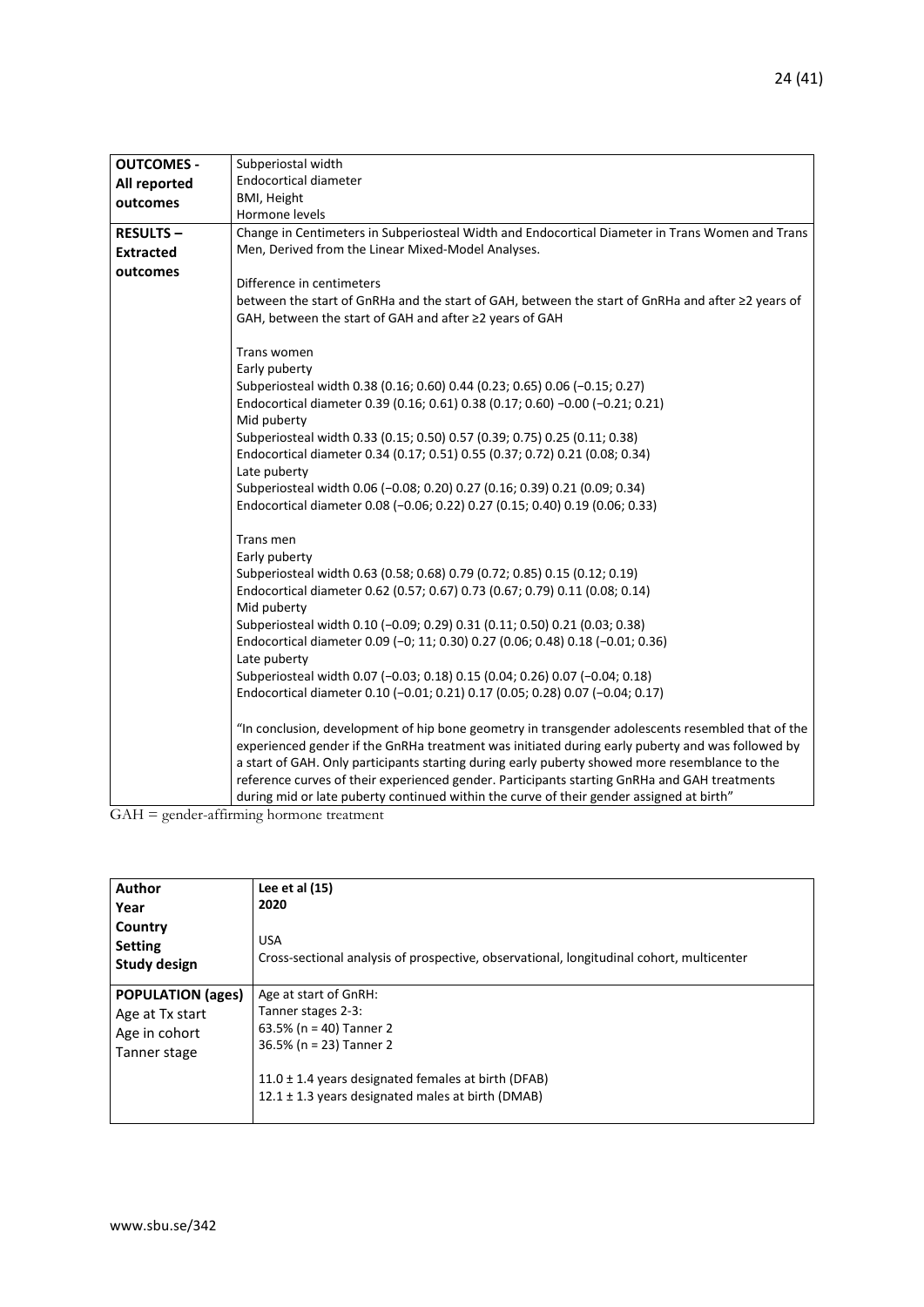| <b>POPULATION (n)</b>      | 63 transgender youth                                                                                                       |
|----------------------------|----------------------------------------------------------------------------------------------------------------------------|
| n patients                 | 30 designated females at birth (DFAB)                                                                                      |
| natal male (M-t-F),        | 33 designated males at birth (DMAB)                                                                                        |
| natal female (F-t-M)       |                                                                                                                            |
| <b>INTERVENTION</b>        | Previous intervention:                                                                                                     |
| (type)                     | GnRH (not further specified)                                                                                               |
| Puberty suppression        |                                                                                                                            |
| (GnRHa)                    | Study intervention:                                                                                                        |
| Cross-sex hormone          | DXA and quantitative computed tomography (QCT). Methods and machines used for assessment                                   |
| treatment (CSHT)           | varied among the study sites:<br>DXA scans of total body less head (TBLH) lumbar spine total hip femoral neck Quantitative |
|                            | computed tomography (QCT): cortical and trabecular vBMD: midshaft femur                                                    |
|                            | L1-L3 vertebral bodies.                                                                                                    |
|                            |                                                                                                                            |
|                            | DXA scan before or 2 months after start of GnRH                                                                            |
| <b>INTERVENTION</b>        | <b>GnRH</b> duration before DXA:                                                                                           |
| (time)                     | 0-2 months                                                                                                                 |
| Hormone treatment          |                                                                                                                            |
| HT duration                |                                                                                                                            |
| FU time, FU age            |                                                                                                                            |
| <b>OUTCOMES -</b>          | Areal and volumetric BMD Z-scores                                                                                          |
| All reported               |                                                                                                                            |
| outcomes                   | dietary calcium                                                                                                            |
|                            | serum 25-hydroxyvitamin D                                                                                                  |
| <b>RESULTS - Extracted</b> | physical activity (assessed with Physical Activity Questionnaire for Older Children (PAQ-C))<br>Bone health:               |
| outcomes                   | Areal and volumetric BMD Z-scores.                                                                                         |
|                            |                                                                                                                            |
|                            | BMD assessed before initiation of GnRHa:                                                                                   |
|                            | 90% (57/63) of participants                                                                                                |
|                            |                                                                                                                            |
|                            | A low aBMD or vBMD Z-score, defined as < -2:                                                                               |
|                            | in 30% (95% CI 15.6-48.7) of DMAB (10/33)                                                                                  |
|                            | in 13% (95% CI 3.8-30.7)) of DFAB (4/30)                                                                                   |
|                            | Designated males at birth (DMAB):                                                                                          |
|                            | BMD Z-scores below-average compared with male reference standards.                                                         |
|                            | Designated females at birth (DFAB):                                                                                        |
|                            | BMD Z-scores below-average when compared with female reference standards except at hip                                     |
|                            | sites.                                                                                                                     |
|                            | At least 1 BMD Z-score was < -2 in:                                                                                        |
|                            | 30% of DMAB                                                                                                                |
|                            | 13% of DFAB                                                                                                                |
|                            | Physical Activity Questionnaire for Older Children:                                                                        |
|                            | low score in youth with low BMD than youth with normal BMD.                                                                |
|                            | Dietary calcium intake: suboptimal in all youth.                                                                           |
|                            | Vitamin D: no significant deficiencies.                                                                                    |
|                            |                                                                                                                            |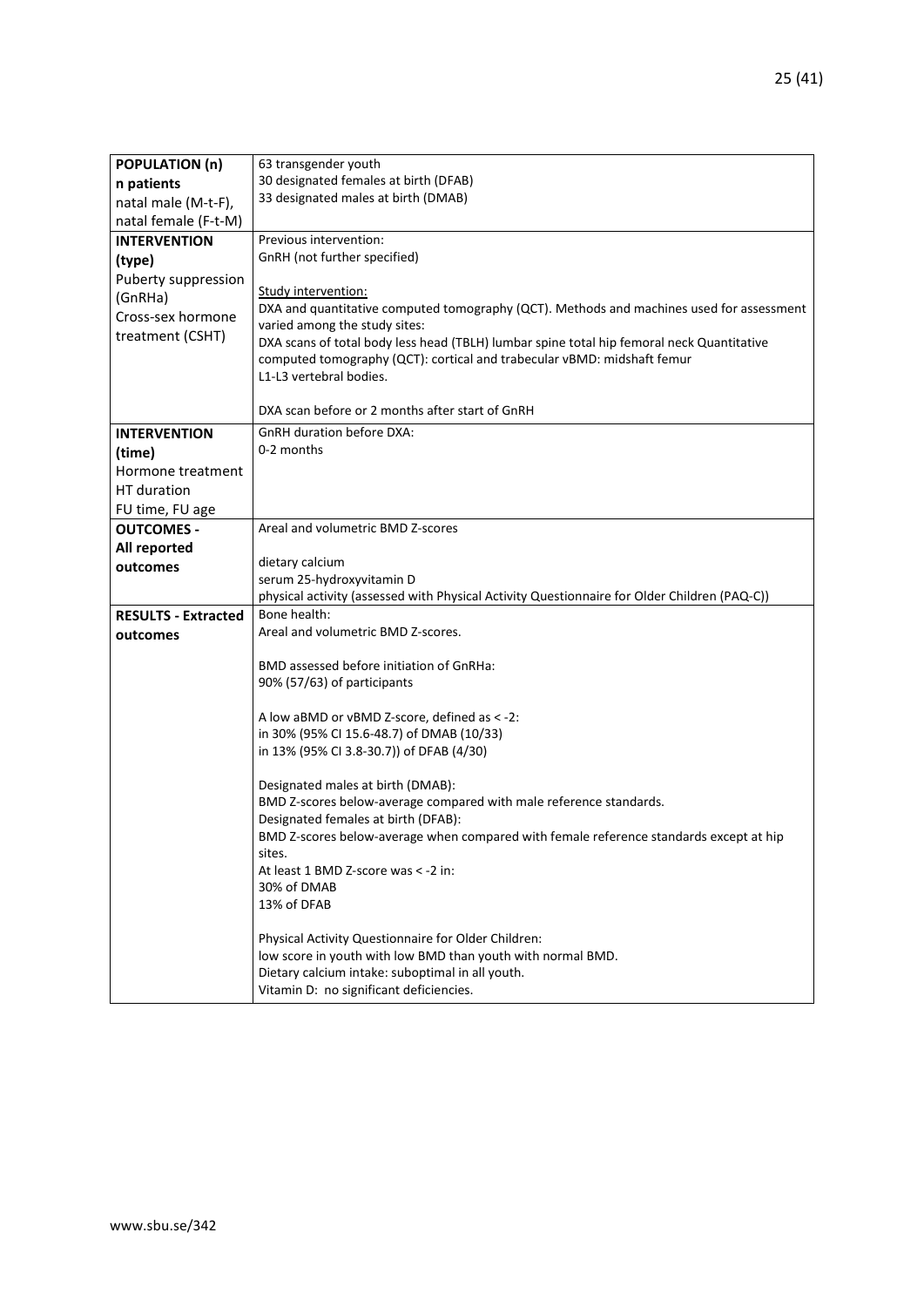### <span id="page-25-0"></span>**Table 3 Effects on anthropometric measures and metabolism by sex hormone suppression in adolescents.**

| <b>Author</b>             | Schagen et al (16)                                                                  |
|---------------------------|-------------------------------------------------------------------------------------|
| Year                      | 2016                                                                                |
| Country                   | The Netherlands                                                                     |
| <b>Study design</b>       | Prospective cohort study, before-after                                              |
|                           | $1998 - 2009$                                                                       |
| <b>POPULATION (ages)</b>  | Age at start:                                                                       |
| Age at Tx start           | $M-t-F$ :                                                                           |
| Age in cohort             | Tanner G2-G5                                                                        |
| <b>Tanner stage</b>       | Range 11.6-17.9 years                                                               |
|                           | Median 13.6 years                                                                   |
|                           | $F-t-M:$                                                                            |
|                           | Tanner B2-B5                                                                        |
|                           | Range 11.1-18.6 years                                                               |
|                           | Median 14.2 years                                                                   |
| <b>POPULATION (n)</b>     | 116                                                                                 |
| n patients                | 49 M-t-F                                                                            |
| natal male (M-t-F)        | 67 F-t-M                                                                            |
| natal female (F-t-        | 0 discontinued treatment                                                            |
| M)                        |                                                                                     |
| <b>INTERVENTION</b>       | <b>Previous intervention:</b>                                                       |
| (type)                    | GnRH                                                                                |
| <b>Puberty</b>            | Triptorelin (Decapeptyl-CR) 3.75 mg i.m.                                            |
| suppression (GnRH)        | at 0, 2, and 4 weeks, followed by every 4 weeks.                                    |
| <b>Cross-sex hormone</b>  |                                                                                     |
| treatment (CSHT)          | <b>Study intervention:</b>                                                          |
|                           | Dual energy x-ray absorptiometry (DEXA)                                             |
| <b>INTERVENTION</b>       | <b>GnRH</b> duration                                                                |
| (time)                    | 3 to 12 months                                                                      |
| <b>Hormone</b>            | (depended on when the individual reached the age at which CSHT could be added)      |
| treatment duration        |                                                                                     |
| <b>OUTCOMES -</b>         | Physical examination                                                                |
| All reported              | Tanner stage (breast development, testicular volume)                                |
| outcomes                  |                                                                                     |
|                           | Height and weight                                                                   |
|                           | height SD score                                                                     |
|                           | Body mass index (BMI) SD score                                                      |
|                           | Body composition: (fat mass, fat %, lean body mass %)                               |
|                           | Hormone levels: LH, FSH, testosterone, estradiol                                    |
|                           | liver enzymes (aspartate aminotransferase, alanine aminotransferase, gamma-glutamyl |
|                           | transferase, alkaline phosphatase)                                                  |
|                           | Creatinine                                                                          |
| <b>RESULTS</b>            | At start GnRH/ at 1 y GnRH (mean (SD))                                              |
| <b>Extracted outcomes</b> | M-t-F                                                                               |
|                           | Height (cm) 167.8 (7.5)/ 172.3 (6.5)                                                |
|                           | Weight (kg) 57.4 (11.1)/ 63.3 (11.9)                                                |
|                           | BMI (kg/m2) 20.3 (3.0)/ 21.2 (3.2)                                                  |
|                           | Lean body mass (%) 74.6 (6.4)/ 70.9 (7.3)                                           |
|                           | Alkaline phosphatase (U/L) 303 (109)/ 7216 (79)                                     |
|                           | Creatinine (mmol/L) 70 (12)/ 66 (13)                                                |
|                           | F-t-M                                                                               |
|                           | 161.4 (8.4)/163.5 (7.9)<br>Height (cm)                                              |
|                           | 55.1 (14.7)/59.5 (14.4)<br>Weight (kg)<br>BMI (kg/m2)<br>21.0 (4.5)/22.1 (4.6)      |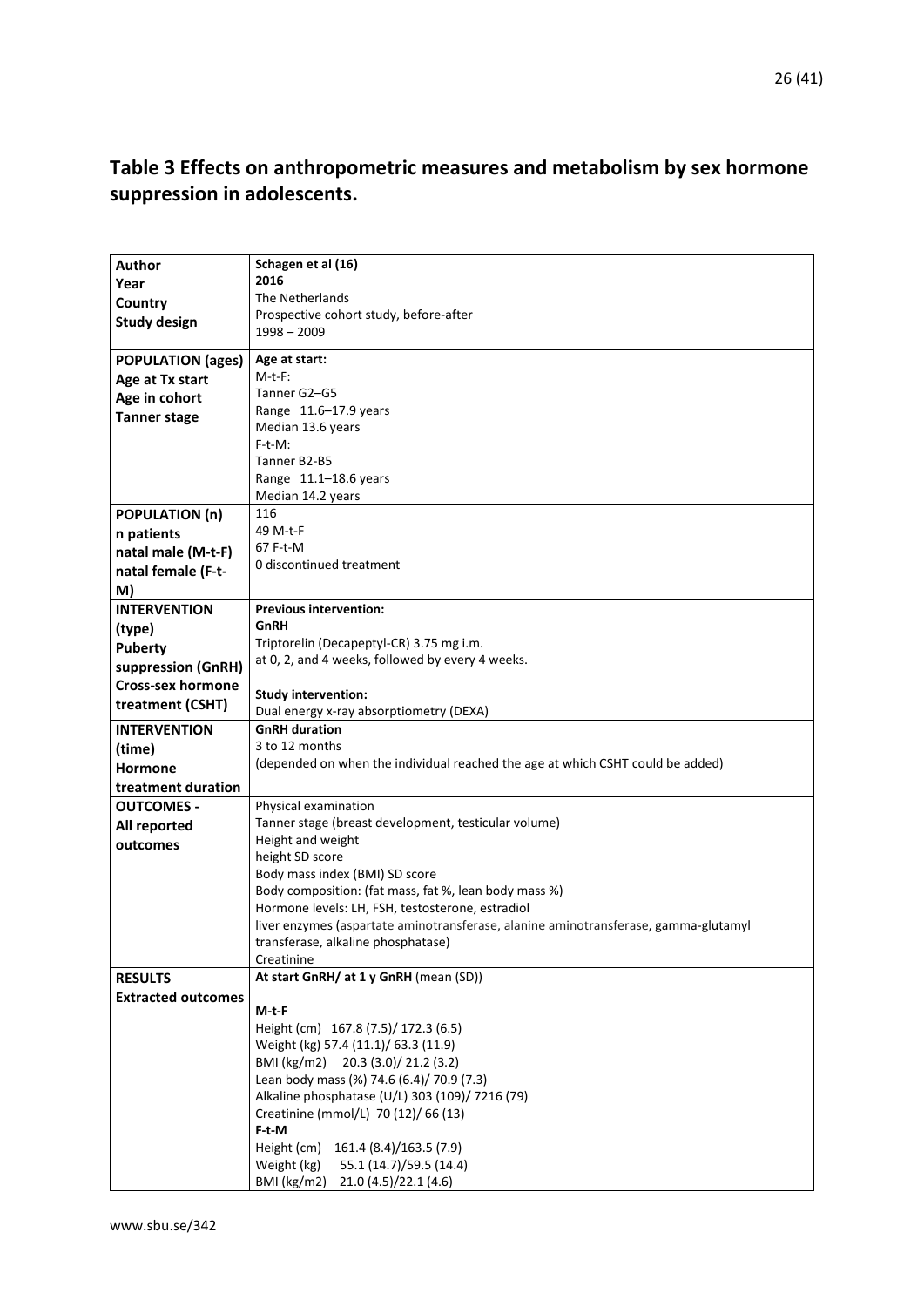| 71.5 (6.7)/67.7 (6.7)<br>Lean body mass (%)   |
|-----------------------------------------------|
| Alkaline phosphatase (U/L) 215 (101)/168 (58) |
| Creatinine (mmol/L), mean (SD) 73 (8)/68 (13) |

| <b>Author</b>            | Klaver et al (17)                                            |
|--------------------------|--------------------------------------------------------------|
| Year                     | 2018                                                         |
| Country                  | The Netherlands                                              |
| <b>Study design</b>      | Retrospective cohort study of medical records, before-after  |
|                          | 1998-2014                                                    |
| <b>POPULATION (ages)</b> | Age at start of GnRH:                                        |
| Age at Tx start          | Min age: 12 years                                            |
| Age in cohort            | Min Tanner B2 (girls)                                        |
| <b>Tanner stage</b>      | Min Tanner G3 (boys)                                         |
|                          | Transwomen: $14.5 \pm 1.8$ years                             |
|                          | $15.3 \pm 2.0$ years<br>Transmen:                            |
|                          |                                                              |
|                          | Age at start of CSHT                                         |
|                          | Min age 16 years                                             |
|                          | Transwomen: $16.4 \pm 1.1$ years                             |
|                          | Transmen:<br>$16.9 \pm 0.9$ years                            |
| <b>POPULATION (n)</b>    | 192                                                          |
| n patients               | 71 transwomen (MtF)                                          |
| natal male (M-t-F)       | 121 transmen (FtM)                                           |
| natal female (F-t-       |                                                              |
| M)                       |                                                              |
| <b>INTERVENTION</b>      | Previous intervention:                                       |
| (type)                   | GnRH:                                                        |
| <b>Puberty</b>           | Cross-sex hormonal treatment (CSHT)                          |
| suppression (GnRH)       | 17b-estradiol orally or mixed testosterone esters injections |
| <b>Cross-sex hormone</b> | Surgery: Gonadectomy (from age 18)                           |
| treatment (CSHT)         |                                                              |
|                          | <b>Study intervention:</b>                                   |
|                          | Whole-body dual-energy x-ray absorptiometry                  |
| <b>INTERVENTION</b>      | <b>GnRH</b> duration:                                        |
| (time)                   | until gonadectomy at earliest age 18                         |
|                          |                                                              |
| <b>Hormone</b>           | Follow-up time:                                              |
| treatment duration       | GnRH monotherapy:                                            |
| FU time, FU age          | Transwomen (M-t-F): 2.1 years (1.0-2.8)                      |
|                          | 1.0 years $(0.5-2.9)$<br>Transmen (F-t-M):                   |
|                          | GnRH + CSHT:                                                 |
|                          | Transwomen (M-t-F): $3.1$ years (2.5-3.6) + H5               |
|                          | Transmen (F-t-M):<br>2.4 years $(2.0 - 3.1)$                 |
|                          | CSHT monotherapy:                                            |
|                          | Transwomen (M-t-F): 2.8 years $(1.6-3.4)$                    |
|                          | Transmen (F-t-M):<br>3.0 years $(1.9-3.4)$ .                 |
|                          |                                                              |
|                          | Follow-up age: 22                                            |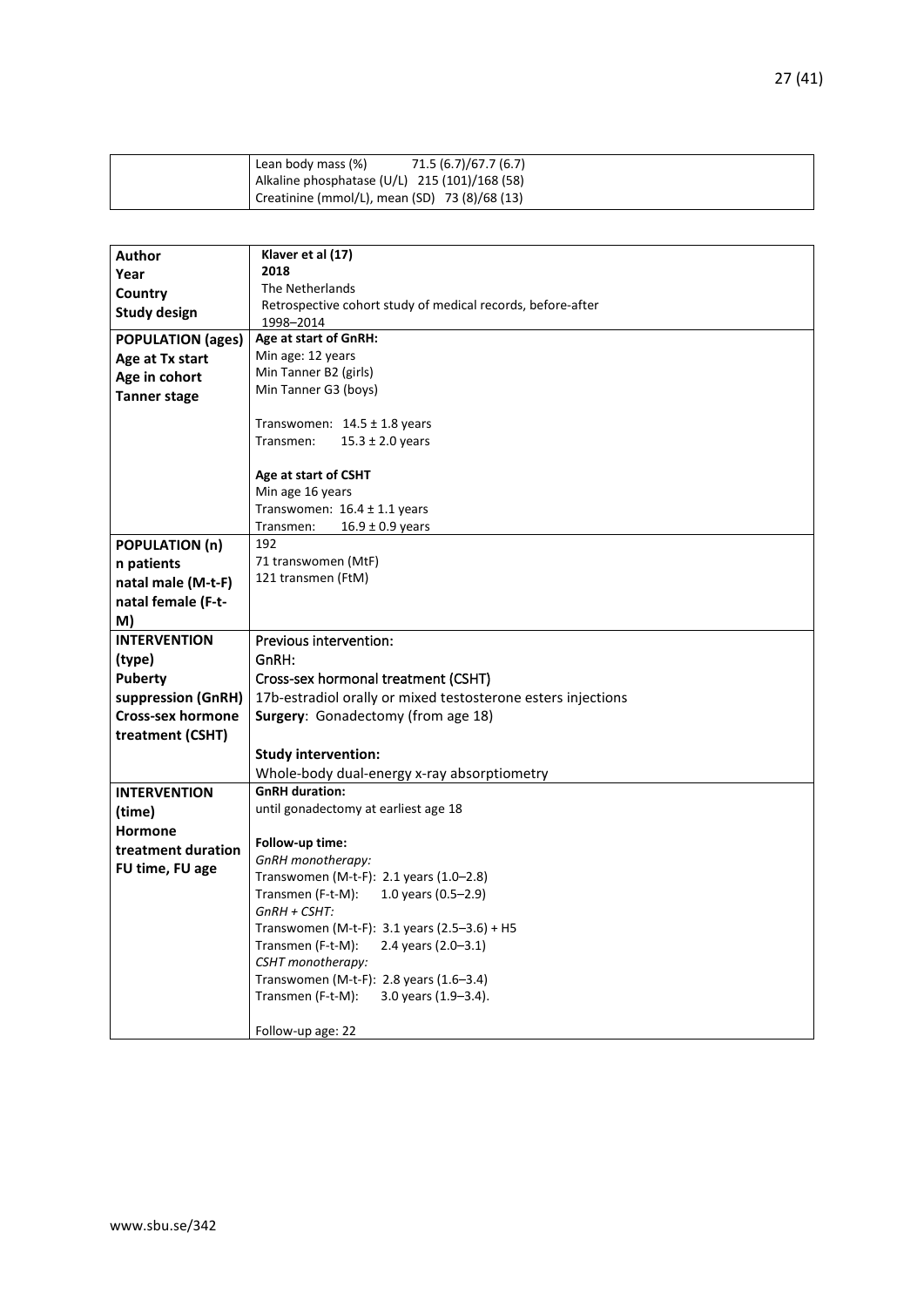| <b>RESULTS</b>            | At start of GnRH (±4months)/ at start of CSHT(±4months)/ at age 22(±1.5 years) |  |  |
|---------------------------|--------------------------------------------------------------------------------|--|--|
| <b>Extracted outcomes</b> |                                                                                |  |  |
|                           | <b>Transwomen</b>                                                              |  |  |
|                           | 58 (56-61)/ 66 (63-69)/ 76 (71-82)<br>Body weight (kg)                         |  |  |
|                           | 20.2 (19.4-20.9)/ 21.3 (20.5-22.0)/ 23.2 (21.6-24.8)<br>BMI ( $kg/m2$ )        |  |  |
|                           | $0.81$ (0.79-0.82)/ 0.79 (0.78-0.80)/ 0.77 (0.75-0.79)<br><b>WHR</b>           |  |  |
|                           | Lean body mass                                                                 |  |  |
|                           | 75 (74-77)/ 69 (68-71)/ 66 (64-68)<br>Total body (%)                           |  |  |
|                           |                                                                                |  |  |
|                           | <b>Transmen</b>                                                                |  |  |
|                           | Body weight (kg) 58 (56-61)/63 (60-65)/ 69 (66-71)                             |  |  |
|                           | 21.6 (20.9-22.3)/ 22.5 (21.7-23.2)/ 23.9 (23.0-24.7)<br>BMI (kg/m2)            |  |  |
|                           | $0.77$ (0.76-0.78)/ 0.76 (0.75-0.77)/ 0.80 (0.78-0.82)<br><b>WHR</b>           |  |  |
|                           | Lean body mass                                                                 |  |  |
|                           | 70 (69-71)/67 (66-68)/ 73 (72-74)<br>Total body (%)                            |  |  |

| <b>Author</b>            | Klaver et al (18)                                                                           |  |  |  |
|--------------------------|---------------------------------------------------------------------------------------------|--|--|--|
|                          | 2020                                                                                        |  |  |  |
| Year                     | The Netherlands                                                                             |  |  |  |
| Country                  | Retrospective cohort study, before after                                                    |  |  |  |
| <b>Study design</b>      | 1998-2015                                                                                   |  |  |  |
| <b>POPULATION (ages)</b> | At min age 12 years                                                                         |  |  |  |
| Age at Tx start          | Tanner B2 (girls)                                                                           |  |  |  |
| Age in cohort            | Tanner G3 (boys)                                                                            |  |  |  |
| <b>Tanner stage</b>      | Started GnRH in adolescence (15 years)                                                      |  |  |  |
|                          | addition of sex hormones (17 years)                                                         |  |  |  |
| <b>POPULATION (n)</b>    | 192                                                                                         |  |  |  |
| n patients               | 71 transwomen (M-t-F)                                                                       |  |  |  |
| natal male (M-t-F)       | 121 transmen (F-t-M)                                                                        |  |  |  |
| natal female (F-t-       |                                                                                             |  |  |  |
| M)                       |                                                                                             |  |  |  |
| <b>INTERVENTION</b>      | GnRH                                                                                        |  |  |  |
| (type)                   | 3.75 mg/4 weeks s.c.                                                                        |  |  |  |
| Puberty                  |                                                                                             |  |  |  |
| suppression (GnRH)       | Cross sex hormonal treatment (CSHT): (from age 16 years):                                   |  |  |  |
| <b>Cross-sex hormone</b> | Transwomen (M-t-F):                                                                         |  |  |  |
|                          | 17-b estradiol (E2) oral,                                                                   |  |  |  |
| treatment (CSHT)         | start 5 µg/kg/day, increased every 6 months until maintenance dose 2 mg/day                 |  |  |  |
|                          | Transmen (F-t-M):                                                                           |  |  |  |
|                          | mixed testosterone esters (Sustanon®), 25 mg/m <sup>2</sup> body surface area/2 weeks i.m., |  |  |  |
|                          | increased every 6 months until maintenance dose 250 mg/3-4 weeks.                           |  |  |  |
|                          |                                                                                             |  |  |  |
|                          | When GnRHs were started after age 16:                                                       |  |  |  |
|                          | Cross-sex hormones added after 3 to 6 months:                                               |  |  |  |
|                          | start dose 1 mg E2 daily or 75 mg of testosterone esters i.m weekly.                        |  |  |  |
|                          | After 6 months:                                                                             |  |  |  |
|                          | 2 mg E2 daily or 250 mg of testosterone esters /3-4 weeks                                   |  |  |  |
| <b>INTERVENTION</b>      | Hormone treatment duration:                                                                 |  |  |  |
|                          | From min age 12 years (GnRH) up to age 22 years (sex hormones)                              |  |  |  |
| (time)                   |                                                                                             |  |  |  |
| <b>Hormone</b>           | Follow-up age: 22 years (range 20.5-23.5 years)                                             |  |  |  |
| treatment duration       |                                                                                             |  |  |  |
| FU time, FU age          |                                                                                             |  |  |  |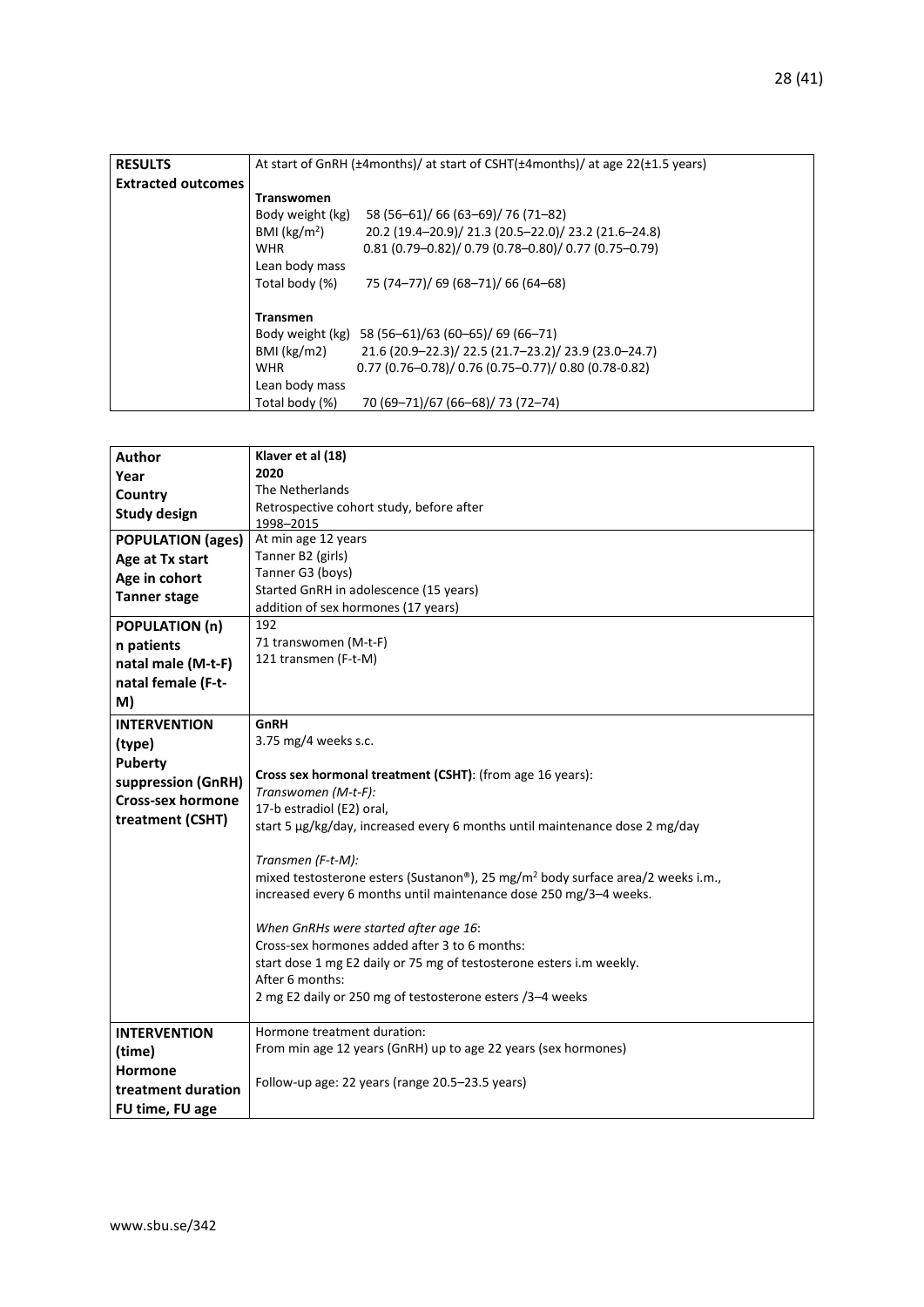| <b>OUTCOMES -</b>         | Cardiovascular risk:                                                                                    |  |  |
|---------------------------|---------------------------------------------------------------------------------------------------------|--|--|
| All reported              | Changes in body mass index (BMI), systolic blood pressure (SBP), diastolic blood pressure (DBP),        |  |  |
| outcomes                  | glucose, homeostatic model assessment for insulin resistance (HOMA-IR), lipid values.                   |  |  |
|                           |                                                                                                         |  |  |
|                           | Prevalence of obesity, dyslipidaemia                                                                    |  |  |
| <b>RESULTS</b>            | At start of GnRH/ at age 22 years/                                                                      |  |  |
| <b>Extracted outcomes</b> | change during GnRH treatment/ change between start of CSHT and age 22 years                             |  |  |
|                           | (mean (95% CI)                                                                                          |  |  |
|                           |                                                                                                         |  |  |
|                           | <b>Transwomen</b>                                                                                       |  |  |
|                           | <b>BMI</b><br>20.2 (19.4 to 20.9)/23.2 (21.6 to 24.8) / +1.1 (0.7 to 1.5) / +1.9 (0.6 to 3.2)           |  |  |
|                           | 120 (116 to 123)/117 (113 to 122) /+1 (-3 to 5) /-3 (-8 to 2)<br>SBP (mmHq)                             |  |  |
|                           | 65 (63 to 67) /75 (72 to 78) / +4 (1 to 7) /+6 (3 to 10)<br>DBP (mmHq)                                  |  |  |
|                           | Glucose (mmol/L) 5.0 (4.8 to 5.2) / 5.0 (4.8 to 5.1) / -0.1 (-0.3 to 0.1) / +0.1 (-0.1 to 0.2)          |  |  |
|                           | Insulin (mU/L)<br>9.5 (6.7 to 12.2) /13.0 (8.4 to 17.6) /+0.8 (-2.5 to 4.1) / +2.7 (-1.7 to             |  |  |
|                           | 7.1)                                                                                                    |  |  |
|                           | HOMA-IR<br>2.3 (1.2 to 3.4) /2.9 (1.9 to 3.9) /0.0 (-1.2 to 1.2) /+0.7 (-0.2 to 1.5)                    |  |  |
|                           | Total cholesterol (mmol/L) 3.7 (3.5 to 3.9) / 4.1 (3.8 to 4.4) / 0.3 (0.2 to 0.5) / 0.1 (20.2 to 0.4)   |  |  |
|                           | HDL cholesterol (mmol/L) 1.4 (1.3 to 1.5) / 1.6 (1.4 to 1.7) / +0.2 (0.1 to 0.3) / 0.0 (-0.1 to 0.2)    |  |  |
|                           | LDL cholesterol mmol/L 1.9 (1.7 to 2.1) / 2.0 (1.8 to 2.3) / +0.2 (0.0 to 0.3) / 0.0 (-0.3 to 0.2)      |  |  |
|                           | Triglycerides (mmol/L) 0.8 (0.7 to 0.9) / 1.1 (0.9 to 1.4) /+0.1 (-0.1 to 0.2) / +0.2 (0.0 to 0.5)      |  |  |
|                           |                                                                                                         |  |  |
|                           |                                                                                                         |  |  |
|                           |                                                                                                         |  |  |
|                           | <b>Transmen</b>                                                                                         |  |  |
|                           | BMI<br>21.6 (20.9 to 22.3) / 23.9 (23.0 to 24.7) /+0.9 (0.5 to 1.3) /+1.4 (0.8 to 2.0)                  |  |  |
|                           | 120 (118 to 122) / 126 (122 to 130) / +2 (-1 to 4) / +5 (1 to 9)<br>SBP (mmHg)                          |  |  |
|                           | 67 (66 to 69) / 74 (72 to 77) / +1 (-1 to 3) / +6 (4 to 9)<br>DBP (mmHg)                                |  |  |
|                           | 4.8 (4.7 to 4.9) / 4.8 (4.7 to 5.0) / +0.1 (-0.1 to 0.2) / 0.0 (-0.2 to 0.2)<br>Glucose (mmol/L)        |  |  |
|                           | Insulin (mU/L)<br>9.5 (8.0 to 11.0) / 8.6 (6.9 to 10.2) / +1.2 (-0.6 to 3.0) / -2.1 (-3.9 to -0.3)      |  |  |
|                           | HOMA-IR<br>2.1 (1.6 to 2.5) / 1.8 (1.4 to 2.2) / +0.3 (-0.2 to 0.8) / -0.5 (-1.0 to -0.1)               |  |  |
|                           | Total cholesterol (mmol/L) 3.9 (3.7 to 4.0) / 4.6 (4.3 to 4.8) / +0.3 (0.2 to 0.4) / +0.4 (0.2 to 0.6)  |  |  |
|                           | HDL cholesterol (mmol/L)<br>1.5 (1.4 to 1.5) /1.3 (1.2 to 1.3) /+0.1 (0.1 to 0.2) /-0.3 (-0.4 to -0.2)  |  |  |
|                           | LDL cholesterol (mmol/L)<br>2.1 (1.9 to 2.2) / 2.6 (2.4 to 2.8) / +0.2 (0.1 to 0.3) / +0.4 (0.2 to 0.6) |  |  |
|                           | Triglycerides (mmol/L)<br>0.8 (0.7 to 0.8) / 1.3 (1.1 to 1.5) / 0.0 (0.0 to 0.1) / +0.5 (0.3 to 0.7)    |  |  |
|                           |                                                                                                         |  |  |
|                           | Obesity prevalence (at age 22)                                                                          |  |  |
|                           | BMI ≥30 in both sexes                                                                                   |  |  |
|                           | 9.9% in transwomen (M-t-F)                                                                              |  |  |
|                           | 6.6% in transmen (F-f-M)                                                                                |  |  |
|                           | 2.2% in ciswomen (females)                                                                              |  |  |
|                           | 3.0% in cismen (males)                                                                                  |  |  |

| Author                   | Perl et al (19)                               |  |  |
|--------------------------|-----------------------------------------------|--|--|
| Year                     | 2020                                          |  |  |
| Country                  | Israel                                        |  |  |
| <b>Setting</b>           | Retrospective pilot study                     |  |  |
|                          | 2013 - 2018                                   |  |  |
| <b>Study design</b>      |                                               |  |  |
| <b>POPULATION (ages)</b> | Age at start of GnRH:                         |  |  |
| Age at Tx start          | 14.4 $\pm$ 1.0 years                          |  |  |
| Age in cohort            | Tanner stage 4/5                              |  |  |
| Tanner stage             |                                               |  |  |
|                          | Age at start of testosterone:                 |  |  |
|                          | $15.1 \pm 0.9$                                |  |  |
| <b>POPULATION (n)</b>    | 48 transgender male adolescents               |  |  |
| n patients               | 15 included                                   |  |  |
| natal male (M-t-F),      |                                               |  |  |
| natal female (F-t-M)     | 15 GnRH                                       |  |  |
|                          | subsequently were 9 treated with testosterone |  |  |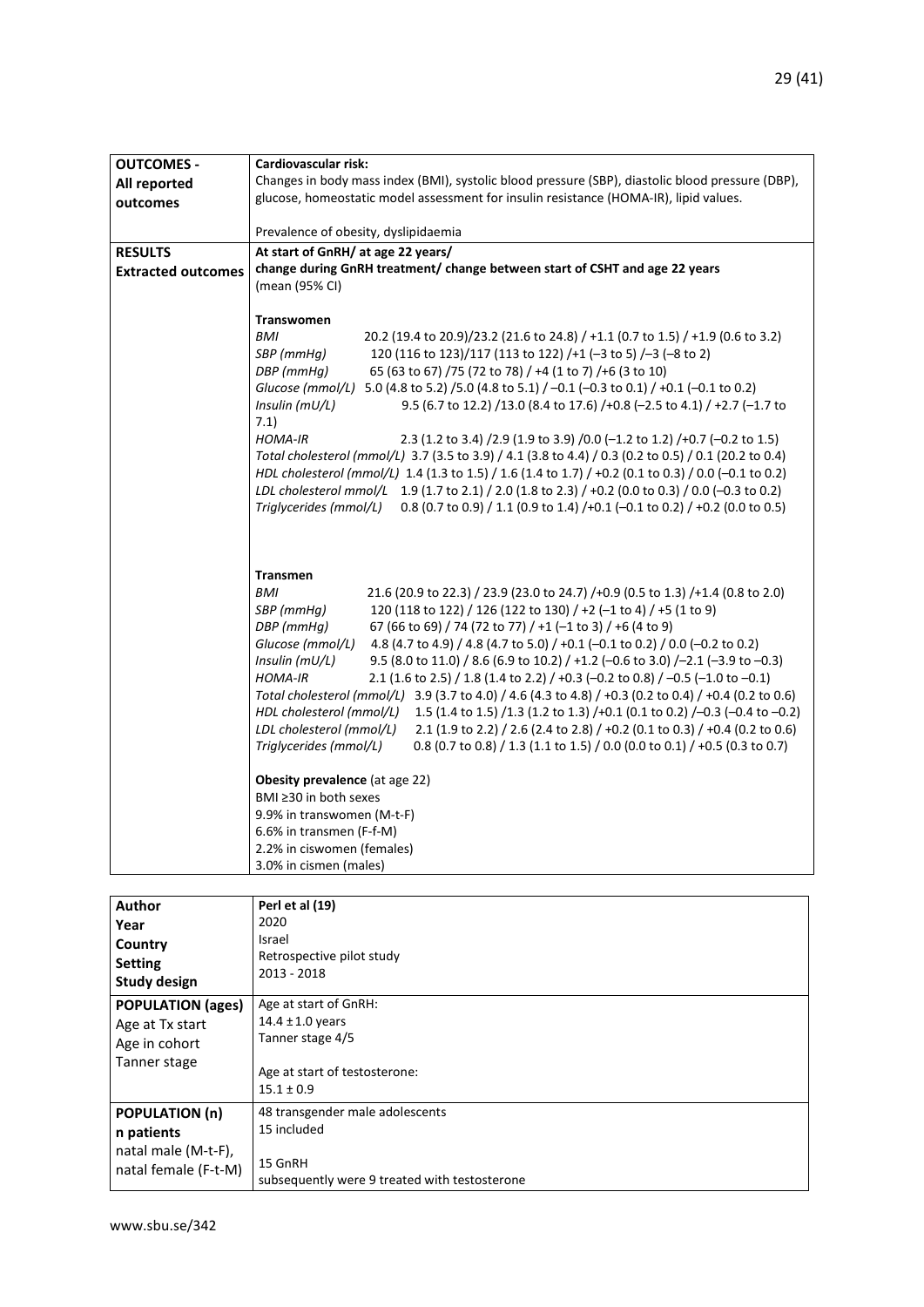| <b>INTERVENTION</b><br>(type)<br>Puberty suppression<br>(GnRHa)<br>Cross-sex hormone<br>treatment (CSHT) | Previous intervention:<br>GnRHa D-Trp-6-LHRH depot (3.75mg/4 weeks intramuscular injection)<br>CSHT: (patients who reached $\geq$ 14 years of age)<br>testosterone enanthate intramuscular injection (250 mg/mL), starting dose of 50-100 mg /4<br>weeks.<br>Medical nutrition counseling, not further specified.<br>Psychosocial support, not further specified                                                                                                                                                                                                                                                                                                                                                                                                                                                         |  |  |  |
|----------------------------------------------------------------------------------------------------------|--------------------------------------------------------------------------------------------------------------------------------------------------------------------------------------------------------------------------------------------------------------------------------------------------------------------------------------------------------------------------------------------------------------------------------------------------------------------------------------------------------------------------------------------------------------------------------------------------------------------------------------------------------------------------------------------------------------------------------------------------------------------------------------------------------------------------|--|--|--|
| <b>INTERVENTION</b><br>(time)<br>Hormone treatment<br>HT duration<br>FU time, FU age                     | GnRHa duration:<br>$3 \pm 1$ months.<br>Testosterone duration:<br>$4 \pm 2$ months                                                                                                                                                                                                                                                                                                                                                                                                                                                                                                                                                                                                                                                                                                                                       |  |  |  |
| <b>OUTCOMES -</b><br>All reported<br>outcomes                                                            | <b>BMI</b><br>BP (procedure for measurement not given)<br>luteinizing hormone (LH)<br>follicle-stimulating hormone (FSH)<br>estradiol<br>testosterone                                                                                                                                                                                                                                                                                                                                                                                                                                                                                                                                                                                                                                                                    |  |  |  |
| <b>RESULTS-</b><br><b>Extracted outcomes</b>                                                             | Anthropometric<br>(before GnRH; after GnRH; before testosterone; after testosterone) mean - SD<br>BMI ( $kg/m2$ ), mean $\pm$ SD<br>$21.3 \pm 4.7$ ; $22.0 \pm 4.8$ ; $23.3 \pm 5.6$ ; $24.2 \pm 4.6$<br>BMI-SDS did not increase significantly during GnRHa therapy.<br>Diastolic BP percentiles: mean ± SD<br>$56\% \pm 26$ ; 74% $\pm$ 9.0; 74% $\pm$ 9.0; 56% $\pm$ 17<br>DBP percentiles increased significantly after GnRHa treatment and<br>remained significant after adjusting for the change in BMI-SDS.<br>DBP percentile decreased after adding testosterone.<br>BP levels did not meet criteria for hypertension.<br>Systolic BP percentiles: mean ± SD<br>$71\% - 19$ ; $76\% - 14$ ; $76\% - 14$ ; $72\% - 21$<br>BP levels within the normal range and did not meet criteria for pediatric hypertension. |  |  |  |

| Author              | Schulmeister et al. (20)                                                    |  |  |  |
|---------------------|-----------------------------------------------------------------------------|--|--|--|
| Year                | 2021                                                                        |  |  |  |
| Country             | <b>USA</b>                                                                  |  |  |  |
| <b>Setting</b>      | Multisite prospective observational study                                   |  |  |  |
| <b>Study design</b> | 2016 - 2018                                                                 |  |  |  |
| <b>POPULATION</b>   | Age at GnRHa start (mean (range)):                                          |  |  |  |
| (ages)              | 11.5 years (9.0-14.5) total                                                 |  |  |  |
| Age at Tx start     | 11.9 years (10.2-14.5) male at birth                                        |  |  |  |
| Age in cohort       | 11.1 years (9.0-13.9) female at birth                                       |  |  |  |
| Tanner stage        |                                                                             |  |  |  |
|                     | Comparison group:                                                           |  |  |  |
|                     | $11.0 \pm 2.8$ years, Tanner I                                              |  |  |  |
|                     |                                                                             |  |  |  |
|                     | Tanner stage at GnRHa start (n (%)):                                        |  |  |  |
|                     | Tanner II 34 (62%) total; 21 (81%) male at birth; 13 (45%), female at birth |  |  |  |
|                     | Tanner III 16 (29%) total; 3 (12%) male at birth; 13 (45%) female at birth  |  |  |  |
|                     | Tanner IV 5 (9%) total; $2(8%)$ male at birth; 3 (10%) female at birth      |  |  |  |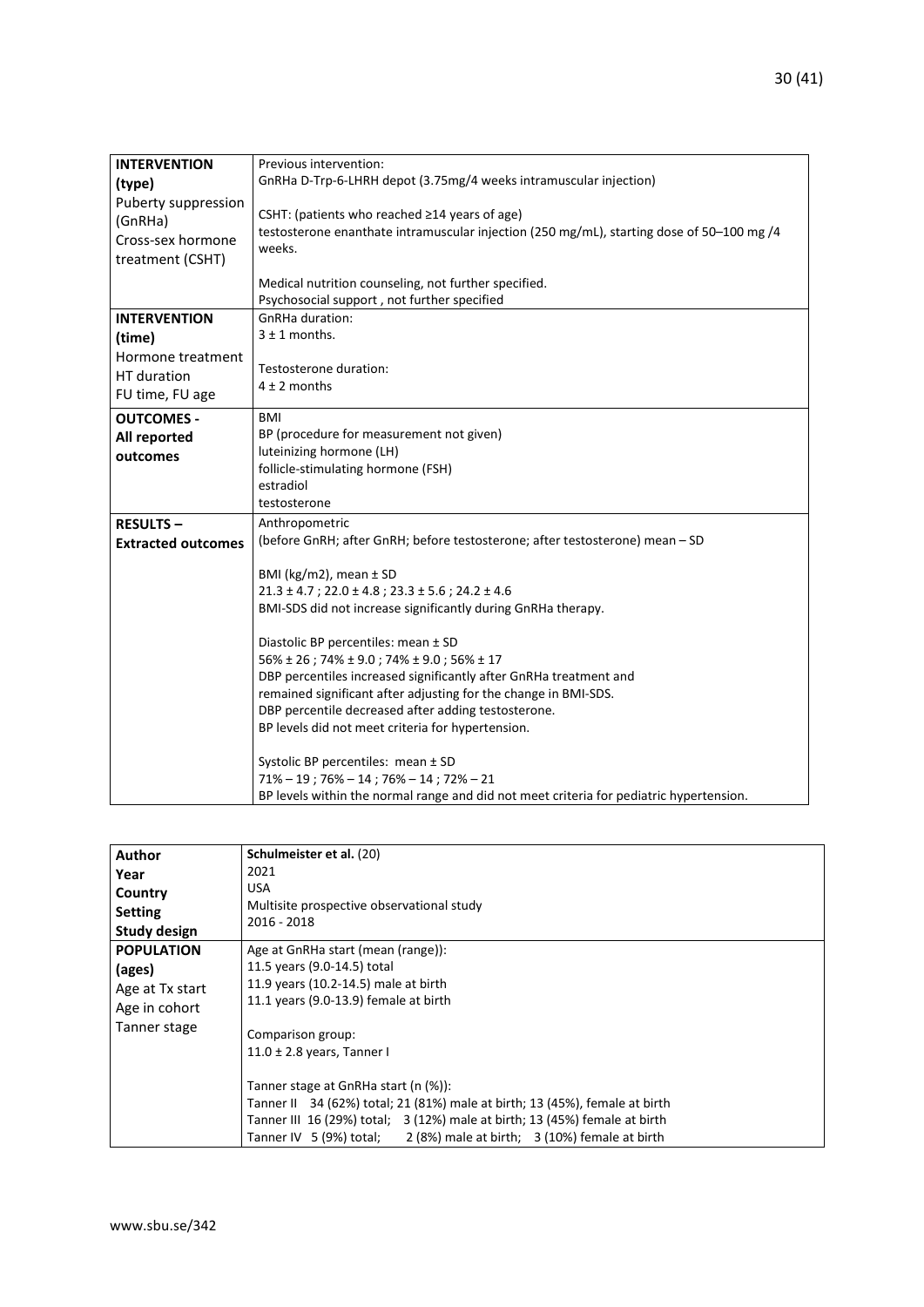| <b>POPULATION (n)</b>     | 92 enrolled                                                                                                                           |  |  |  |
|---------------------------|---------------------------------------------------------------------------------------------------------------------------------------|--|--|--|
| n patients                | 55 in cohort                                                                                                                          |  |  |  |
| natal male (M-t-F),       | 26 designated male at birth                                                                                                           |  |  |  |
| natal female (F-t-        | 29 designated female at birth                                                                                                         |  |  |  |
| M)                        |                                                                                                                                       |  |  |  |
|                           | Comparison group:                                                                                                                     |  |  |  |
|                           | 226 participants:                                                                                                                     |  |  |  |
|                           | 118 (52%) males,                                                                                                                      |  |  |  |
|                           | 108 (48%) female                                                                                                                      |  |  |  |
|                           | Prepubertal, presumed cisgender youth not receiving hormonal intervention from<br>the Bone Mineral Density in Childhood Study (BMDCS) |  |  |  |
|                           | (Age-based reference ranges for annual height velocity in US children. Kelly, Winer, Kalkwarf,                                        |  |  |  |
|                           | Oberfield, Lappe, Gilsanz, Zemel; J Clin Endocrinol Metab 2014 Jun; 99(6): 2104-12).                                                  |  |  |  |
|                           |                                                                                                                                       |  |  |  |
|                           | Exclusions: Serious psychiatric symptoms.                                                                                             |  |  |  |
| <b>INTERVENTION</b>       | GnRH: Drug, dose and frequency not reported.                                                                                          |  |  |  |
| (type)                    |                                                                                                                                       |  |  |  |
| Puberty                   | Full description of study protocol published in                                                                                       |  |  |  |
| suppression               | [Olson-Kennedy J, Chan YM, Garofalo R, et al. Impact of early medical                                                                 |  |  |  |
| (GnRHa)                   | treatment for transgender youth: Protocol for the longitudinal, observational                                                         |  |  |  |
|                           | trans youth care study. J Med Internet Res 2019; 21: e14434]                                                                          |  |  |  |
| Cross-sex                 |                                                                                                                                       |  |  |  |
| hormone                   |                                                                                                                                       |  |  |  |
| treatment (CSHT)          |                                                                                                                                       |  |  |  |
| <b>INTERVENTION</b>       | Duration:                                                                                                                             |  |  |  |
| (time)                    | GnRHa: min 10 months max 14 months.                                                                                                   |  |  |  |
| Hormone                   |                                                                                                                                       |  |  |  |
| treatment                 | FU time:                                                                                                                              |  |  |  |
| HT duration               | Prior to beginning GnRHa (baseline), 6- and 12-month follow-up visits.                                                                |  |  |  |
| FU time, FU age           |                                                                                                                                       |  |  |  |
| <b>OUTCOMES -</b>         | HV (height velocity)                                                                                                                  |  |  |  |
| All reported              | <b>BMI</b>                                                                                                                            |  |  |  |
| outcomes                  | FSH (follicle-stimulating hormone)                                                                                                    |  |  |  |
|                           | LH (luteinizing hormone)                                                                                                              |  |  |  |
|                           | estradiol                                                                                                                             |  |  |  |
|                           | testosterone                                                                                                                          |  |  |  |
| <b>RESULTS-</b>           | Height velocity (HV) in the first year of GnRHa use:                                                                                  |  |  |  |
| <b>Extracted outcomes</b> | 5.1 (3.7-5.6) cm/year (median (IQR)).                                                                                                 |  |  |  |
|                           | Later Tanner stage at GnRHa initiation was associated with lower HV:                                                                  |  |  |  |
|                           | 5.3 (4.4-5.6) cm/year for Tanner stage II                                                                                             |  |  |  |
|                           | 4.4 (3.3-6.0) cm/year for Tanner stage III<br>1.6 (1.5-2.9) cm/year for Tanner stage IV                                               |  |  |  |
|                           |                                                                                                                                       |  |  |  |
|                           | Height velocity by Tanner stage at baseline ((cm/year) median (IQR))                                                                  |  |  |  |
|                           | (total; designated male at birth; designated female at birth)                                                                         |  |  |  |
|                           | Tanner stage II 5.3 (4.4-5.6) total; 5.6 (4.7-5.7) male at birth; 5.0 (4.2-5.4) female at birth                                       |  |  |  |
|                           | Tanner stage III 4.4 (3.3-6.0) total; 4.2 (2.3-6.4) male at birth; 4.4 (4.0-5.5) female at birth                                      |  |  |  |
|                           | Tanner stage IV 1.6 (1.5-2.9) total; 1.5 (1.4-1.6) male at birth: 2.9 (1.5-3.5) female at birth                                       |  |  |  |
|                           |                                                                                                                                       |  |  |  |
|                           | BMI z-score (mean (SD))                                                                                                               |  |  |  |
|                           | (total; designated male at birth; designated female at birth)                                                                         |  |  |  |
|                           | Baseline visit 0.46 (0.89) total; 0.56 (0.84) male at birth; 0.38 (0.94) female at birth                                              |  |  |  |
|                           | 12-month visit 0.66 (0.97) total; 0.68 (1.00) male at birth; 0.63 (0.95) female at birth                                              |  |  |  |
|                           | When controlled for age, there was not a significant difference in mean height velocity between                                       |  |  |  |
|                           | transgender youth and prepubertal youth (comparison group);                                                                           |  |  |  |
|                           |                                                                                                                                       |  |  |  |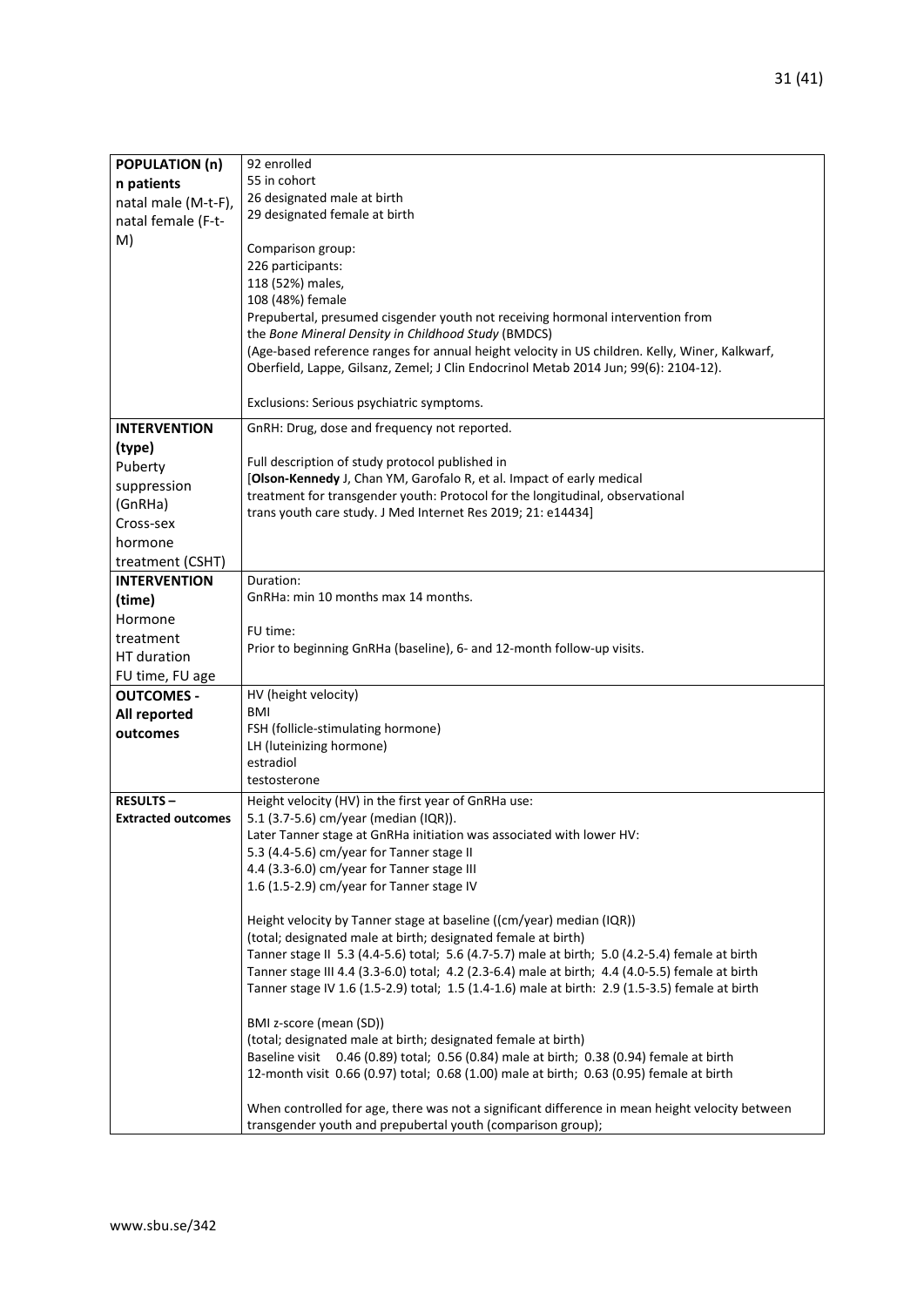| <b>Author</b>                                                                                | Nokoff et al. (21)                                                |  |  |  |
|----------------------------------------------------------------------------------------------|-------------------------------------------------------------------|--|--|--|
| Year                                                                                         | 2020                                                              |  |  |  |
| Country                                                                                      | <b>USA</b>                                                        |  |  |  |
| <b>Setting</b>                                                                               | Cross-sectional study, controlled                                 |  |  |  |
| <b>Study design</b>                                                                          | 2016-2019                                                         |  |  |  |
| <b>POPULATION</b>                                                                            | Age at start of GnRH (mean ± SD):                                 |  |  |  |
| (ages)                                                                                       | 12.1 ± 1.9 years transgender males                                |  |  |  |
| Age at Tx start                                                                              | 12.8 ± 1.3 years transgender females                              |  |  |  |
| Age in cohort                                                                                |                                                                   |  |  |  |
| Age in cohort (mean ± SD):<br>Tanner stage                                                   |                                                                   |  |  |  |
|                                                                                              | 13.8 ± 1.7 years (range 10.1-16.0) transgender males              |  |  |  |
|                                                                                              | 13.7 ± 1.2 years (range 12.6-16.1) transgender females            |  |  |  |
|                                                                                              | Comparator groups:                                                |  |  |  |
|                                                                                              | 10.6-16.2 years cisgender females                                 |  |  |  |
|                                                                                              | 12.5-15.5 years cisgender males                                   |  |  |  |
| <b>POPULATION (n)</b>                                                                        | 17 youth                                                          |  |  |  |
| n patients                                                                                   | 9 transgender males on GnRHa                                      |  |  |  |
| natal male (M-t-F),                                                                          | 8 transgender females on GnRHa                                    |  |  |  |
| natal female (F-t-                                                                           |                                                                   |  |  |  |
| M)                                                                                           | Comparator groups:                                                |  |  |  |
|                                                                                              | 31 youth                                                          |  |  |  |
|                                                                                              | 14 cisgender females                                              |  |  |  |
|                                                                                              | 17 cisgender males                                                |  |  |  |
|                                                                                              |                                                                   |  |  |  |
|                                                                                              | Exclusions:                                                       |  |  |  |
| Significant medical or psychiatric comorbidities (incl. diabetes or antipsychotic treatment) |                                                                   |  |  |  |
| <b>INTERVENTION</b>                                                                          | GnRH: Drug, dose and frequency not reported.                      |  |  |  |
| (type)                                                                                       |                                                                   |  |  |  |
| Puberty                                                                                      |                                                                   |  |  |  |
| suppression                                                                                  |                                                                   |  |  |  |
| (GnRHa)                                                                                      |                                                                   |  |  |  |
| Cross-sex                                                                                    |                                                                   |  |  |  |
| hormone                                                                                      |                                                                   |  |  |  |
| treatment                                                                                    |                                                                   |  |  |  |
| (CSHT)                                                                                       |                                                                   |  |  |  |
| <b>INTERVENTION</b>                                                                          | GnRHa duration (mean ± SD):                                       |  |  |  |
| (time)                                                                                       | $20.9 \pm 19.8$ months transgender males (range 17.5-70.4 months) |  |  |  |
| Hormone                                                                                      | 11.3 $\pm$ 7 months transgender females (range 4.7-24.2 months)   |  |  |  |
| treatment                                                                                    |                                                                   |  |  |  |
| HT duration                                                                                  |                                                                   |  |  |  |
| FU time, FU age                                                                              |                                                                   |  |  |  |
|                                                                                              |                                                                   |  |  |  |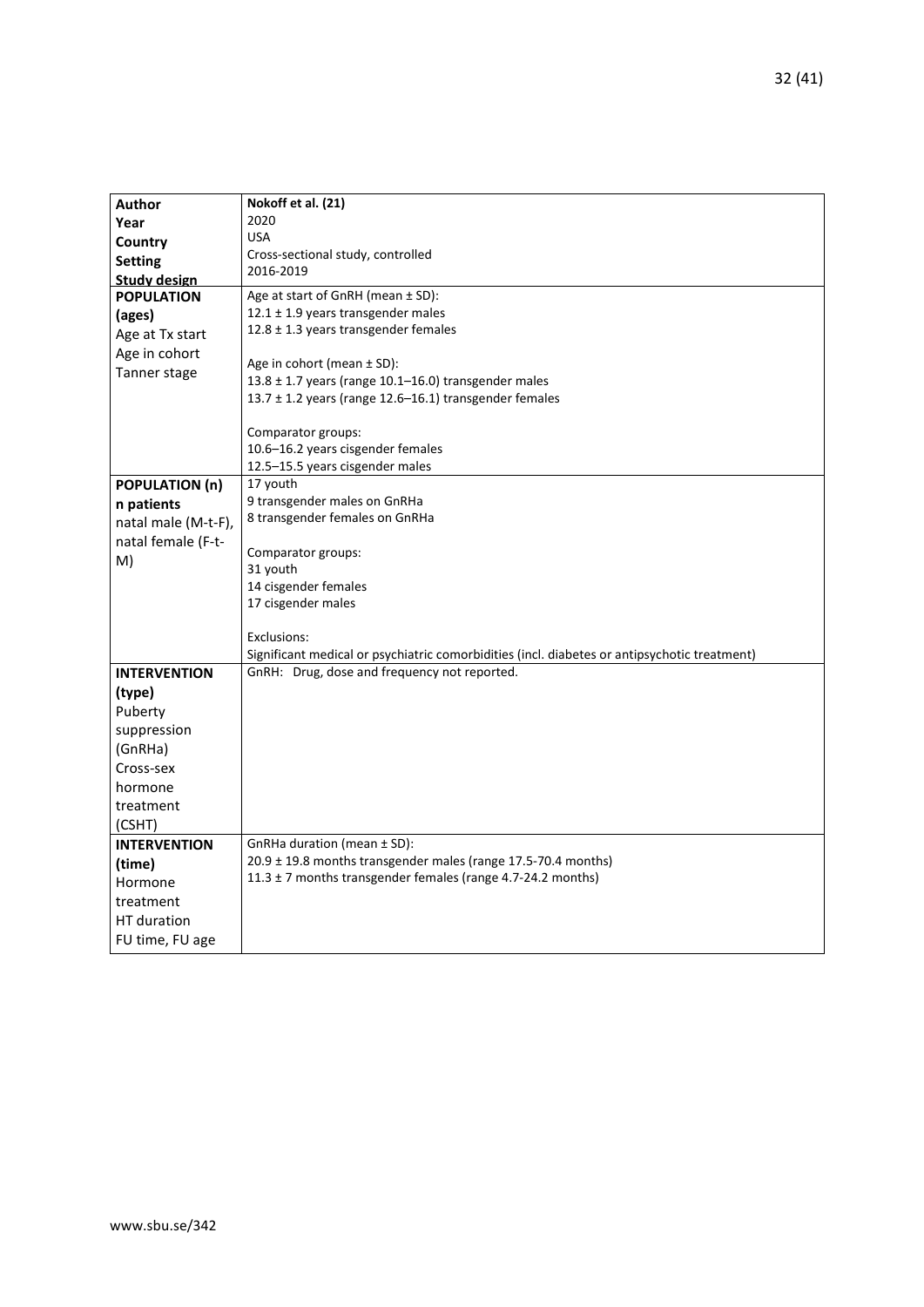|                   | insulin sensitivity and body composition                                                       |  |  |  |
|-------------------|------------------------------------------------------------------------------------------------|--|--|--|
| <b>OUTCOMES -</b> |                                                                                                |  |  |  |
| All reported      |                                                                                                |  |  |  |
| outcomes          | insulin sensitivity (1/ (fasting insulin), homeostatic model of insulin resistance [HOMA-IR)), |  |  |  |
|                   | glycemia (hemoglobin A1C (HbA1c), fasting glucose),                                            |  |  |  |
|                   |                                                                                                |  |  |  |
|                   | BMI, body mass index                                                                           |  |  |  |
|                   | BP, blood pressure                                                                             |  |  |  |
|                   | AST, aspartate aminotransferase                                                                |  |  |  |
|                   | ALT, alanine aminotransferase                                                                  |  |  |  |
|                   | HDL, high-density lipoprotein                                                                  |  |  |  |
|                   | LDL, low-density lipoprotein                                                                   |  |  |  |
|                   | SHBG, sex hormone-binding globulin                                                             |  |  |  |
|                   | LH, luteinizing hormone                                                                        |  |  |  |
|                   | FSH, follicle stimulating hormone                                                              |  |  |  |
|                   | estradiol                                                                                      |  |  |  |
|                   | testosterone                                                                                   |  |  |  |
| <b>RESULTS-</b>   | Transgender males vs cisgender females:                                                        |  |  |  |
| <b>Extracted</b>  | 1/fasting insulin (0,067 ± 0,02 vs 0,103 ± 0,049 mL/ $\mu$ U)                                  |  |  |  |
| outcomes          | HOMA-IR $(3.7 \pm 1.7 \text{ vs } 2.3 \pm 1.1)$                                                |  |  |  |
|                   | fasting glucose (89 $\pm$ 4 vs 79 $\pm$ 13 mg/dL)                                              |  |  |  |
|                   | HbA1c $(5.4 \pm 0.2 \text{ vs. } 5.2 \pm 0.2\%)$                                               |  |  |  |
|                   | percent body fat $(36 \pm 7)$ vs $32 \pm 5\%$ )                                                |  |  |  |
|                   |                                                                                                |  |  |  |
|                   | Transgender females vs cisgender males:                                                        |  |  |  |
|                   | 1/fasting insulin (0,076 ± 0,029 vs 0,135 ± 0,049 mL/ $\mu$ U)                                 |  |  |  |
|                   | HOMA-IR $(3,5 \pm 1,4 \text{ vs } 2,2 \pm 1,3)$                                                |  |  |  |
|                   | HbA1c (5.4 $\pm$ 0.1% vs 5.1 $\pm$ 0.2%)                                                       |  |  |  |
|                   | percent body fat $(31 \pm 9 \text{ vs } 24 \pm 10\%)$                                          |  |  |  |
|                   | lower percent lean mass (66 $\pm$ 8 vs 74 $\pm$ 10%)                                           |  |  |  |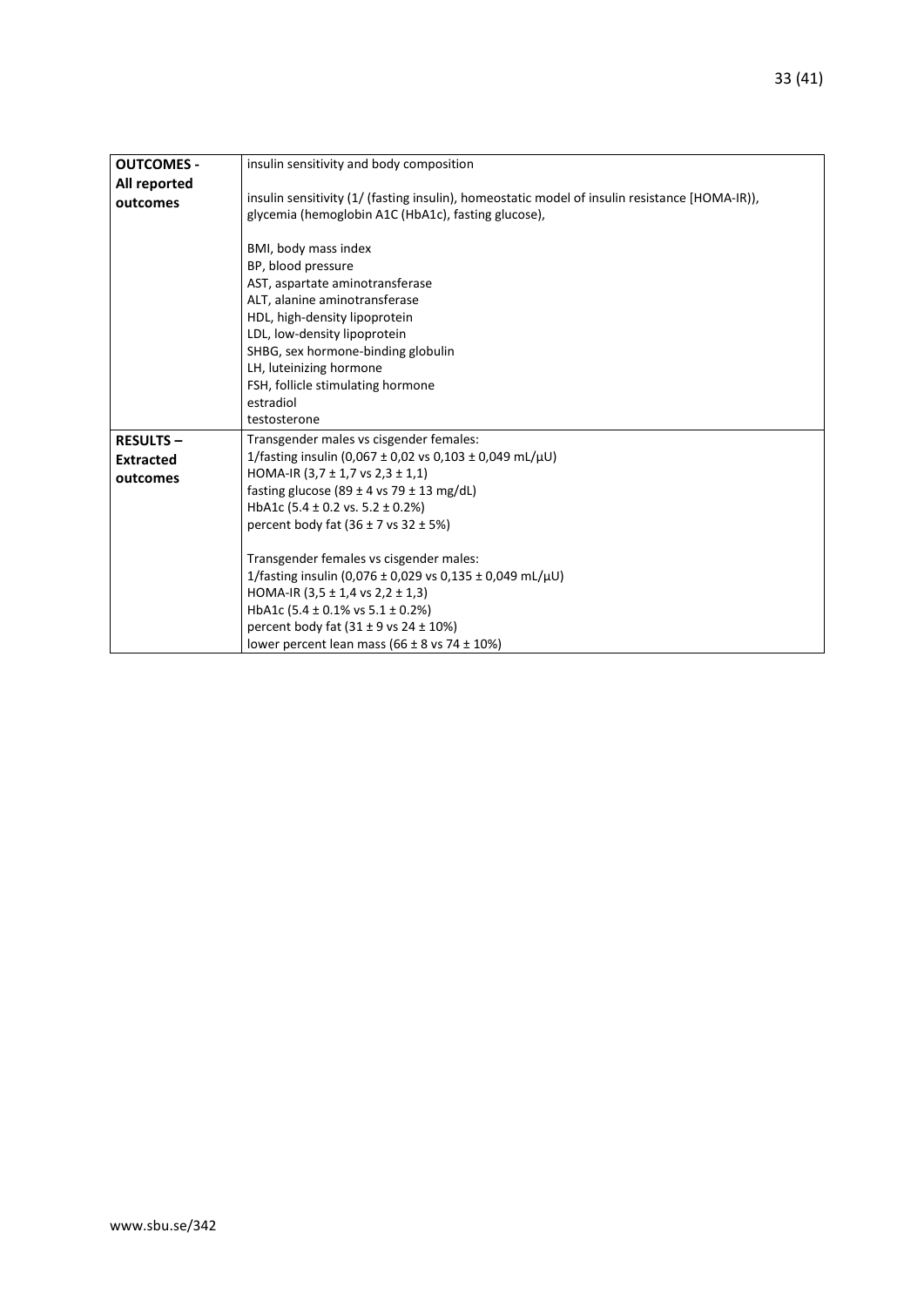### <span id="page-33-0"></span>**Table 4 Effects of gender confirming hormonal treatment started before age of 18 years without previous puberty suppression.**

| <b>Author</b>             | Tack et al (22)<br>2016                                                                          |  |  |  |
|---------------------------|--------------------------------------------------------------------------------------------------|--|--|--|
| Year                      | <b>Belgium</b>                                                                                   |  |  |  |
| Country                   | Retrospective cohort study                                                                       |  |  |  |
| <b>Study design</b>       | 2010-2015                                                                                        |  |  |  |
| <b>POPULATION (ages)</b>  | Age at start of lynestrenol:                                                                     |  |  |  |
| Age at Tx start           | Min Tanner B4 (post menarche)                                                                    |  |  |  |
| Age in cohort             | 15 years and 10 months (mean)                                                                    |  |  |  |
| <b>Tanner stage</b>       |                                                                                                  |  |  |  |
|                           | Age at start of testosterone:                                                                    |  |  |  |
|                           | 17 years and 5 months (mean)                                                                     |  |  |  |
| <b>POPULATION (n)</b>     | 45 initials                                                                                      |  |  |  |
| n patients                | 43 in cohort (F-t-M)                                                                             |  |  |  |
| natal male (M-t-F)        | Of 45 subjects:                                                                                  |  |  |  |
| natal female (F-t-        | 25 testosterones added later                                                                     |  |  |  |
| M)                        | 11 psychiatric comorbidities (unspecified)                                                       |  |  |  |
|                           | 1 suicide during follow-up                                                                       |  |  |  |
|                           | 1 did not consent use of data                                                                    |  |  |  |
| <b>INTERVENTION</b>       | Hormone treatment:                                                                               |  |  |  |
| (type)                    | Androgenic progestin: lynestrenol (L) (Orgametril®) monotherapy: dose not reported               |  |  |  |
| <b>Cross-sex hormone</b>  | Testosterone esters (Sustanon®): added from age 16:                                              |  |  |  |
|                           | start at 50 mg (16 years) or 100 mg (17-19 years)/ 2 weeks (injection);                          |  |  |  |
| treatment (CSHT)          | incremental increases (+25 mg) up to 125 mg/2 weeks, up to 18 months.                            |  |  |  |
|                           | Vitamin D and calcium supplements                                                                |  |  |  |
|                           |                                                                                                  |  |  |  |
|                           | <b>Psychiatric intervention:</b>                                                                 |  |  |  |
|                           | During treatment, patients seen every 3 months by the team child psychologist.                   |  |  |  |
|                           | In the absence of psychiatric comorbidity, evaluated twice by the team child psychiatrist during |  |  |  |
|                           | this phase; once before initiation of lynestrenol and once more at start of                      |  |  |  |
|                           | lynesterol+testosterone.                                                                         |  |  |  |
| <b>INTERVENTION</b>       | <b>Treatment duration</b>                                                                        |  |  |  |
| (time)                    | Min 6 months, up to 18 months                                                                    |  |  |  |
| Hormone                   | Lynestrenol (L):<br>Mean 12.6 months                                                             |  |  |  |
| treatment duration        | Lynestrenol (L) + testosterone esters (T): Mean 11.4 months                                      |  |  |  |
| FU time, FU age           |                                                                                                  |  |  |  |
| <b>OUTCOMES -</b>         | Anthropometry                                                                                    |  |  |  |
| All reported              | Safety parameters, side effects                                                                  |  |  |  |
| outcomes                  | Biochemical analysis: complete blood count, electrolytes, liver, and renal function,             |  |  |  |
|                           | fasting glucose, insulin, lipid metabolism                                                       |  |  |  |
|                           | <b>Hormone levels:</b>                                                                           |  |  |  |
|                           | Thyroid stimulating hormone (TSH), free thyroxin (fT4),                                          |  |  |  |
|                           | luteinizing hormone (LH), follicular stimulating hormone (FSH),                                  |  |  |  |
|                           | estradiol (E2), total and free testosterone (T and free T),                                      |  |  |  |
|                           | sex hormone-binding globulin (SHBG), anti-Müllerian hormone (AMH)                                |  |  |  |
| <b>RESULTS</b>            | Anthropometry                                                                                    |  |  |  |
| <b>Extracted outcomes</b> | (at start of lynestrenol / at 12 months of L/ at start of testosterone / at 12 months of T)      |  |  |  |
|                           | Mean height 164.6 cm/-// 167.6/-                                                                 |  |  |  |
|                           | Weight 61.48/ 61.03// 58.65/ 65.10                                                               |  |  |  |
|                           | BMI 22.58/22.39//20.69/23.26                                                                     |  |  |  |
|                           | Triglycerides (mmol/L) 0.838/ 0.661// 0.651/ 1.394                                               |  |  |  |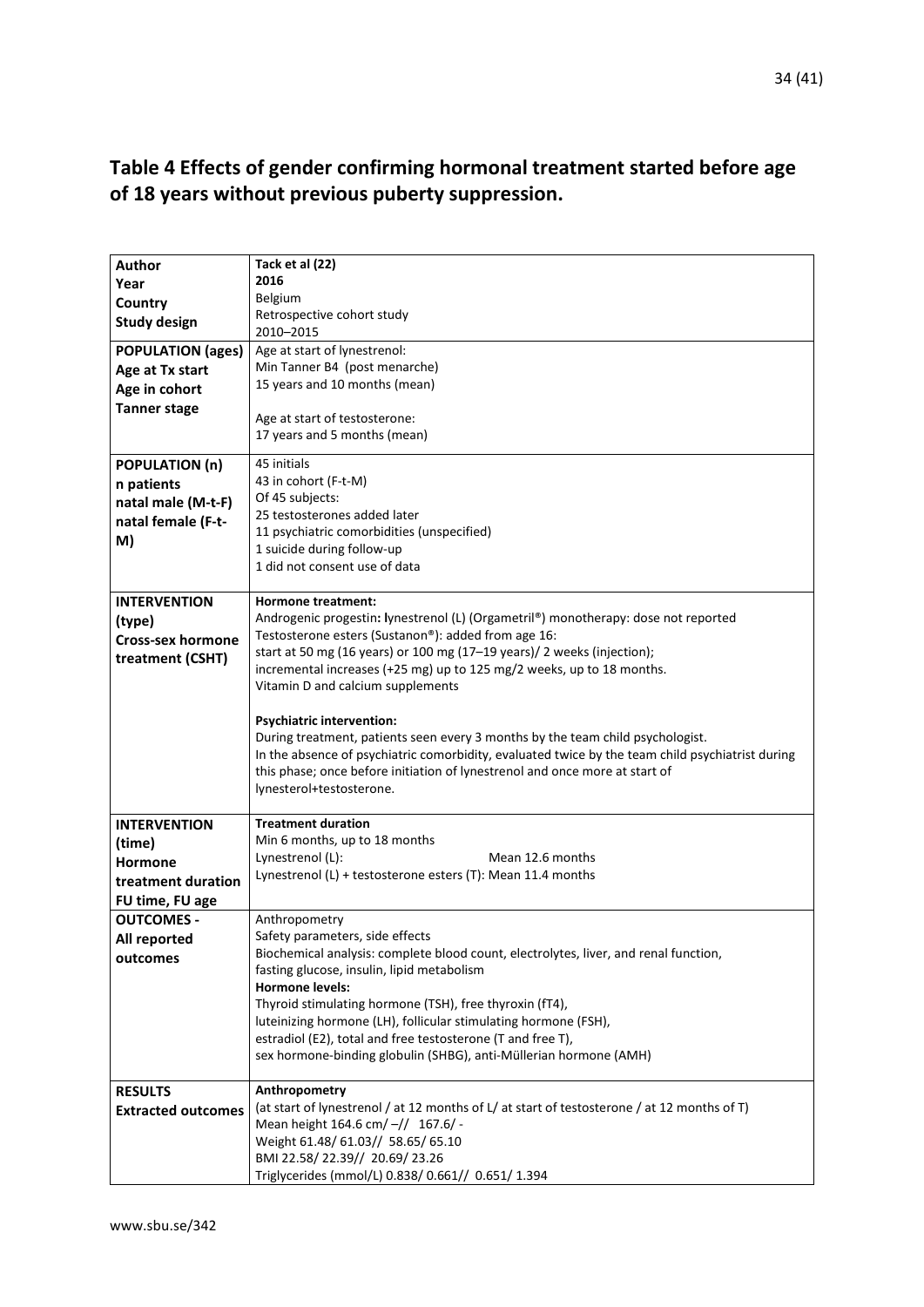| Total cholesterol (mmol/l) 4.153/ 4.237// 4.212/ 4.450 |                                               |
|--------------------------------------------------------|-----------------------------------------------|
|                                                        | HDL (mmol/l) 1.481/ 1.017// 1.098/ 1.085      |
| Side effects                                           |                                               |
|                                                        | Metrorrhagia: in L+T long term                |
| Acne:                                                  | in L no increase, in L+T significant increase |
| Headaches:                                             | in L                                          |
| Hot flushes:                                           | in L                                          |
| Fatigue:                                               | $in L+T$                                      |
|                                                        |                                               |

| Author                   | Jarin et al (23)                                                                       |  |  |  |
|--------------------------|----------------------------------------------------------------------------------------|--|--|--|
| Year                     | 2017                                                                                   |  |  |  |
| Country                  | <b>USA</b>                                                                             |  |  |  |
| <b>Study design</b>      | Retrospective, cohort study                                                            |  |  |  |
|                          | 2008-2014                                                                              |  |  |  |
| <b>POPULATION (ages)</b> |                                                                                        |  |  |  |
| Age at Tx start          | $14 - 25$ years                                                                        |  |  |  |
| Age in cohort            | Affirmed male:                                                                         |  |  |  |
| <b>Tanner stage</b>      |                                                                                        |  |  |  |
|                          | mean 16 years                                                                          |  |  |  |
|                          | (min 13, max 22)                                                                       |  |  |  |
|                          |                                                                                        |  |  |  |
|                          | Affirmed* female (MtF)                                                                 |  |  |  |
|                          | Mean 18 year                                                                           |  |  |  |
|                          | (min 14, max 25)                                                                       |  |  |  |
| <b>POPULATION (n)</b>    | 161 adolescents:                                                                       |  |  |  |
| n patients               | 72 affirmed males (FtM)                                                                |  |  |  |
| natal male (M-t-F)       | 44 affirmed females (MtF)                                                              |  |  |  |
| natal female (F-t-       |                                                                                        |  |  |  |
| M)                       | 7 affirmed males on GnRHa before treatment                                             |  |  |  |
|                          | 2 affirmed females on GnRHa before treatment                                           |  |  |  |
|                          | 2 affirmed males reported hormone use outside medical practice (i.e., street hormones) |  |  |  |
|                          | 5 affirmed females reported exogenous street hormone use.                              |  |  |  |
|                          |                                                                                        |  |  |  |
|                          | Comorbidities:                                                                         |  |  |  |
|                          | 35 depression (22 FtM 13 MtF)                                                          |  |  |  |
|                          | 11 anxiety (8 FtM 3 MtF)                                                               |  |  |  |
|                          | 8 ADHD (5 FtM 3 MtF)                                                                   |  |  |  |
|                          | 10 HIV (10 MtF)                                                                        |  |  |  |
| <b>INTERVENTION</b>      | CSHT:                                                                                  |  |  |  |
| (type)                   | Testosterone (s.c.):                                                                   |  |  |  |
| <b>Cross-sex hormone</b> | initiated at 25 mg/ week, weekly doses of 25, 50, or 100 mg at subsequent visits.      |  |  |  |
|                          |                                                                                        |  |  |  |
| treatment (CSHT)         | Oestrogen (±testosterone blocker spironolactone):                                      |  |  |  |
|                          | orally at 1, 2, 3, 4, 6, and 8 mg daily; or                                            |  |  |  |
|                          | intramuscularly at 20, 40, or 80 mg monthly; or                                        |  |  |  |
|                          | trans dermally at 0.025, 0.05, 0.100, or 0.200 mg weekly                               |  |  |  |
| <b>INTERVENTION</b>      | Follow-up time:                                                                        |  |  |  |
| (time)                   | Up to 35 months.                                                                       |  |  |  |
|                          |                                                                                        |  |  |  |
| <b>Hormone</b>           | 1 to 3 months after initiation                                                         |  |  |  |
| treatment duration       | 4 to 6 months after initiation                                                         |  |  |  |
| FU time, FU age          | 6 months and beyond                                                                    |  |  |  |
|                          |                                                                                        |  |  |  |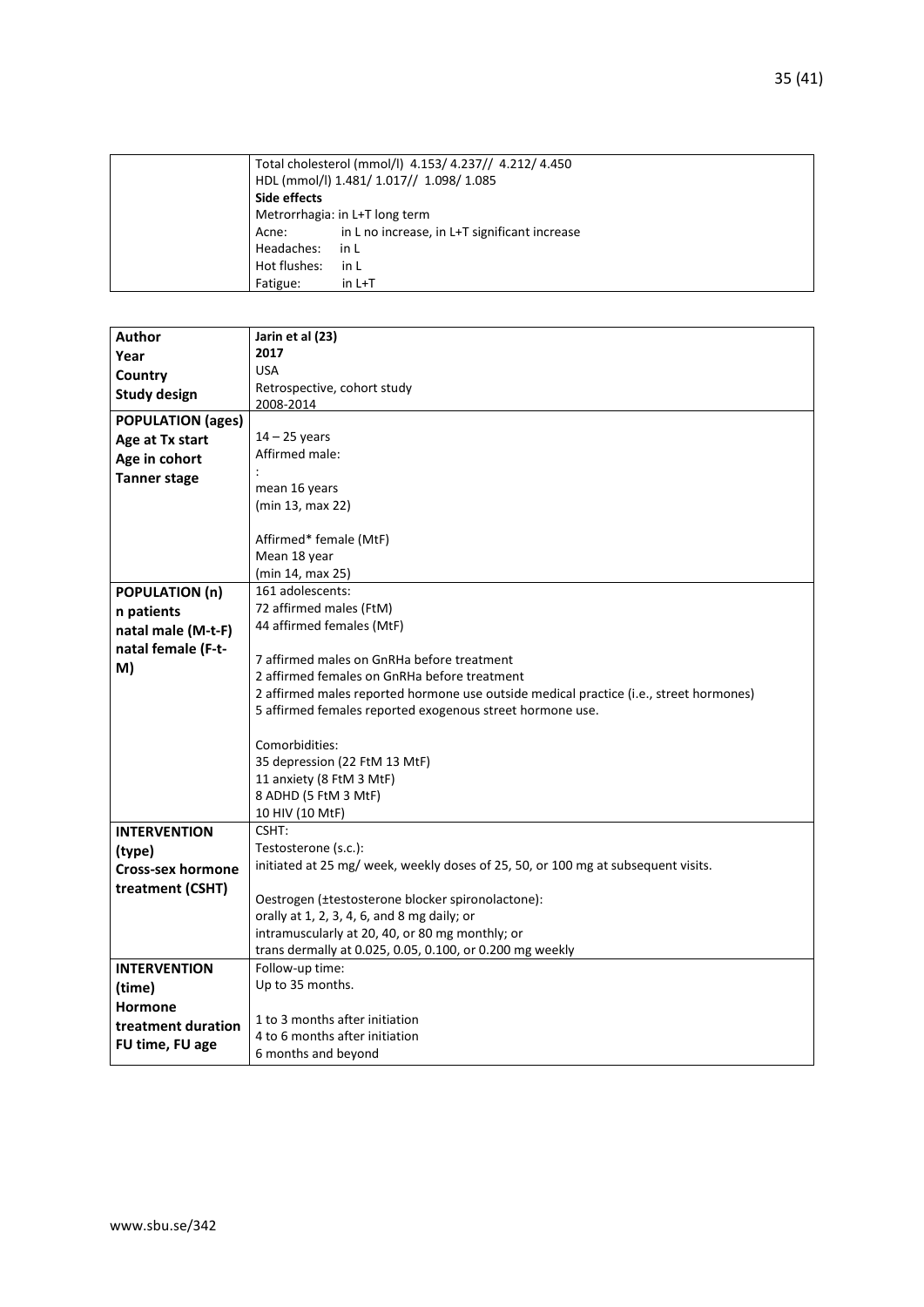| <b>RESULTS</b>            | Body mass index (BMI)                                                                     |  |  |  |  |  |
|---------------------------|-------------------------------------------------------------------------------------------|--|--|--|--|--|
| All reported              | Systolic blood pressure (SBP)                                                             |  |  |  |  |  |
| outcomes                  | Diastolic blood pressure (DBP)                                                            |  |  |  |  |  |
|                           | Hematokrit                                                                                |  |  |  |  |  |
|                           | Haemoglobin                                                                               |  |  |  |  |  |
|                           | <b>Total testosterone</b>                                                                 |  |  |  |  |  |
|                           | Estradiol                                                                                 |  |  |  |  |  |
|                           | <b>Total cholesterol</b>                                                                  |  |  |  |  |  |
|                           | Low density lipoprotein (LDL)                                                             |  |  |  |  |  |
|                           | High density lipoprotein (HDL),                                                           |  |  |  |  |  |
|                           | Triglycerides (TG)                                                                        |  |  |  |  |  |
|                           | <b>TG:HDL ratio</b>                                                                       |  |  |  |  |  |
|                           | Creatinine                                                                                |  |  |  |  |  |
|                           | Prolactin                                                                                 |  |  |  |  |  |
|                           | Aspartate aminotransferase, (AST)                                                         |  |  |  |  |  |
|                           | Alanine aminotransferase (ALT)                                                            |  |  |  |  |  |
|                           | HbA1c                                                                                     |  |  |  |  |  |
| <b>RESULTS</b>            | Affirmed male (FtM):                                                                      |  |  |  |  |  |
| <b>Extracted outcomes</b> | BMI: increased at 6 months (from 26.0 to 27.3).                                           |  |  |  |  |  |
|                           | DBP reduced at 6 months (from 71 to 67 mm Hg).                                            |  |  |  |  |  |
|                           | Hematokrit: increased at 6 months (from 39.4% to 44.5%).                                  |  |  |  |  |  |
|                           | 2 subjects had supraphysiologic hematokrit levels (>50%) after 3 months of treatment,     |  |  |  |  |  |
|                           | 1 subject maintained elevated hematokrit levels after 6 and 9 months (51.0% and 52.7%)).  |  |  |  |  |  |
|                           | Haemoglobin increased at 6 months.                                                        |  |  |  |  |  |
|                           | Cholesterol nonsignificant increase at 6 months (nonsignificant), plateau after 3 months. |  |  |  |  |  |
|                           | (6 subjects had cholesterol levels >200 mg/dL).                                           |  |  |  |  |  |
|                           | LDL nonsignificant increase at 6 months, plateau after 3 months.                          |  |  |  |  |  |
|                           | HDL level decreased at 6 months (from of 50.2 to 45.0 mg/dL).                             |  |  |  |  |  |
|                           | <b>Affirmed female (MtF):</b>                                                             |  |  |  |  |  |
|                           | No significant changes in any other parameter tested were found.                          |  |  |  |  |  |
|                           | There was no statistically significant difference in measured metabolic parameters        |  |  |  |  |  |
|                           |                                                                                           |  |  |  |  |  |
|                           | among the various methods of oestrogen administration (patch, oral, or intramuscular).    |  |  |  |  |  |

| <b>Author</b>            | Mullins et al (24)                        |
|--------------------------|-------------------------------------------|
| Year                     | 2021                                      |
| Country                  | <b>USA</b>                                |
| <b>Setting</b>           | Retrospective chart review                |
| Study design             | 2013 - 2019                               |
| <b>POPULATION (ages)</b> | Age at start of CSHT: years (median, IQR) |
| Age at Tx start          | 17 years (15-19) total cohort             |
| Age in cohort            | 18 years (15.5-20) estrogen               |
| Tanner stage             | 17 years (15-19) testosterone             |
|                          | range 13 - 24 years                       |
| <b>POPULATION (n)</b>    | 611 participants                          |
| n patients               | 428 female at birth                       |
| natal male (M-t-F),      | 183 male at birth                         |
| natal female (F-t-M)     |                                           |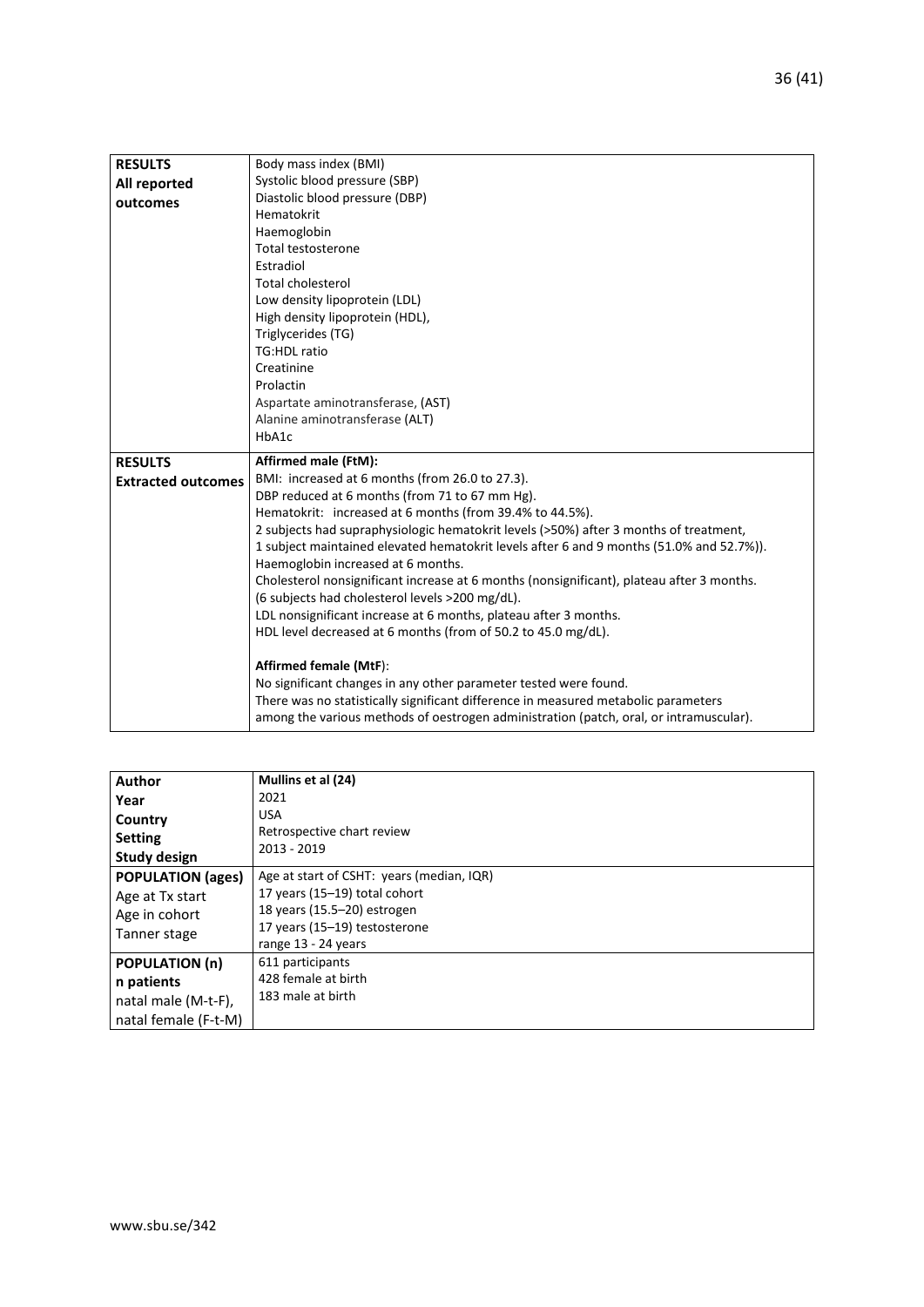| <b>INTERVENTION</b>       | Estrogen: 4.0 mg (2.0–6.0):                                                                                                                                                                          |  |  |  |  |  |
|---------------------------|------------------------------------------------------------------------------------------------------------------------------------------------------------------------------------------------------|--|--|--|--|--|
| (type)                    | oral (90.7%), transdermal (5.5%), intramuscular (3.8%)                                                                                                                                               |  |  |  |  |  |
| Puberty suppression       |                                                                                                                                                                                                      |  |  |  |  |  |
| (GnRHa)                   | Testosterone: 70.0 mg (60.0-80.0)                                                                                                                                                                    |  |  |  |  |  |
| Cross-sex hormone         | subcutaneous (72.7%), intramuscular (24.4%), gel (2.8%), transdermal (0.7%)                                                                                                                          |  |  |  |  |  |
| treatment (CSHT)          |                                                                                                                                                                                                      |  |  |  |  |  |
|                           | Previous hormones used (%):                                                                                                                                                                          |  |  |  |  |  |
|                           | Norethindrone contraceptive pill (24.2%)                                                                                                                                                             |  |  |  |  |  |
|                           | Depo-medroxyprogesterone acetate (18.5%)                                                                                                                                                             |  |  |  |  |  |
|                           | Combined oral contraceptive pill (5.7%)                                                                                                                                                              |  |  |  |  |  |
|                           | Norethindrone acetate (2.5%)                                                                                                                                                                         |  |  |  |  |  |
|                           | LNG-IUS (2.5%)<br>Etonogestrel implant (0.3%)                                                                                                                                                        |  |  |  |  |  |
| <b>INTERVENTION</b>       | Treatment duration, days (median, IQR)                                                                                                                                                               |  |  |  |  |  |
|                           | Estrogen<br>554 days (283.0-1037.5)                                                                                                                                                                  |  |  |  |  |  |
| (time)                    | Testosterone 577 days (283.0-923.0)                                                                                                                                                                  |  |  |  |  |  |
| Hormone treatment         |                                                                                                                                                                                                      |  |  |  |  |  |
| HT duration               |                                                                                                                                                                                                      |  |  |  |  |  |
| FU time, FU age           |                                                                                                                                                                                                      |  |  |  |  |  |
| <b>OUTCOMES -</b>         | Incidence of arterial or venous thrombosis during GAHT.                                                                                                                                              |  |  |  |  |  |
| All reported              | Prevalence of thrombosis risk factors                                                                                                                                                                |  |  |  |  |  |
| outcomes                  | Additional risk factors for thrombosis, including migraine with aura, elevated BMI, tobacco use,<br>medical diagnoses associated with increased risk of thrombosis, and family history of thrombosis |  |  |  |  |  |
|                           | (arterial or venous) and laboratory measures of risk factors for thrombosis                                                                                                                          |  |  |  |  |  |
|                           |                                                                                                                                                                                                      |  |  |  |  |  |
|                           | testosterone and estradiol levels                                                                                                                                                                    |  |  |  |  |  |
|                           | complete blood counts                                                                                                                                                                                |  |  |  |  |  |
|                           | coagulation testing result                                                                                                                                                                           |  |  |  |  |  |
|                           | thrombophilia evaluation                                                                                                                                                                             |  |  |  |  |  |
|                           | arterial or venous thrombosis                                                                                                                                                                        |  |  |  |  |  |
|                           | therapeutic anticoagulation treatment                                                                                                                                                                |  |  |  |  |  |
|                           | prophylactic anticoagulation treatment concurrent with CSHT                                                                                                                                          |  |  |  |  |  |
|                           | duration of anticoagulation treatment                                                                                                                                                                |  |  |  |  |  |
| <b>RESULTS-</b>           | Hematologic Evaluation and Incidence of Thrombosis                                                                                                                                                   |  |  |  |  |  |
| <b>Extracted outcomes</b> | 17 (2.8%) Referred to haematology                                                                                                                                                                    |  |  |  |  |  |
|                           | Thrombophilia evaluation:                                                                                                                                                                            |  |  |  |  |  |
|                           | 4 (23.5%) elevated factor VIII (>150%)                                                                                                                                                               |  |  |  |  |  |
|                           | 10 (2.0%) erythrocytosis (>17.7 g/dL)                                                                                                                                                                |  |  |  |  |  |
|                           | 1 (6.3%) activated protein C resistance ratio (<0.78)                                                                                                                                                |  |  |  |  |  |
|                           | 5 (31.3%) PAI-1 (<16.3 IU/mL)                                                                                                                                                                        |  |  |  |  |  |
|                           | 2 (11.8%) Factor V Leiden heterozygous                                                                                                                                                               |  |  |  |  |  |
|                           | 2 (12.5%) prothrombin G20210A heterozygous                                                                                                                                                           |  |  |  |  |  |
|                           | 3 (21.4%) MTHFR 677 homozygous                                                                                                                                                                       |  |  |  |  |  |
|                           | 5 (35.7%) PAI-1 4G homozygous<br>2 (20.0%) elevated homocysteine (>10.7 µmol/L)                                                                                                                      |  |  |  |  |  |
|                           | Thromboprophylaxis before GAHT:                                                                                                                                                                      |  |  |  |  |  |
|                           | 5 (0.8%) Overall cohort                                                                                                                                                                              |  |  |  |  |  |
|                           | 2 (0.3%) History of thrombosis before GAHT                                                                                                                                                           |  |  |  |  |  |
|                           | 3 (0.5%) No history of thrombosis before GAHT                                                                                                                                                        |  |  |  |  |  |
|                           | Thrombosis on GAHT<br>0                                                                                                                                                                              |  |  |  |  |  |
|                           |                                                                                                                                                                                                      |  |  |  |  |  |
|                           | Multiple thrombotic risk factors were noted among the cohort, including                                                                                                                              |  |  |  |  |  |
|                           | obesity, tobacco use, and personal and family history of thrombosis.                                                                                                                                 |  |  |  |  |  |
|                           | BMI median IQR: 26.0 (22.1-32.0)                                                                                                                                                                     |  |  |  |  |  |
|                           | 40 (6.5%) BMI <18.5                                                                                                                                                                                  |  |  |  |  |  |
|                           | 212 (34.7%) BMI 18.5-25                                                                                                                                                                              |  |  |  |  |  |
|                           | 148 (24.2%) BMI 25-30                                                                                                                                                                                |  |  |  |  |  |
|                           | 211 (34.5%) BMI > 30                                                                                                                                                                                 |  |  |  |  |  |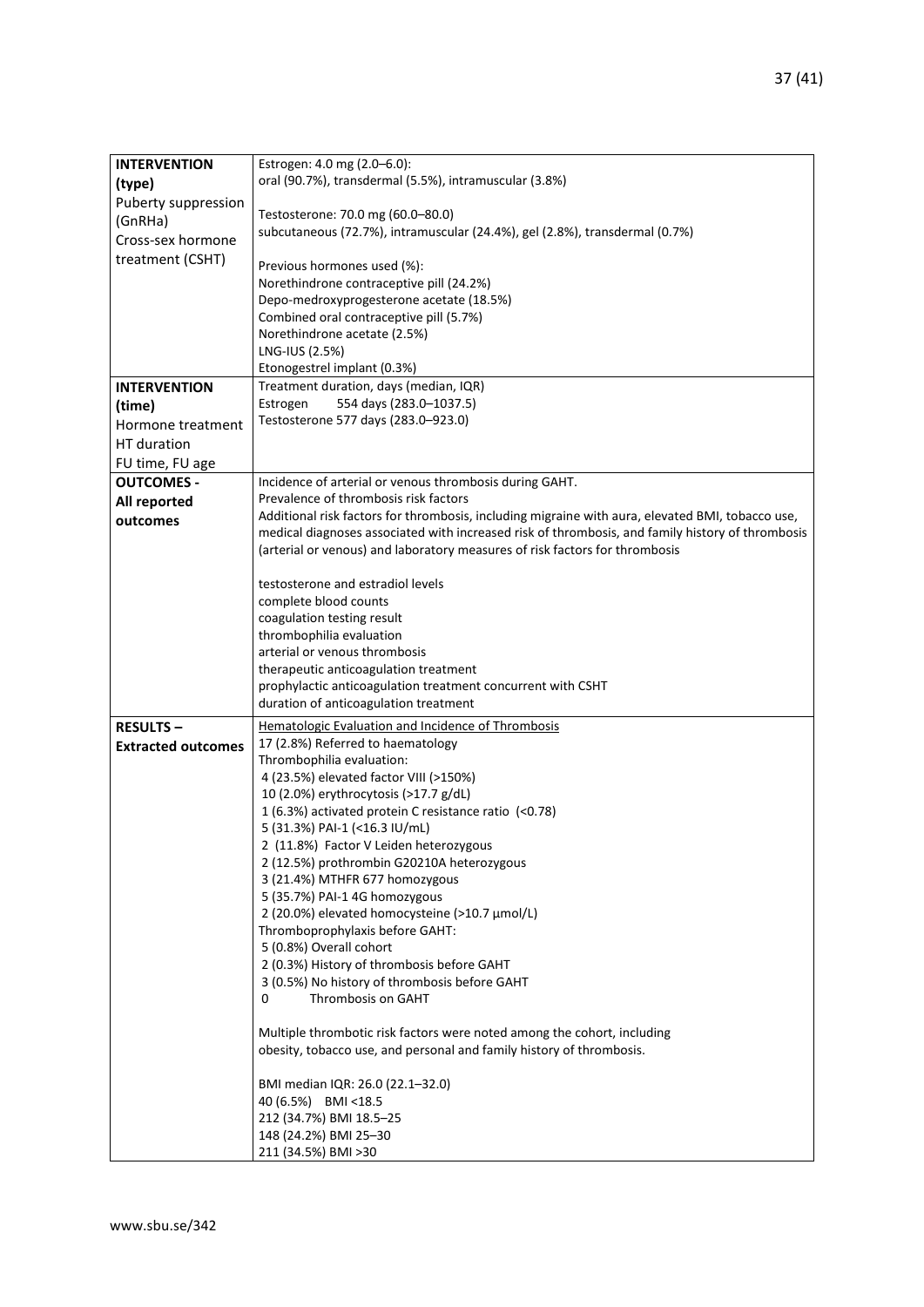### <span id="page-37-0"></span>**Table 5. Studies investigating regret and discontinuation of treatment in adolescents with gender dysphoria.**

| Author<br>Year<br>Country                                   | Inclusion<br>period                                                           | Population                                                                                                                                                                                                          | Treatment                                                                                                                                                                            | Follow-up<br>method                                                                               | Follow-up<br>time                                     | Regret                                                                                                                     |
|-------------------------------------------------------------|-------------------------------------------------------------------------------|---------------------------------------------------------------------------------------------------------------------------------------------------------------------------------------------------------------------|--------------------------------------------------------------------------------------------------------------------------------------------------------------------------------------|---------------------------------------------------------------------------------------------------|-------------------------------------------------------|----------------------------------------------------------------------------------------------------------------------------|
| Pullen<br>Sansfaçon et<br>al 2019 (25)<br>Canada            | November<br>2017-August<br>2018                                               | 35 trans and gender<br>diverse young people<br>aged 9 to 17 years                                                                                                                                                   | Puberty blockers,<br>hormone therapy,<br>and surgery                                                                                                                                 | Semi-<br>structured<br>interviews                                                                 | Follow-up-<br>time not<br>reported                    | 0/35                                                                                                                       |
| Segev-Becker<br>et al 2020 (26)<br>Israel                   | March 2013-<br>January 2019                                                   | 106 (10 prepubertal)<br>consecutive children and<br>adolescents with gender<br>dysphoria, aged <18 years                                                                                                            | 77 (80%) pubertal<br>patients began<br>gonadotropin<br>releasing<br>hormone agonist<br>(GnRH).<br>Sixty-one of these<br>(83%) eventually<br>started gender<br>affirming<br>treatment | Chart review<br>Median<br>follow-up<br>duration was<br>1.2 years<br>(range, 0 to<br>$5.1$ years). | 1.2 years<br>(range, 0<br>to 5.1<br>years).<br>median | 2/96 (pubertal<br>at start)<br>16/77 (21%) on<br>GnRH did not<br>start gender<br>affirming<br>treatment                    |
| Cohen-Ketten<br>is et al 1997<br>(27)<br>The<br>Netherlands | Time period<br>not given                                                      | 22 patients (15 FtMs and<br>7 MtFs)<br>Mean age at pretest<br>17.5 years (range 15 to<br>20)<br>Mean age at follow-up<br>22.0 years (range 19 to<br>27)<br>Resulting posttreatment<br>sample 14 FtMs and 5<br>MtFs. | Surgically<br>reassigned<br>(various<br>procedures)                                                                                                                                  | Questionnaire<br>s and<br>interview                                                               | 1 year or<br>more                                     | 0/19                                                                                                                       |
| Olson-<br>Kennedy<br>et al 2018 (28)<br><b>USA</b>          | June-<br>December<br>2016                                                     | 68 FtM undergoing chest<br>surgery<br>Mean age 18.9 (SD 2.5)<br>years, (range 14-25)                                                                                                                                | Chest surgery                                                                                                                                                                        | Chest<br>dysphoria<br>score,                                                                      | $1-5$ years<br>after<br>surgery                       | 1/68                                                                                                                       |
| Smith et al<br>2001 (29)<br>The<br>Netherlands              | Not given<br>Follow-up<br>interviews<br>from March<br>1995 until July<br>1999 | Prospective 20 treated<br>adolescent transsexuals<br>Mean age at pretest<br>16.6 (range15-19) years<br>Mean age at follow-up<br>21.0 (range 19-23) years                                                            | Surgical<br>reassignment<br>Not specified                                                                                                                                            | Semi-<br>structured<br>interview                                                                  | $1-4$ years<br>post-<br>surgery                       | 0/20                                                                                                                       |
| Mehringer et<br>al (30)<br>2021<br><b>USA</b>               | Not given                                                                     | 30 transmasculine youth<br>aged 13 to 21<br>mean age 17.5 (14-21)<br>years,<br>14 had undergone chest<br>surgery. Mean age 16.4                                                                                     | Chest<br>surgery/dysphoria                                                                                                                                                           | Interview<br>transcripts<br>coded<br>employing<br>modified<br>grounded<br>theory                  | $19(6-48)$<br>months<br>after<br>surgery              | 0/14<br>All post-surgery<br>youth reported<br>near or total<br>resolution of<br>chest dysphoria,<br>lack of<br>regret, and |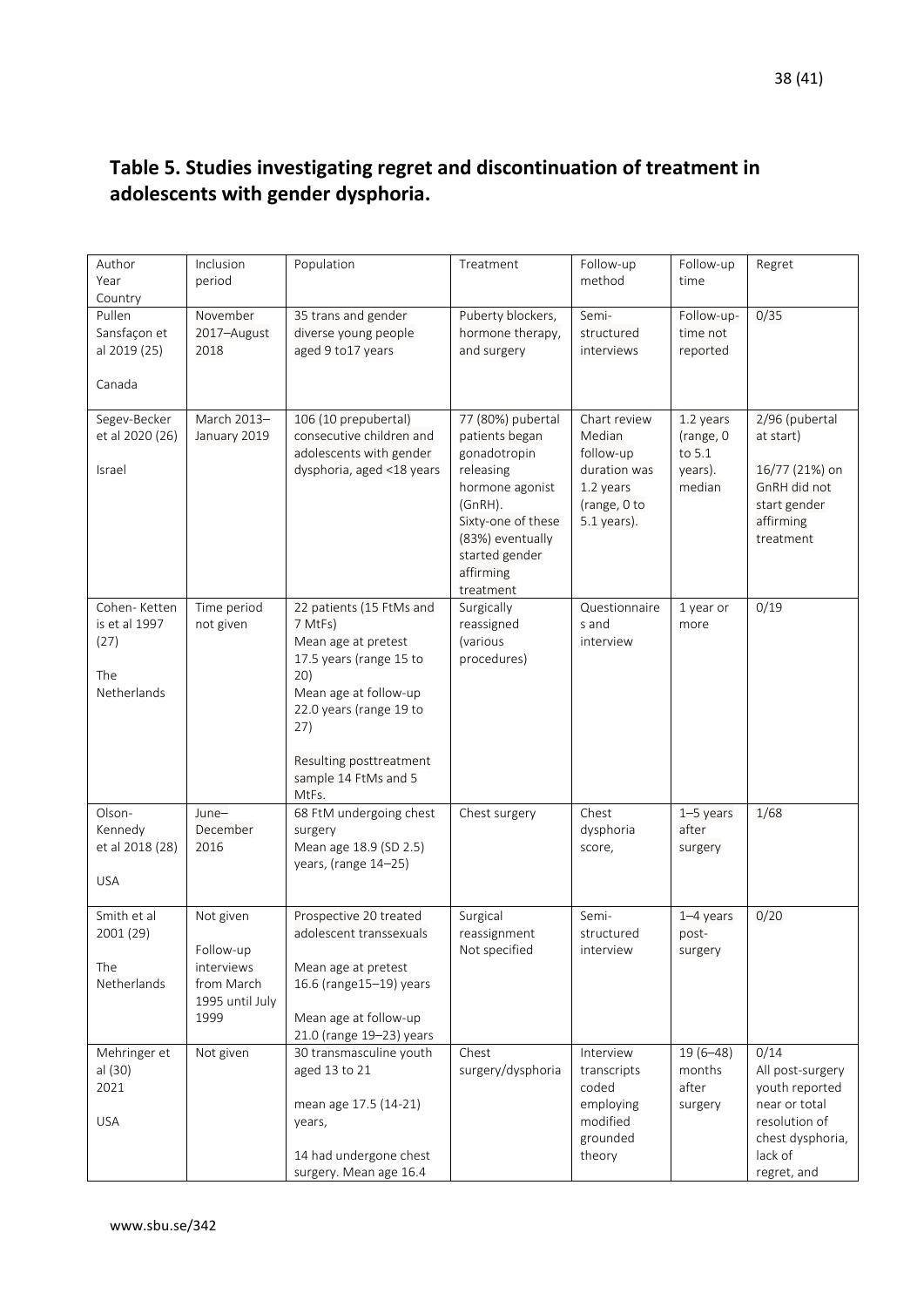|                                             |                             | years                                                  |                             |                              |                     | improved<br>quality of life<br>and functioning                                   |
|---------------------------------------------|-----------------------------|--------------------------------------------------------|-----------------------------|------------------------------|---------------------|----------------------------------------------------------------------------------|
| Nieder et al<br>(31)2021                    | September<br>2013 to June   | 75                                                     | Varying,<br>hormones,       | Clinical follow-<br>up       | 2 years             | 0/75                                                                             |
|                                             | 2017                        | $11-21$ years                                          | various surgery             |                              |                     |                                                                                  |
| Germany                                     |                             |                                                        |                             |                              |                     |                                                                                  |
| Carmichael et<br>al $(5)$<br>2021<br>The UK | April 2011 to<br>April 2014 | 44, 25 trans women, 19<br>trans male,<br>$11-15$ years | GnRH                        | Clinical follow-<br>up       | Median 31<br>months | No data on<br>regret<br>$1/44$ did not<br>start gender<br>affirming<br>treatment |
| Littman (32)<br>2021                        | December                    | 100 detransitioners, mean                              | Varying gender<br>affirming | Open survey<br>over Internet |                     |                                                                                  |
| <b>USA</b>                                  | 2016 to April<br>2017       | age at detransition 26<br>years                        | treatments                  |                              |                     |                                                                                  |
|                                             |                             |                                                        |                             |                              |                     |                                                                                  |
|                                             |                             | Mean age at transition 22                              |                             |                              |                     |                                                                                  |
|                                             |                             | years                                                  |                             |                              |                     |                                                                                  |

#### <span id="page-38-0"></span>**References**

Numbers in ( ) refers to reference number in the main document.

1. (11) de Vries AL, McGuire JK, Steensma TD, Wagenaar EC, Doreleijers TA, Cohen-Kettenis PT. Young adult psychological outcome after puberty suppression and gender reassignment. Pediatrics. 2014;134:696-704.

2. (10) Costa R, Dunsford M, Skagerberg E, Holt V, Carmichael P, Colizzi M. Psychological Support, Puberty Suppression, and Psychosocial Functioning in Adolescents with Gender Dysphoria. J Sex Med. 2015;12:2206-14.

3. (8) Becker-Hebly I, Fahrenkrug S, Campion F, Richter-Appelt H, Schulte-Markwort M, Barkmann C. Psychosocial health in adolescents and young adults with gender dysphoria before and after gender-affirming medical interventions: a descriptive study from the Hamburg Gender Identity Service. Eur Child Adolesc Psychiatry. 2021;30:1755–1767

4. (9) Cantu AL, Moyer, D.N., Connely, K.J., Holley, A.L. Changes in Anxiety and Depression from Intake to First Follow-Up Among Transgender Youth in a Pediatric Endocrinology Clinic. Trangender Health. 2020;5: 196–200

5. (12) Carmichael P, Butler G, Masic U, Cole TJ, De Stavola BL, Davidson S, et al. Short-term outcomes of pubertal suppression in a selected cohort of 12 to 15 year old young people with persistent gender dysphoria in the UK. PLoS One. 2021;16:e0243894.

6. (2) Hisle-Gorman E, Schvey NA, Adirim TA, Rayne AK, Susi A, Roberts TA, et al. Mental Healthcare Utilization of Transgender Youth Before and After Affirming Treatment. J Sex Med. 2021;18:1444-54.

7. (13) Staphorsius AS, Kreukels BP, Cohen-Kettenis PT, Veltman DJ, Burke SM, Schagen SE, et al. Puberty suppression and executive functioning: An fMRI-study in adolescents with gender dysphoria. Psychoneuroendocrinology. 2015;56:190-9.

8. (14) Joseph T, Ting J, Butler G. The effect of GnRH analogue treatment on bone mineral density in young adolescents with gender dysphoria: findings from a large national cohort. J Pediatr Endocrinol Metab. 2019;32:1077-81.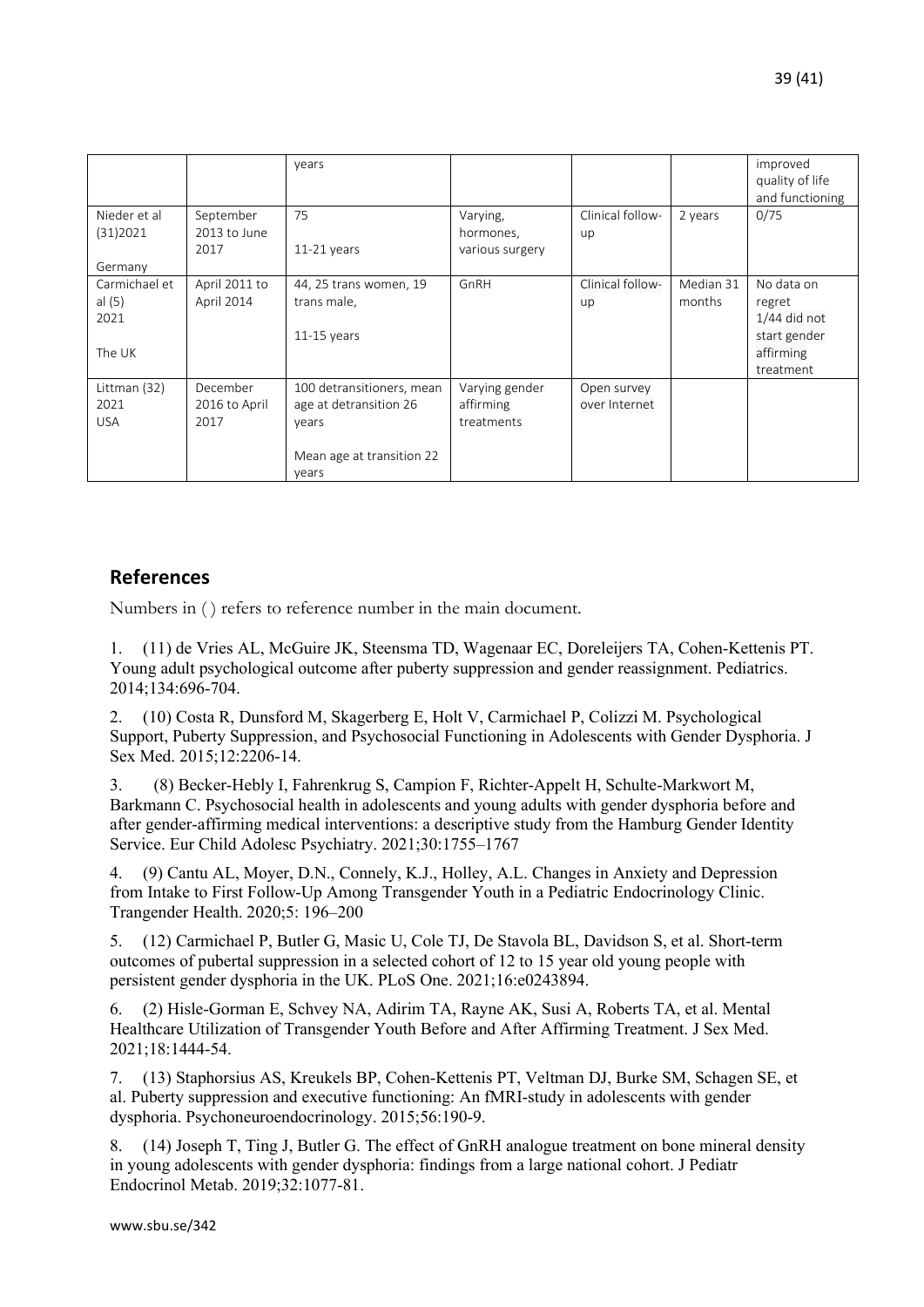9. (17) Klink D, Caris M, Heijboer A, van Trotsenburg M, Rotteveel J. Bone mass in young adulthood following gonadotropin-releasing hormone analog treatment and cross-sex hormone treatment in adolescents with gender dysphoria. J Clin Endocrinol Metab. 2015;100:E270-5.

10. (16) Vlot MC, Klink DT, den Heijer M, Blankenstein MA, Rotteveel J, Heijboer AC. Effect of pubertal suppression and cross-sex hormone therapy on bone turnover markers and bone mineral apparent density (BMAD) in transgender adolescents. Bone. 2017;95:11-9.

11. (20) Schagen SEE, Wouters FM, Cohen-Kettenis PT, Gooren LJ, Hannema SE. Bone Development in Transgender Adolescents Treated With GnRH Analogues and Subsequent Gender-Affirming Hormones. J Clin Endocrinol Metab. 2020;105(12).

12. (15) Stoffers IE, de Vries MC, Hannema SE. Physical changes, laboratory parameters, and bone mineral density during testosterone treatment in adolescents with gender dysphoria. J Sex Med. 2019;16(9):1459-68.

13. (19) Navabi B, Tang K, Khatchadourian K, Lawson ML. Pubertal Suppression, Bone Mass, and Body Composition in Youth With Gender Dysphoria. Pediatrics. 2021;148(4).

14. (18) van der Loos MA, Hellinga I, Vlot MC, Klink DT, den Heijer M, Wiepjes CM. Development of Hip Bone Geometry During Gender-Affirming Hormone Therapy in Transgender Adolescents Resembles That of the Experienced Gender When Pubertal Suspension Is Started in Early Puberty. J Bone Miner Res. 2021;36(5):931-41.

15. (21) Lee JY, Finlayson C, Olson-Kennedy J, Garofalo R, Chan YM, Glidden DV, et al. Low Bone Mineral Density in Early Pubertal Transgender/Gender Diverse Youth: Findings From the Trans Youth Care Study. J Endocr Soc. 2020;4(9):bvaa065.

16. (24) Schagen SE, Cohen-Kettenis PT, Delemarre-van de Waal HA, Hannema SE. Efficacy and Safety of Gonadotropin-Releasing Hormone Agonist Treatment to Suppress Puberty in Gender Dysphoric Adolescents. J Sex Med. 2016;13(7):1125-32.

17. (23) Klaver M, de Mutsert R, Wiepjes CM, Twisk JWR, den Heijer M, Rotteveel J, et al. Early Hormonal Treatment Affects Body Composition and Body Shape in Young Transgender Adolescents. J Sex Med. 2018;15(2):251-60.

18. (22) Klaver M, de Mutsert R, van der Loos M, Wiepjes CM, Twisk JWR, den Heijer M, et al. Hormonal Treatment and Cardiovascular Risk Profile in Transgender Adolescents. Pediatrics. 2020;145(3).

19. (26) Perl L, Elkon-Tamir E, Segev-Becker A, Israeli G, Brener A, Oren A. Blood pressure dynamics after pubertal suppression with gonadotropin-releasing hormone analogs followed by estradiol treatment in transgender female adolescents: a pilot study. J Pediatr Endocrinol Metab. 2021;34(6):741-5.

20. (25) Schulmeister C, Millington K, Kaufman M, Finlayson C, Kennedy JO, Garofalo R, et al. Growth in Transgender/Gender-Diverse Youth in the First Year of Treatment With Gonadotropin-Releasing Hormone Agonists. J Adolesc Health. 2021.

21. (27) Nokoff NJ, Scarbro SL, Moreau KL, Zeitler P, Nadeau KJ, Juarez-Colunga E, et al. Body Composition and Markers of Cardiometabolic Health in Transgender Youth Compared With Cisgender Youth. J Clin Endocrinol Metab. 2020;105(3):e704-14.

22. (28) Tack LJ, Craen M, Dhondt K, Vanden Bossche H, Laridaen J, Cools M. Consecutive lynestrenol and cross-sex hormone treatment in biological female adolescents with gender dysphoria: a retrospective analysis. Biol Sex Differ. 2016;7:14.

23. (29) Jarin J, Pine-Twaddell E, Trotman G, Stevens J, Conard LA, Tefera E, et al. Cross-Sex Hormones and Metabolic Parameters in Adolescents With Gender Dysphoria. Pediatrics. 2017;139(5).